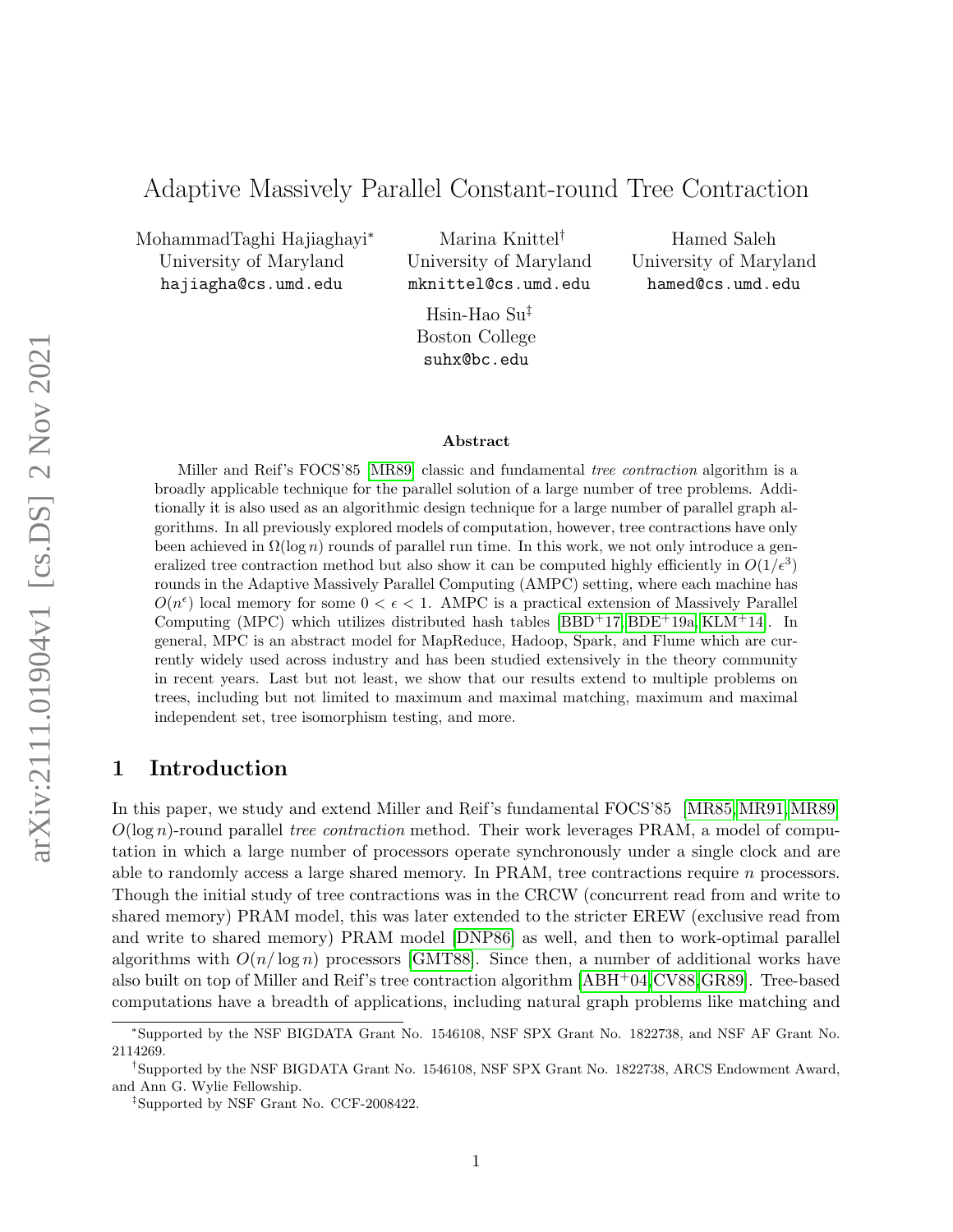bisection on trees, as well as problems that can be formulated on tree-like structures including expression simplification.

The tree contraction method in particular is an extremely broad technique that can be applied to many problems on trees. Miller and Reif [\[MR89\]](#page-34-0) initially motivated their work by showing it can be used to evaluate arithmetic expressions. They additionally studied a number of other applications [\[MR91\]](#page-34-2), using tree contractions to construct the first polylogarithmic round algorithm for tree isomorphism and maximal subtree isomorphism of unbounded degrees, compute the 3-connected components of a graph, find planar embeddings of graphs, and compute list-rankings. An incredible amount of research has been conducted to further extend the use of tree contractions for online evaluation of arithmetic circuits [\[MRK88\]](#page-34-3), finding planar graph separators [\[GM87\]](#page-33-3), approximating treewidth  $[BDD+16]$  $[BDD+16]$ , and much more  $[AKL+89, GK96, GV06, JL16, MR87, PPTT15]$  $[AKL+89, GK96, GV06, JL16, MR87, PPTT15]$  $[AKL+89, GK96, GV06, JL16, MR87, PPTT15]$  $[AKL+89, GK96, GV06, JL16, MR87, PPTT15]$  $[AKL+89, GK96, GV06, JL16, MR87, PPTT15]$  $[AKL+89, GK96, GV06, JL16, MR87, PPTT15]$  $[AKL+89, GK96, GV06, JL16, MR87, PPTT15]$ . This work extends classic tree contractions to the adaptive massively parallel setting.

The importance of large-scale data processing has spurred a large interest in the study of massively parallel computing in recent years. Notably, the Massively Parallel Computation (MPC) model has been studied extensively in the theory community for a range of applications [\[AG15,](#page-30-2) [ANOY14,](#page-30-3)[ASS](#page-30-4)+18[,ASZ19,](#page-31-3)[ABB](#page-30-5)+19[,ACK19,](#page-30-6)[ASW19,](#page-31-4)[BBD](#page-31-0)+17[,BBD](#page-31-5)+18b[,BHH19,](#page-32-3)[BDE](#page-31-6)+19b[,BDH](#page-31-7)+19, [BEG](#page-32-4)+18,[CLM](#page-32-5)+18[,GGK](#page-32-6)+18[,HK20,](#page-33-6)[HLL18,](#page-33-7)[LMOS20,](#page-33-8)[NS19,](#page-34-6)[RVW16,](#page-34-7)[YV18\]](#page-34-8), many with a particular focus on graph problems. MPC is famous for being an abstraction of MapReduce [\[KSV10\]](#page-33-9), a popular and practical programming framework that has influenced other parallel frameworks including Spark  $[ZXW^+16]$  $[ZXW^+16]$ , Hadoop [\[Fou\]](#page-32-7), and Flume  $[CRP^+10]$  $[CRP^+10]$ . At a high level, in MPC, data is distributed across a range of low-memory machines which execute local computations in rounds. At the end of each round, machines are allowed to communicate using messages that do not exceed their local space constraints. In the most challenging space-constrained version of MPC, we restrict machines to  $O(n^{\epsilon})$  local space for a constant  $0 < \epsilon < 1$  and  $\widetilde{O}(n+m)$  total space (for graphs with m edges, or just  $O(n)$  otherwise).

The computation bottleneck in practical implementations of massively parallel algorithms is often the amount of communication. Thus, work in MPC often focuses on round complexity, or the number of rounds, which should be  $O(\log n)$  at a baseline. More ambitious research often strives for sublogarithmic or even constant round complexity, though this often requires very careful methods. Among others, a specific family of graph problems known as Locally Checkable Labeling (LCL) problems – which includes vertex coloring, edge coloring, maximal independent set, and maximal matching to name a few – admit highly efficient MPC algorithms, and have been heavily studied during recent years [\[BHH19,](#page-32-3)[ACK19,](#page-30-6)[ABB](#page-30-5)+19,[BBD](#page-31-8)+19,[GGJ20,](#page-32-9)[GU19,](#page-33-10)[CLM](#page-32-5)+18]. Another consists of DP problems on sequences including edit distance [\[BEG](#page-32-4)+18] and longest common subsequence [\[HSS19\]](#page-33-11), as well as pattern matching [\[HSSS21\]](#page-33-12). The round complexity of aforementioned MPC algorithms can be interpreted as the parallelization limit of the corresponding problems.

While MPC is generally an extremely efficient model, it is theoretically limited by the widely believed 1-vs-2Cycle conjecture [\[GKU19\]](#page-32-10), which poses that distinguishing between a graph that is a single n-cycle and a graph that is two n/2-cycles requires  $\Omega(\log n)$  rounds in MPC. This has been shown to imply lower bounds on MPC round complexity for a number of other problems, including connectivity [\[BDE](#page-31-6)+19b], matching [\[GKU19,](#page-32-10)[NS19\]](#page-34-6), clustering [\[YV18\]](#page-34-8), and more [\[ASZ19,](#page-31-3) [GKU19,](#page-32-10)[LMOS20\]](#page-33-8). To combat these conjectured bounds, Behnezhad et al. [\[BDE](#page-31-1)+19a] developed a stronger and practically-motivated extension of MPC, called Adaptive Massively Parallel Computing (AMPC). AMPC was inspired by two results showing that adding distributed hash tables to the MPC model yields more efficient algorithms for finding connected components [\[KLM](#page-33-0)+14] and creating hierarchical clusterings [\[BBD](#page-31-0)+17]. AMPC models exactly this: it builds on top of MPC by allowing in-round access to a distributed read-only hash table of size  $O(n+m)$ . See Section [1.1](#page-2-0)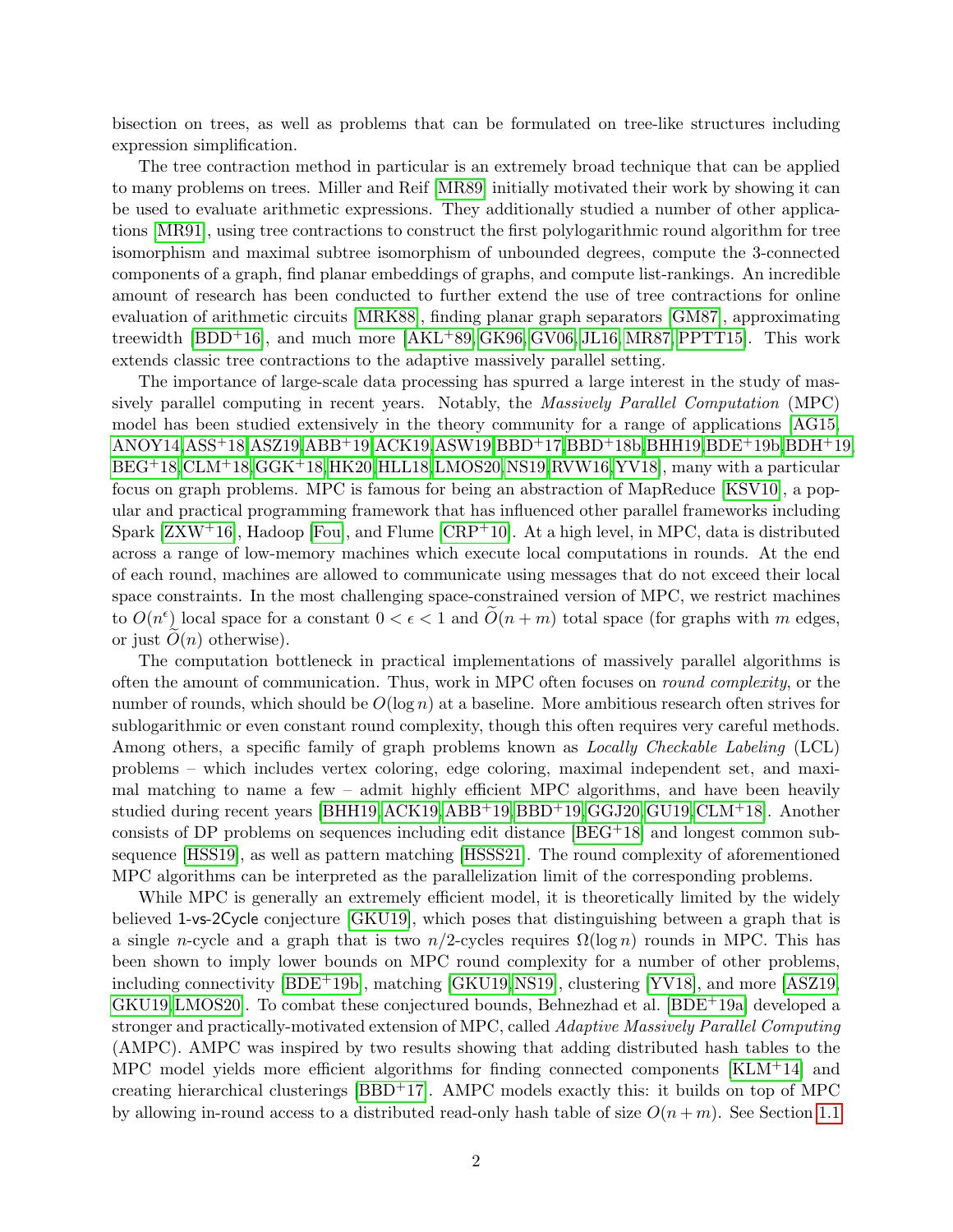for a formal definition.

In their foundational work, Behnezhad et al. [\[BDE](#page-31-1)+19a] design AMPC algorithms that outperform the MPC state-of-the-art on a number of problems. This includes solving minimum spanning tree and 2-edge connectivity in  $\log \log_{m/n}(n)$  AMPC rounds (outperforming  $O(\log n)$ ) and  $O(\log D \log \log_{m/n} n)$  MPC rounds respectively), and solving maximal independent set, 2-Cycle, and forest connectivity in  $O(1)$  AMPC rounds (outperforming  $O($ √  $\overline{\log n}$ ,  $O(\log n)$ , and  $O(\log D \log \log_{m/n} n)$  MPC rounds respectively). Perhaps most notably, however, they proved that the 1-vs-2Cycle conjecture does not apply to AMPC by finding an algorithm to solve connectivity in  $O(\log \log_{m/n} n)$  rounds. This was later improved to be  $O(1/\epsilon)$  by Behnezhad et al. [\[BDE](#page-31-9)<sup>+</sup>20], who additionally found improved algorithms for AMPC minimum spanning forest and maximum matching. Charikar, Ma, and Tan [\[CMT20\]](#page-32-11) very recently show that connectivity in the AMPC model requires  $\Omega(1/\epsilon)$  rounds unconditionally, and thus the connectivity result of Behnezhad et al. [\[BDE](#page-31-9)+20] is indeed tight.

A notable drawback of the current work in AMPC is that there is no generalized framework for solving multiple problems of a certain class. Such methods are important for providing a deeper understanding of how the strength of AMPC can be leveraged to beat MPC in general problems, and often leads to solutions for entirely different problems. Studying Miller and Reif [\[MR89\]](#page-34-0)'s tree contraction algorithm in the context of AMPC provides exactly this benefit. We get a generalized technique for solving problems on trees, which can be extended to a range of applications.

Recently, Bateni et al. [\[BBD](#page-31-10)+18a] introduced a generalized method for solving "polylog-expressible" and "linear-expressible" dynamic programs on trees in the MPC model. This was heavily inspired by tree contractions, and also is a significant inspiration to our work. Specifically, their method solves minimum bisection, minimum  $k$ -spanning tree, maximum weighted matching, and a large number of other problems in  $O(\log n)$  rounds. We extend these methods, as well as the original tree contraction methods, to the AMPC model to create more general techniques that solve many problems in  $O_{\epsilon}(1)$  rounds.

#### <span id="page-2-0"></span>1.1 The AMPC Model

The AMPC model, introduced by Behnezhad et. al [\[BDE](#page-31-1)+19a], is an extension of the standard MPC model with additional access to a *distributed hash table*. In MPC, data is initially distributed across machines and then computation proceeds in rounds where machines execute local computations and then are able to share small messages with each other before the next round of computation. A distributed hash table stores a collection of key-value pairs which are accessible from every machine, and it is required that both key and value have a constant size. Each machine can adaptively query a bounded sequence of keys from a centralized distributed hash table during each round, and write a bounded number of key-value pairs to a distinct distributed hash table which is accessible to all machines in the next round. The distributed hash tables can also be utilized as the means of communication between the machines, which is implicitly handled in the MPC model, as well as a place to store the initial input of the problem. It is straight-forward to see how every MPC algorithm can be implemented within the same guarantees for the round-complexity and memory requirements in the AMPC model.

**Definition 1.** Consider a given graph on n vertices and m edges. In the **AMPC model**, there are P machines each with **sublinear** local space  $S = O(n^{\epsilon})$  for some constant  $0 < \epsilon < 1$ , and the total memory of machines is bounded by  $O(n + m)$ . In addition, there exist a collection of distributed hash tables  $\mathcal{H}_0, \mathcal{H}_1, \mathcal{H}_2, \ldots$ , where  $\mathcal{H}_0$  contains the initial input.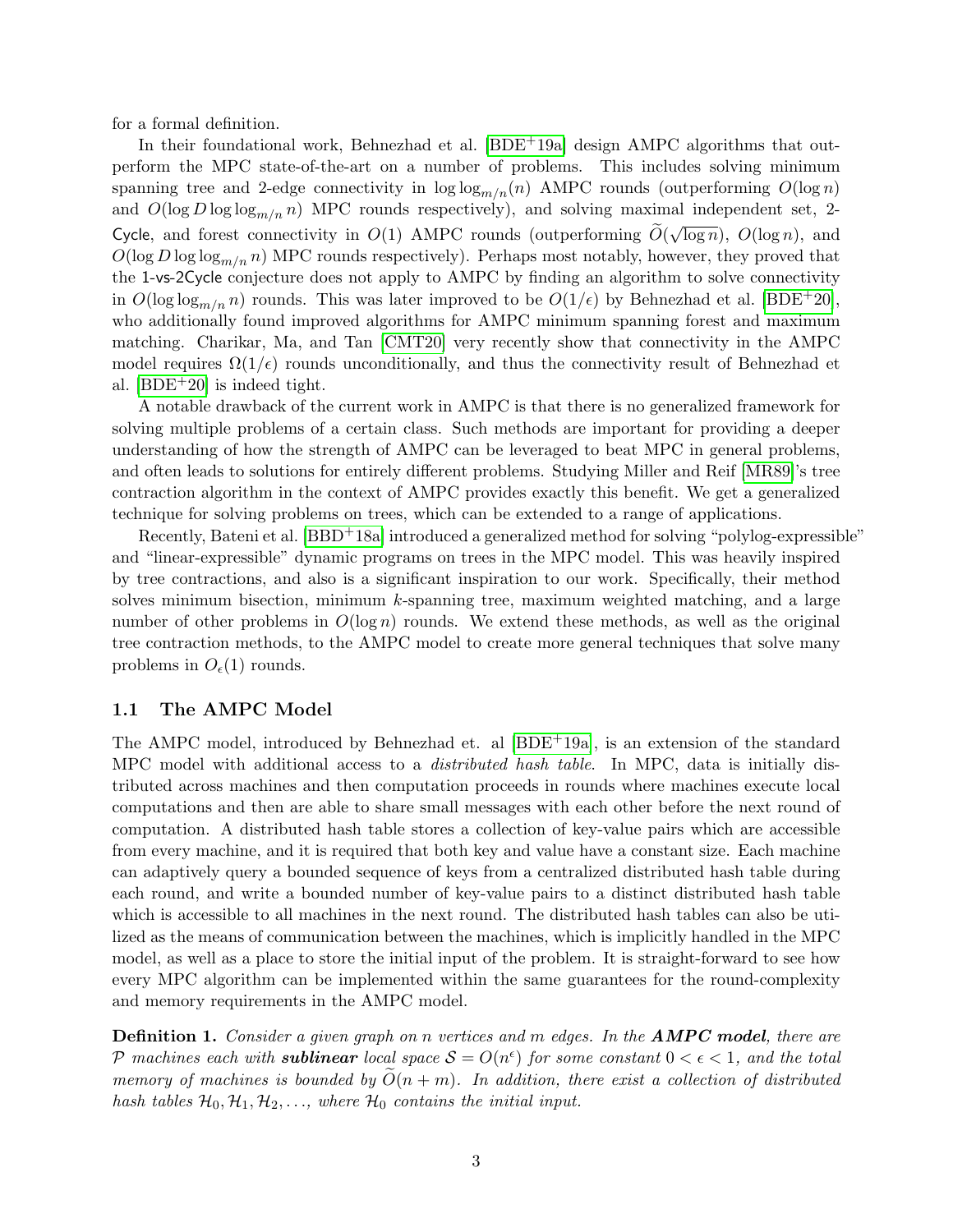The process consists of several rounds. During round i, each machine is allowed to make at most  $O(S)$  read queries from  $\mathcal{H}_{i-1}$  and to write at most  $O(S)$  key-value pairs to  $\mathcal{H}_i$ . Meanwhile, the machines are allowed to perform an arbitrary amount of computation locally. Therefore, it is possible for machines to decide what to query next after observing the result of previous queries. In this sense, the queries in this model are adaptive.

#### 1.2 Our Contributions

The goal of this paper is to present a framework for solving various problems on trees with constantround algorithms in AMPC. This is a general strategy, where we intelligently shrink the tree iteratively via a *decomposition* and *contraction* process. Specifically, we follow Miller and Reif's [\[MR89\]](#page-34-0) two-stage process, where we first *compress* each connected component in our decomposition<sup>[1](#page-3-0)</sup>, and then rake the leaves by contracting all leaves of the same parent together. We repeat until we are left with a single vertex, from which we can extract a solution. To retrieve the solution when the output corresponds to many vertices in the tree (i.e., maximum matching istead of maximum matching value), we can undo the contractions in reverse order and populate the output as we gradually reconstruct the original tree.

The decomposition strategy must be constructed very carefully such that we do not lose too much information to solve the original problem and each connected component must fit on a single machine with  $O(n^{\epsilon})$  local memory. To compress, we require oracle access to a black-box function, a connected contracting function, which can efficiently contract a connected component into a vertex while also retaining enough information to solve the original problem. To rake leaves, we require oracle access to another block-box function, a sibling contracting function, which executes the same thing but on a set of leaves that share a parent. These two black-box functions are problem specific (e.g., we need a different set of functions for maximum matching and maximum independent set). In this paper, we only require contracting functions to accept  $n^{\epsilon}$  vertices as the input subgraphs, and we always run these black-box functions locally on a single machine. Thus, we can compress any arbitrary collection of disjoint components of size at most  $n^{\epsilon}$  in  $O(1)$  AMPC rounds. See Section [2.1](#page-6-0) for formal definitions.

This general strategy actually works on a special class of structures, called *degree-weighted trees* (defined in §[2\)](#page-6-1). Effectively, these are trees  $T = (V, E, W)$  with a multi-dimensional weight function where  $W(v) \in \{0,1\}^{O(\deg(v))}$  stores a vector of bits proportional in size to the degree of the vertex  $v \in V$ . When we use our contracting functions, we use W to store data about the set of vertices we are contracting. This is what allows our algorithms to retain enough information to construct a solution to the entire tree  $T$  when we contract sets of vertices. Note that the degree of the surviving vertex after contraction could be much smaller than the total degree of the original set of vertices.

Our first algorithm works on trees with bounded degree, more precisely, trees with maximum degree at most  $n^{\epsilon}$ . The reason this is easier is because when an internal connected component is contracted, we often need to encode the output of the subproblem at the root (e.g., the maximum weighted matching on the rooted subtree) in terms of the children of this component postcontraction. In high degree graphs, it may have many children after being contracted, and therefore require a large encoding (i.e., one larger than  $O(n^{\epsilon})$ ) and thus not fit on one machine.

In this algorithm, we find that if the degree is bounded by  $n^{\epsilon}$  and we compress sufficiently small components, then the algorithm works out much more smoothly. The underlying technique that allows us to contract the tree into a single vertex in  $O(1/\epsilon)$  iterations is a decomposition of vertices

<span id="page-3-0"></span><sup>&</sup>lt;sup>1</sup>Each group in our decomposition may consists of multiple connected components on the tree.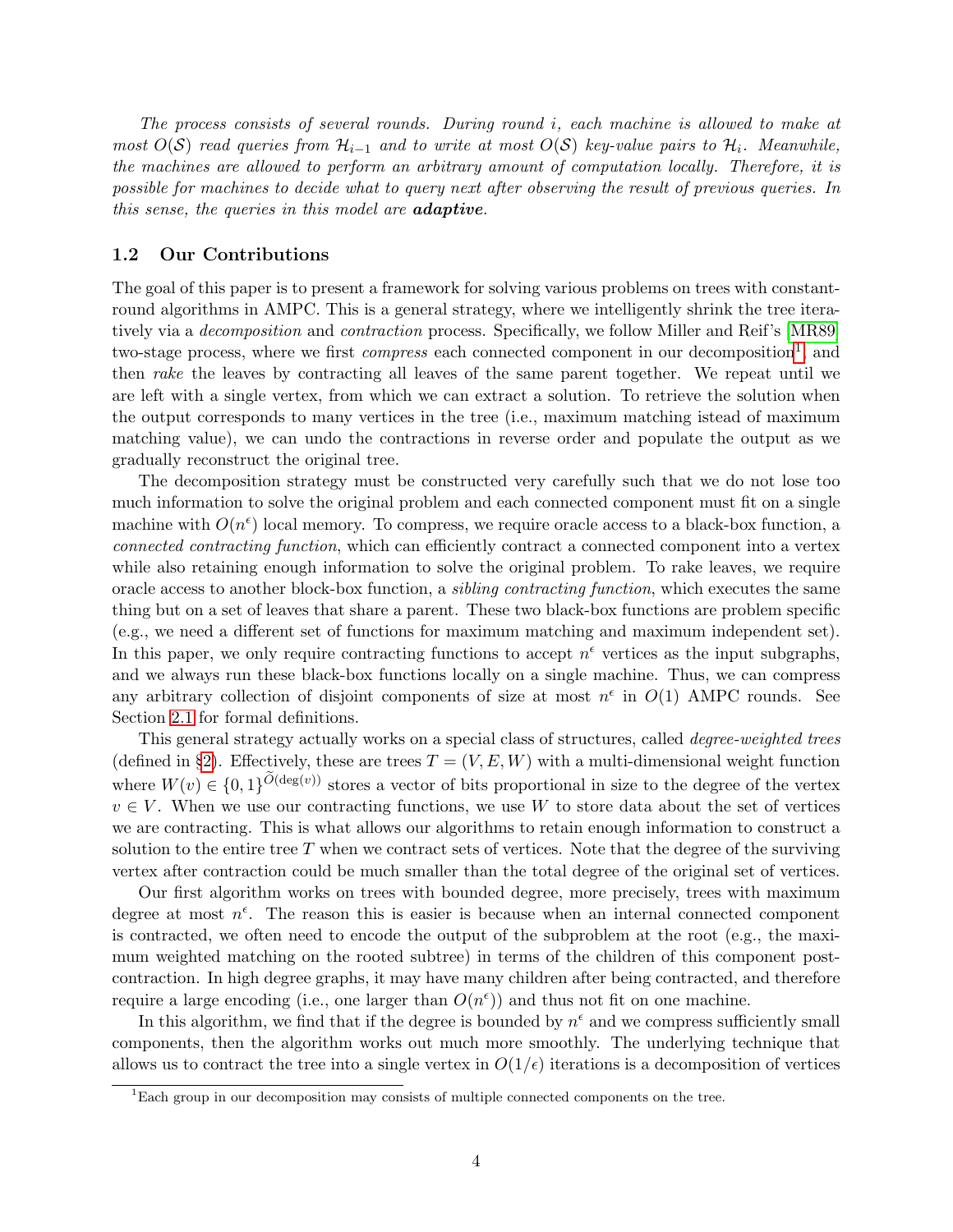based on their preorder numbering. The surprising fact is that each group in this decomposition contains at most one non-leaf vertex after contracting connected components. Thus, an additional single rake stage is sufficient to collapse any tree with n vertices to a tree with at most  $n^{1-\epsilon}$  vertices in a single iteration. However, we need  $O(1/\epsilon)$  AMPC rounds at the beginning of each iteration to find the decomposition associated with the resulting tree after contractions performed in the previous iteration. This becomes  $O(1/\epsilon^2)$  AMPC rounds across all iterations. See Section [3.1](#page-9-0) for the proofs and more details.

This is a nice independent result, proving a slightly more efficient  $O(1/\epsilon^2)$ -round algorithm on degree bounded trees. Additionally, many problems on larger degree trees can be represented by lower degree graphs. For example, both the original Miller and Reif [\[MR85\]](#page-34-1) tree contraction and the Betani et al. [\[BBD](#page-31-10)+18a] framework consider only problems in which we can replace each high degree vertex by a balanced binary tree, reducing the tree-based computation on general trees to a slightly different computation on binary trees. Equally notably, it is an important subroutine in our main algorithm.

<span id="page-4-0"></span>**Theorem 1.** Consider a degree-weighted tree  $T = (V, E, W)$  and a problem P. Given a connected contracting function on T with respect to P, one can compute  $P(T)$  in  $O(1/\epsilon^2)$  AMPC rounds with  $O(n^{\epsilon})$  memory per machine and  $\widetilde{O}(n)$  total memory if  $\deg(v) \leq n^{\epsilon}$  for every vertex  $v \in V$ .

<span id="page-4-1"></span>**Remark 1.** It may be tempting to suggest that in most natural problems the input tree can be transformed into a tree with degree bounded by  $n^{\epsilon}$ . However, we briefly pose the MedianParent problem, where leaves are given values and parents are defined recursively as the median of their children. By transforming the tree to make it degree bounded, we lose necessary information to find the median value among the children of a high degree vertex.

Next, we move onto our main result: a generalized tree contraction algorithm that works on any input tree with arbitrary structure. Building on top of Theorem [1,](#page-4-0) we can create a natural extension of tree contractions. Recall that the black-box contracting functions encode the data associated with a contracted vertex in terms of its children post-contraction. Thus, allowing high degree vertices introduces difficulties working with contracting functions. In particular, it is not possible to store the weight vector  $W(v)$  of a high degree vertex v inside the local memory of a single machine. The power of this algorithm is its ability to implement Compress and Rake for  $n^{\epsilon}$ -tree-contractions in  $O(1/\epsilon^3)$  rounds.

The most significant novelty of our main algorithm is the handling of high degree vertices. To do this, we first handle all maximal connected components of low degree vertices using the algorithm from Theorem [1](#page-4-0) as a black-box. This compresses each such component into one vertex without needing to handle high degree vertices. By contracting these components, we obtain a special tree called Big-Small-tree (defined formally in §[3.2\)](#page-12-0) which exhibits nice structural properties. Since the low degree components are maximal, the degree of each vertex in every other layer is at least  $n^{\epsilon}$ , implying an  $O(1/\epsilon)$  upper-bound on the depth of Big-Small-trees. Hence, after a single rake stage, the number of high degree vertices drops by a factor of  $n^{\epsilon}$ .

In order to rake the leaves of high degree vertices, we have to carefully apply our sibling contracting functions in a way that can be implemented efficiently in AMPC. Unlike Theorem [1](#page-4-0) in which having access to a connected contracting function is sufficient, here we also require a sibling contracting function. Consider a star tree with its center at the root. Without a sibling contracting function, we are able to contract at most  $O(n^{\epsilon})$  vertices in each round since the components we pass to the contracting functions must be disjoint. But having access to a sibling contracting function, we can rake up to  $O(n)$  leaf children of a high degree vertex in  $O(1/\epsilon)$  rounds. For more details about the algorithm and proofs see Section [3.2.](#page-12-0)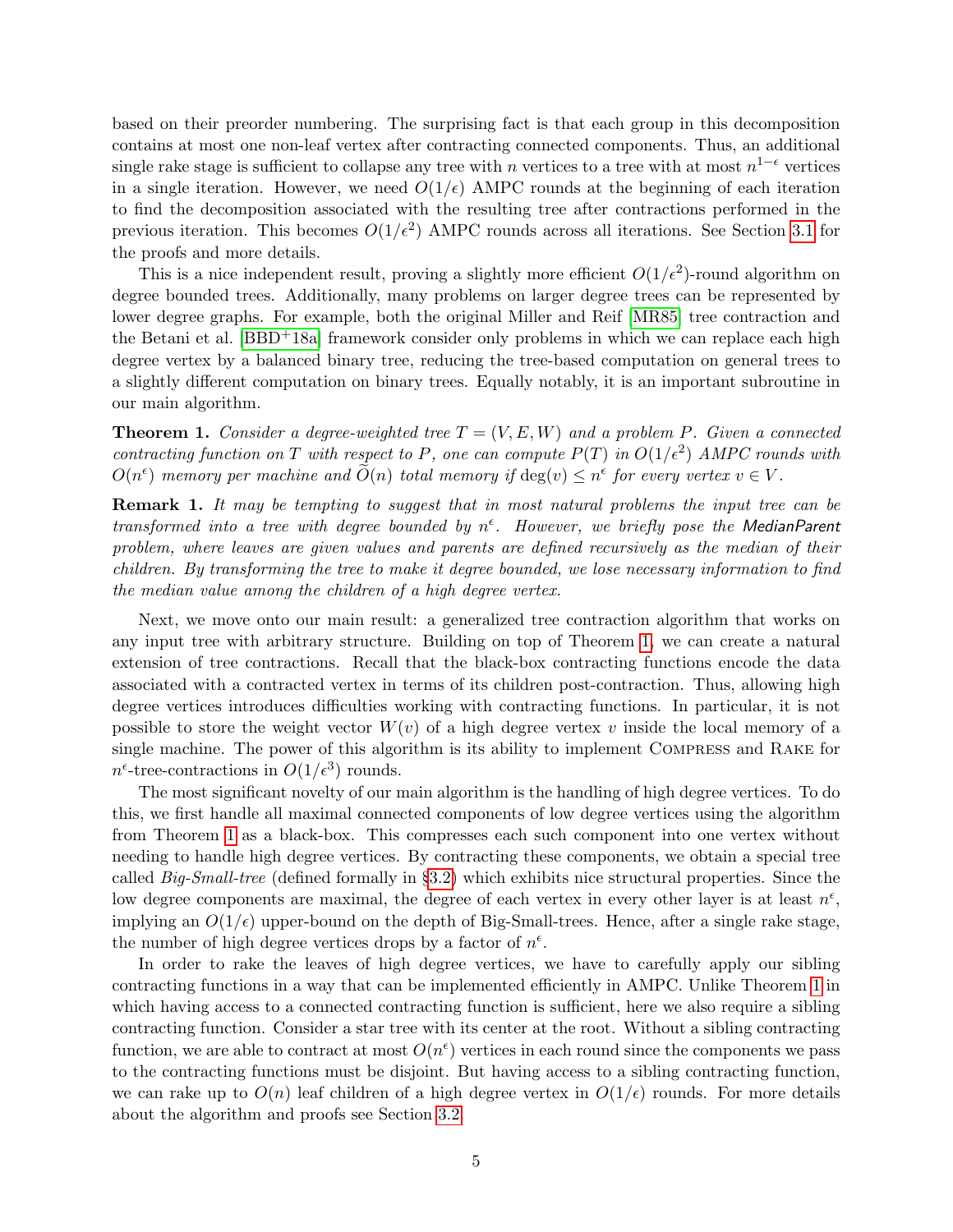<span id="page-5-0"></span>**Theorem 2.** Consider a degree-weighted tree  $T = (V, E, W)$  and a problem P. Given a connected contracting function and a sibling contracting function on T with respect to P, one can compute  $P(T)$  in  $O(1/\epsilon^3)$  AMPC rounds with  $O(n^{\epsilon})$  memory per machine and  $\widetilde{O}(n)$  total memory.

Theorem [1](#page-4-0) and Theorem [2](#page-5-0) give us general tools that have the power to create efficient AMPC algorithms for any problem that admits a connected contracting function and a sibling contracting function. Intuitively, they reduce constant-round parallel algorithms for a specific problem on trees to designing black-box contracting functions that are sequential. We should be careful in designing contracting functions to make sure that the amount of data stored in the surviving vertex does not asymptotically exceed its degree in the contracted tree. Also note that a connected contracting function works with unknown values that depend on the result of other components.

Satisfying these conditions is a factor that limits the extent of problems that can be solved using our framework. For example, the framework of Bateni et. al  $[BBD<sup>+</sup>18a]$  $[BBD<sup>+</sup>18a]$  works on a wider range of problems on trees since their algorithm, roughly speaking, tolerates exponential growth of weight vectors using a careful decomposition of tree. Indeed, they achieve these benefits at the cost of an inherent requirement for at least  $O(\log n)$  rounds due to the divide-and-conquer nature of their algorithm. However, their framework comes short on addressing problems such as MedianParent (defined in Remark [1\)](#page-4-1) that are not reducible to binary trees. Nonetheless, we show several techniques for designing contracting functions that satisfy these conditions, in particular:

- 1. In Section [3.3,](#page-15-0) we prove a general approach for designing a connected contracting function and a sibling contracting function given a PRAM algorithm based on the original Miller and Reif [\[MR85\]](#page-34-1) tree contraction. We do this by observing that in almost every conventional application of Miller and Reif's framework, the length of data stored at each vertex remains constant throughout the algorithm.
- 2. Storing a minimal tree representation of a connected component contracted into  $v$  in the weight vector  $W(v)$  enables us to simplify a recursive function defined on the subtree rooted at v in terms of yet-unknown values of its children, while keeping the length of  $W(v)$  asymptotically proportional to  $deg(v)$ . For instance, see Section [4.1](#page-18-0) which utilizes this approach in the context of maximum weighted matching.

Ultimately, this is a highly efficient generalization of the powerful tree contraction algorithm. To illustrate the versatility of our framework, we show that it gives us efficient AMPC algorithms for many important applications of frameworks such as Miller and Reif [\[MR89\]](#page-34-0)'s and Bateni et al.  $[BBD<sup>+</sup>18a]$  $[BBD<sup>+</sup>18a]$ 's by constructing sequential black-box contracting functions. In doing so, we utilize a diverse set of techniques, including the ones mentioned above, that are of independent interest and can be applied to a broad range of problems on trees.

<span id="page-5-1"></span>**Theorem 3.** Algorithms [1](#page-10-0) and [2](#page-13-0) can solve, among other applications, dynamic expression evaluation, tree isomorphism testing, maximal matching, and maximal independent set in  $O(1/\epsilon^2)$  AMPC rounds, and maximum weighted matching and maximum weighted independent set in  $O(1/\epsilon^3)$ AMPC rounds. All algorithms use  $O(n^{\epsilon})$  memory per machine and  $\widetilde{O}(n)$  total memory.

#### 1.3 Paper Outline

The work presented in this paper is a constant-round generalized technique for solving a large number of graph theoretic problems on trees in the AMPC model. In Section [2,](#page-6-1) we go over some notable definitions and conventions we will be using throughout the paper. This includes the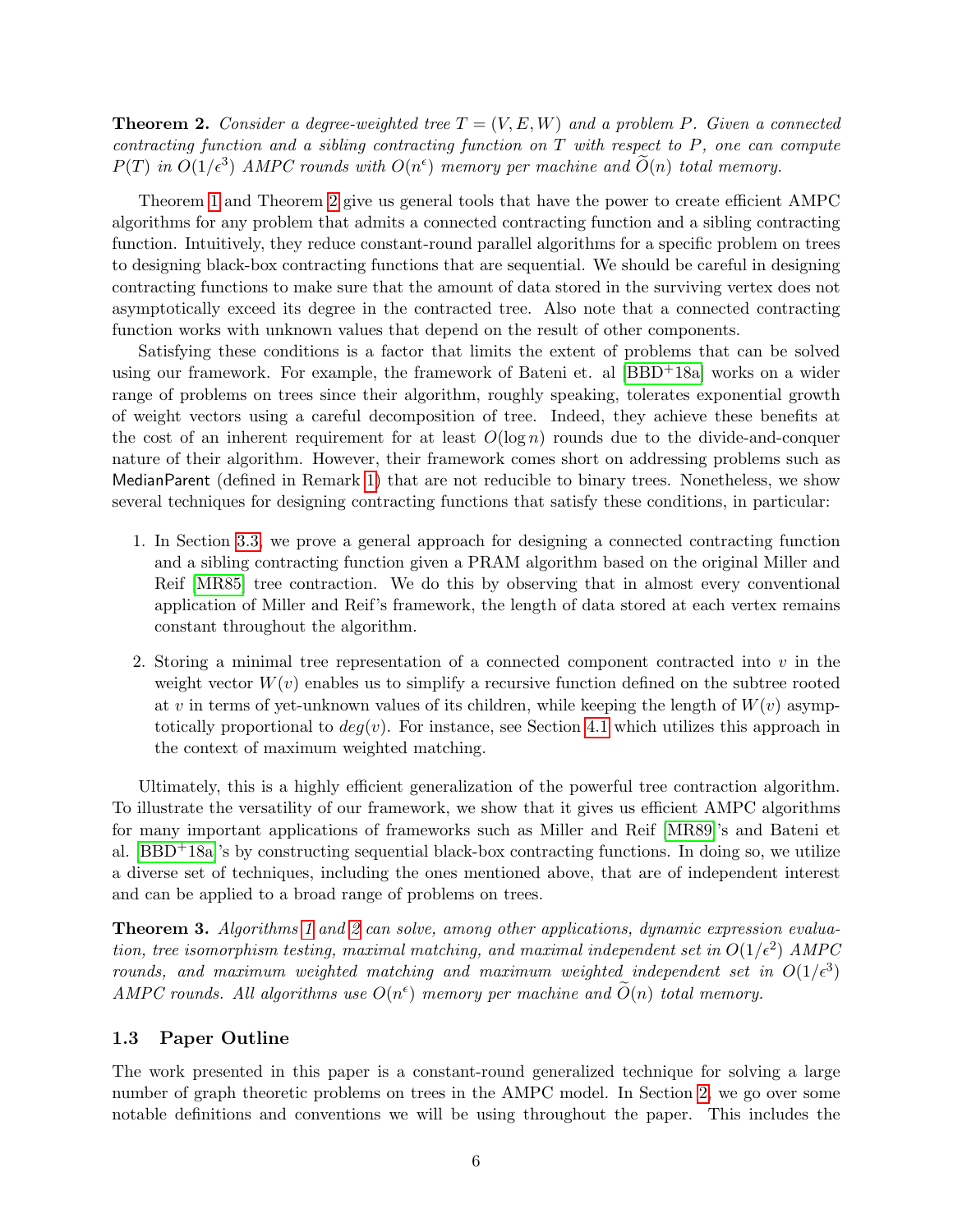introduction of a generalized weighted tree, a formalization of the general tree contraction process, the definition of contracting functions, and a discussion of a tree decomposition method we call the preorder decomposition. In the Section [3,](#page-8-0) we go over our main results, algorithms, and proofs. The first result (§[3.1\)](#page-9-0) is an algorithm for executing a tree contraction-like process which solves the same problems on trees of bounded maximum degree. The second result (§[3.2\)](#page-12-0) utilizes the first result as well as additional novel techniques to implement generalized tree contractions. We additionally show (§[3.3\)](#page-15-0) that our algorithms can also implement Miller and Reif's standard notion of tree contractions, and (§[3.4\)](#page-17-0) we show how to efficiently reconstruct a solution on the entire graph by reversing the tree contracting process. Finally, in Section [4,](#page-18-1) we apply our algorithms to solve a number of popular problems on trees.

### <span id="page-6-1"></span>2 Preliminaries

In this work, we are interested in solving problems on trees  $T = (V, E)$  where  $|V| = n$ . Our algorithms iteratively transform  $T$  by contracting components in an intelligent way that: (1) components can be stored on a single machine,  $(2)$  the number of iterations required to contract T to a single vertex is small, and (3) at each step of the process, we still have enough information to solve the initial problem on T.

To achieve (3), we must retain some information about an original component after we contract it. For instance, consider computing all maximal subtree sizes. For a connected component  $S$  with  $r = \text{lca}(S)^2$  $r = \text{lca}(S)^2$ , the contracted vertex  $v_S$  of S might encode |S| and a list of its leaves (when viewing S as a tree itself). It is not difficult to see that this would be sufficient knowledge to compute all maximal subtree sizes for the rest of the vertices in  $T$  without considering all individual vertices in S. Data such as this is encoded as a multi-dimensional weight function which maps vertices to binary vectors. We will specifically consider trees where the dimensionality of the weight function is bounded by the degree of the vertex.

We note that in this paper, when we refer to the degree of a vertex in a rooted tree, we ignore parents. Therefore,  $deg(v)$  is the number of children a vertex has.

**Definition 2.** A degree-weighted tree is a tree  $T = (V, E, W)$  with vertex set V, edge set E, and vertex weight vector function W such that for all  $v \in V$ ,  $W(v) \in \{0,1\}^{O(\deg(v))}$ .

Notationally, we let  $w(v) = \dim(W(v)) = \widetilde{O}(\deg(v))$  be the length of the weight vectors. Additionally, note that a tree  $T = (V, E)$  is a degree-weighted tree where  $W(v) = \emptyset$  for all  $v \in V$ .

In order to implement our algorithm, we also require specific *contracting functions* whose properties allow us to achieve the desired result  $(\S2.1)$  $(\S2.1)$ . In addition, we will introduce a specific tree decomposition method, called a *preorder decomposition*, that we will efficiently implement and leverage in our final algorithms (§[2.2\)](#page-8-1).

#### <span id="page-6-0"></span>2.1 Tree Contractions and Contracting Functions

Our algorithms provide highly efficient generalizations to Miller and Reif's [\[MR89\]](#page-34-0) tree contraction algorithms. At a high level, their framework provides the means to compute a global property with respect to a given tree in  $O(\log n)$  phases. In each phase, there are two stages:

• Compress stage: Contract around half of the vertices with degree 1 into their parent.

<span id="page-6-2"></span><sup>2</sup> lca is the least common ancestor function.

<span id="page-6-3"></span> ${}^3\widetilde{O}(f(n)) = O(f(n)\log n).$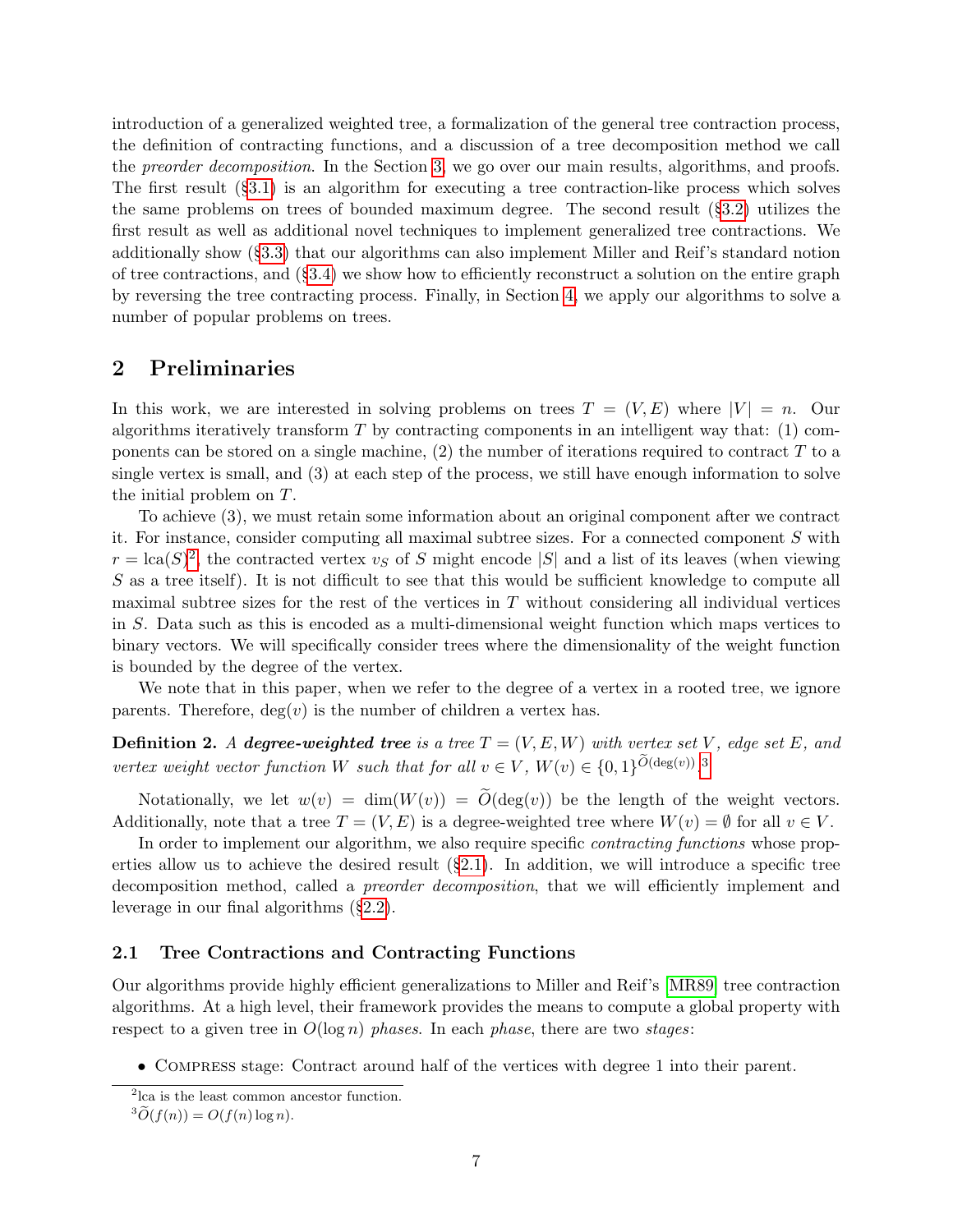• RAKE stage: Contract all the leaves (vertices with degree 0) into their parent.

Repeated application of Compress and Rake alternatively results in a tree which has only one vertex. Intuitively, the Compress stage aims to shorten the long chains, maximal connected sequences of vertices whose degree is equal to 1, and the Rake stage cleans up the leaves. Both stages are necessary in order to guarantee that  $O(\log n)$  phases are enough to end up with a single remaining vertex [\[MR89\]](#page-34-0).

In the original variant, every odd-indexed vertex of each chain is contracted in a Compress stage. In some randomized variants, each vertex is selected with probability 1/2 independently, and an independent set of the selected vertices is contracted. In such variants, contracting two consecutive vertices in a chain is avoided in order to efficiently implement the tree contraction in the PRAM model. However, this restriction is not imposed in the AMPC model, and hence we consider a more relaxed variant of the Compress stage where each maximal chain is contracted into a single vertex.

We introduce a more generalized version of tree contraction called  $\alpha$ -tree-contractions. Here, the RAKE stage is the same as before, but in the COMPRESS stage, every maximal subgraph containing only vertices with degree less than  $\alpha$  is contracted into a single vertex.

<span id="page-7-3"></span>**Definition 3.** In an  $\alpha$ -tree-contraction of a tree  $T = (V, E)$ , we repeat two stages in a number of phases until the whole tree is contracted into a single vertex:

- COMPRESS stage: Contract every maximal connected component S containing only vertices with degree less than  $\alpha$ , i.e.,  $deg(v) < \alpha \ \forall v \in S$ , into a single vertex S'.
- RAKE stage: Contract all the leaves into their parent.

Notice that the relaxed variant of Miller and Reif's Compress stage is the special case when  $\alpha = 2$ . Our goal will be to implement efficient  $\alpha$ -tree-contractions where  $\alpha = n^{\epsilon}$ .

In order to implement Compress and Rake, we need fundamental tools for contracting a single set of vertices into each other. We call these contracting functions. In the Compress stage, we must contract connected components. In the Rake stage, we must contract leaves with the same parent into a single vertex. These functions run locally on small sets of vertices.

<span id="page-7-2"></span>**Definition 4.** Let P be some problem on degree-weighted trees such that for some degree-weighted tree T,  $P(T)$  is the solution to the problem on T. A **contracting function** on T with respect to P is a function f that replaces a set of vertices in  $T$  with a single vertex and incident edges to form a degree-weighted tree T' such that  $P(T) = P(T')^4$  $P(T) = P(T')^4$ . There are two types:

- 1. f is a connected contracting function if f contracts<sup>[5](#page-7-1)</sup> connected components into a single vertex of T.
- 2. f is a sibling contracting function if f is defined on sets of leaf siblings (i.e., leaves that share a parent p) of T, and the new vertex is a leaf child of p.

Since the output of the contracting function is a degree-weighted tree, it implicitly must create a weight  $W(v)$  for any newly contracted vertex v.

<span id="page-7-0"></span><sup>4</sup>With some nuance, it depends on the format of the problem. For instance, when computing the value of the maximum independent set, the single values  $P(T)$  and  $P(T')$  should be the same. When computing the maximum independent set itself, uncontracted vertices must have the same membership in the set, and contracted vertices represent their roots.

<span id="page-7-1"></span><sup>&</sup>lt;sup>5</sup>Consider a connected component S with a set of external neighbors  $N(S) = \{v \in V \setminus S : \exists u \in S(v, u) \in E\}.$ Then contracting S means replacing S with a single vertex with neighborhood  $N(S)$ .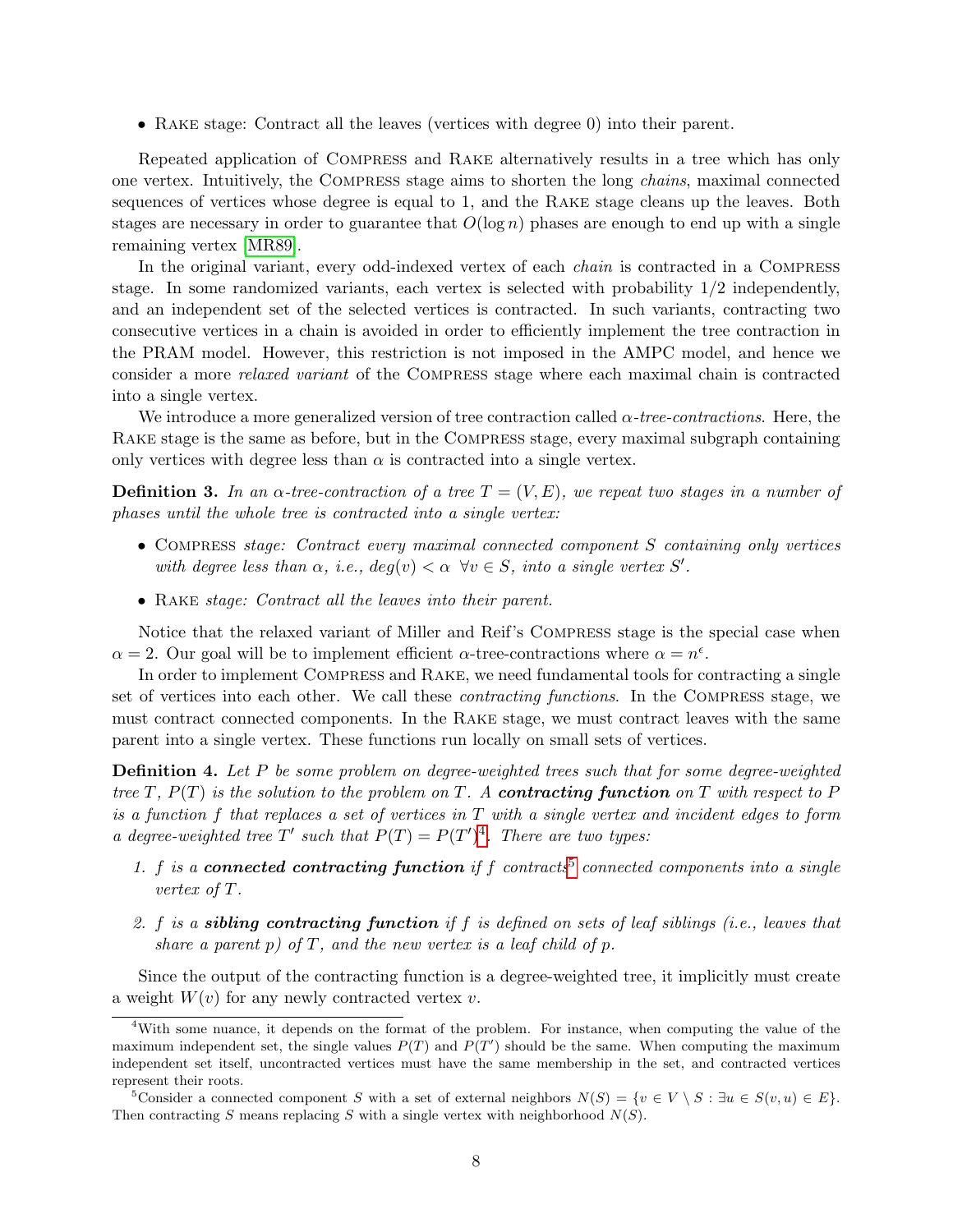#### <span id="page-8-1"></span>2.2 Preorder Decomposition

A preorder decomposition (formally defined shortly) is a strategy for decomposing trees into a disjoint union of (possibly not connected) vertex groups. In this paper, we will show that the preorder decomposition exhibits a number of nice properties (see §[3\)](#page-8-0) that will be necessary for our tree contraction algorithms. Ultimately, we wish to find a decomposition of vertices  $V_1, V_2, \ldots, V_k \subseteq$ V of a given tree  $T = (V, E)$   $(\bigcup_{i=1}^{k} V_i = V$  and  $V_i \cap V_j = \phi \ \forall i, j : i \neq j)$  so that for all  $i \in [k]$ , after contracting each connected component contained in the same vertex group, the maximum degree is bounded by some given  $\lambda$ . Obviously, this won't be generally possible (i.e., consider a large star), but we will show that this holds when the maximum degree of the input tree is bounded as well.

The preorder decomposition is depicted in Figure [1a.](#page-9-1) Number the vertices by their index in the preorder traversal of tree T, i.e., vertices are numbered  $1, 2, \ldots, n$  where vertex i is the i-th vertex that is visited in the preorder traversal starting from vertex 1 as root. In a preorder decomposition of T, each group  $V_i$  consists of a consecutive set of vertices in the preorder numbering of the vertices. More precisely, let  $l_i$  denote the index of the vertex  $v \in V_i$  with the largest index, and assume  $l_0 = 0$ for consistency. In a preorder decomposition, group  $V_i$  consists of vertices  $l_{i-1}+1, l_{i-1}+2, \ldots, l_i$ .

**Definition 5.** Given a tree  $T = (V, E)$ , a "preorder decomposition"  $V_1, V_2, \ldots, V_k$  of T is defined by a vector  $l \in \mathbb{Z}^{k+1}$ , such that  $0 = l_0 < l_1 < \ldots < l_k = n$ , as  $V_i = \{l_{i-1}+1, l_{i-1}+2, \ldots, l_i\} \ \forall i \in [k]$ . See Subfigure [1a](#page-9-1) for an example.

Assume we want each  $V_i$  in our preorder decomposition to satisfy  $\sum_{v \in V_i} \deg(v) \leq \lambda$  for some λ. As long as  $deg(v) \leq \lambda$  for all  $v \in V$ , we can greedily construct components  $V_1, \ldots, V_k$  according to the preorder traversal, only stopping when the next vertex violates the constraint. Since  $\sum_{v\in V} \deg(v) \leq n$ , it is not hard to see that this will result in  $O(n/\lambda)$  groups that satisfy the degree sum constraint.

<span id="page-8-2"></span>**Observation 1.** Consider a given tree  $T = (V, E)$ . For any parameter  $\lambda$  such that  $\deg(v) \leq \lambda$  for all  $v \in V$ , there is a preorder decomposition  $V_1, V_2, \ldots, V_k$  such that  $\forall i \in [k]$ ,  $\sum_{v \in V_i} \deg(v) \leq \lambda$ , and  $k = O(n/\lambda)$ .

The *dependency tree*  $T' = (V', E')$ , as seen in Figure [1b](#page-9-1) of a decomposition is useful notion for understanding the structure of the resulting graph. In  $T'$ , vertices represent connected components within groups, and there is an edge between vertices if one contains a vertex that is a parent of a vertex in the other. This represents our contraction process and will be useful for bounding the size of the graph after each step.

<span id="page-8-3"></span>**Definition 6.** Given a tree  $T = (V, E)$  and a decomposition of vertices  $V_1, V_2, \ldots, V_k$ , the de**pendency tree**  $T' = (V', E')$  of T under this decomposition is constructed by contracting each connected component  $C_{i,j}$  for all  $j \in [c_i]$  in each group  $V_i$ . We call a component contracted to a leaf in  $T'$  an **independent** component, and a component contracted to a non-leaf vertex in  $T'$  a dependent component.

### <span id="page-8-0"></span>3 Constant-round Tree Contractions in AMPC

The main results of this paper are two new algorithms. The first algorithm applies  $\alpha$ -treecontraction-like methods in order to solve problems on trees where the degrees are bounded by  $n^{\epsilon}$ . Though this algorithm is similar in inspiration to the notion of tree contractions, it is not a true  $\alpha$ -tree-contraction method.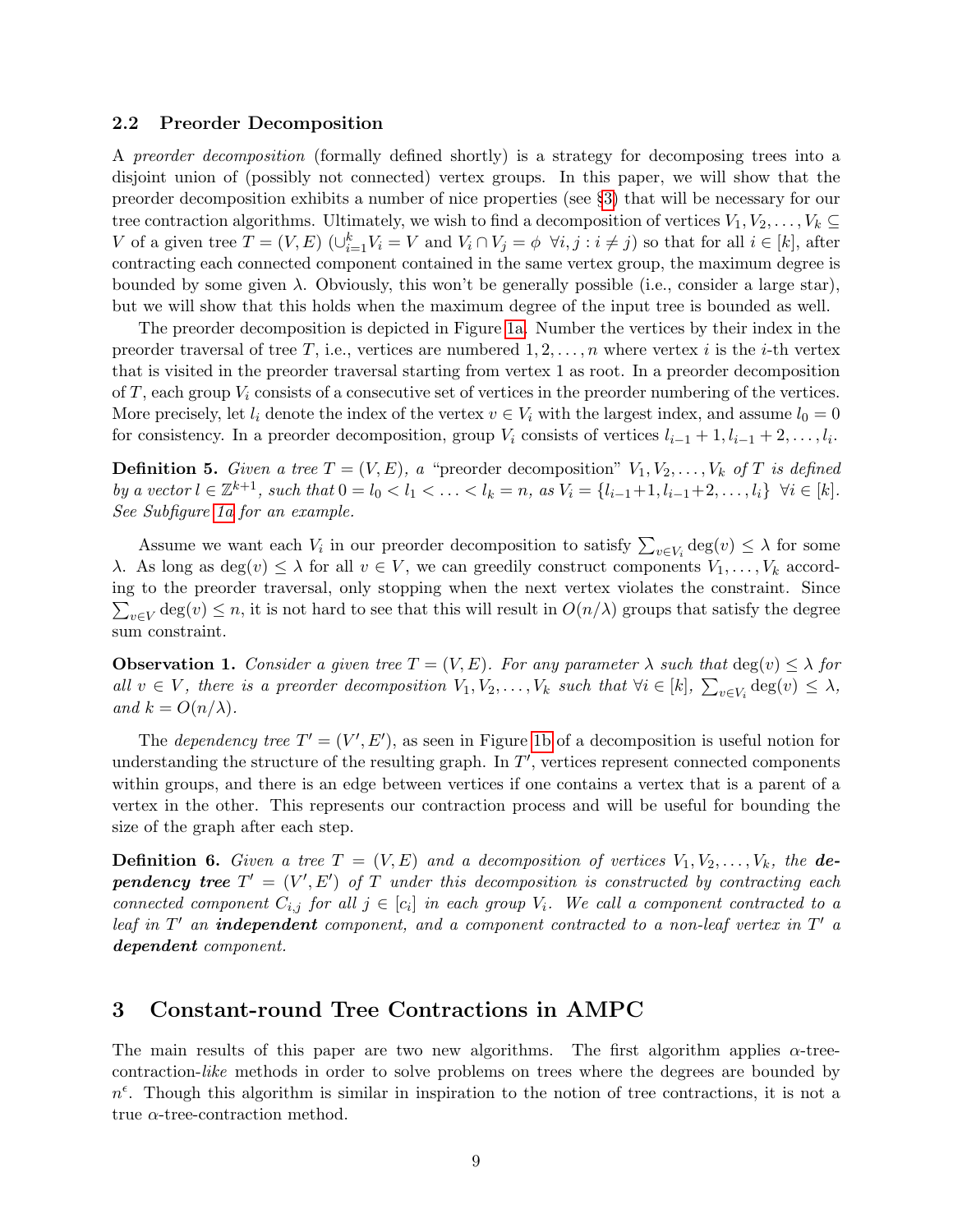<span id="page-9-1"></span>

(a) An example preorder decomposition of T into  $V_1, V_2, \ldots, V_7$  with  $\lambda = 8$ . Edges within any  $F_i$  are depicted bold, and edges belonging to no  $F_i$  are depicted dashed.



(b) Dependency tree  $T'$ , created by contracting connected components of every  $F_i$ . Each red vertex represents a dependent component, and each white vertex represents an independent component.

Figure 1: In Subfigure [\(a\)](#page-9-1), a preorder decomposition of a given tree T is demonstrated. Based on this preorder decomposition, we define a dependency tree  $T'$  so that each connected component S in each forest  $F_i$  is contracted into a single vertex  $S'$ . This dependency tree  $T'$  is demonstrated in Subfigure [\(b\)](#page-9-1). It is easy to observe that the contracted components are maximal components which are connected using bold edges in  $T$ , and each edge in  $T'$  corresponds to a dashed edge in  $T$ .

**Theorem 1.** Consider a degree-weighted tree  $T = (V, E, W)$  and a problem P. Given a connected contracting function on T with respect to P, one can compute  $P(T)$  in  $O(1/\epsilon^2)$  AMPC rounds with  $O(n^{\epsilon})$  memory per machine and  $\widetilde{O}(n)$  total memory if  $\deg(v) \leq n^{\epsilon}$  for every vertex  $v \in V$ .

This algorithm provides us with two benefits: (1) it is a standalone result that is quite powerful in its own right and (2) it is leveraged in our main algorithm for Theorem [2.](#page-5-0) The only differences between this result and our main result for generalized tree contractions is that we require deg(v)  $\leq$  $n^{\epsilon}$ , but it runs in  $O(1/\epsilon^2)$  rounds, as opposed to  $O(1/\epsilon^3)$  rounds. Thus, if the input tree has degree bounded by  $n^{\epsilon}$ , then clearly the precondition is satisfied. Additionally, if the tree can be decomposed into a tree with bounded degree such that we can still solve the problem on the decomposed tree, this result applies as well.

Our general results are quite similar, with a slightly worse round complexity, but with the ability to solve the problem on all trees. Notably, it is a true  $\alpha$ -tree-contraction algorithm.

**Theorem 2.** Consider a degree-weighted tree  $T = (V, E, W)$  and a problem P. Given a connected contracting function and a sibling contracting function on  $T$  with respect to  $P$ , one can compute  $P(T)$  in  $O(1/\epsilon^3)$  AMPC rounds with  $O(n^{\epsilon})$  memory per machine and  $\widetilde{O}(n)$  total memory.

In this section, we introduce both algorithms and prove both theorems.

#### <span id="page-9-0"></span>3.1 Contractions on Degree-Bounded Trees

We now provide an  $O(1/\epsilon^2)$ -round AMPC algorithm with local space  $O(n^{\epsilon})$  for solving any problem P on a degree-weighted tree  $T = (V, E, W)$  with bounded degree  $deg(v) \leq n^{\epsilon}$  for all  $v \in V$  given a *connected contracting function* for  $P$ . The method, which we call BoundedTreeContract, can be seen in Algorithm [1.](#page-10-0)

Much like an  $\alpha$ -tree-contraction algorithm, it can be divided into a COMPRESS and RAKE stage. In the Compress stage, instead of compressing the whole maximal components that consist of low-degree vertices as required for  $\alpha$ -tree-contractions, we partition the vertices into groups using a preorder decomposition and bounding the group size by  $n^{\epsilon}$ . In the RAKE stage, since the degree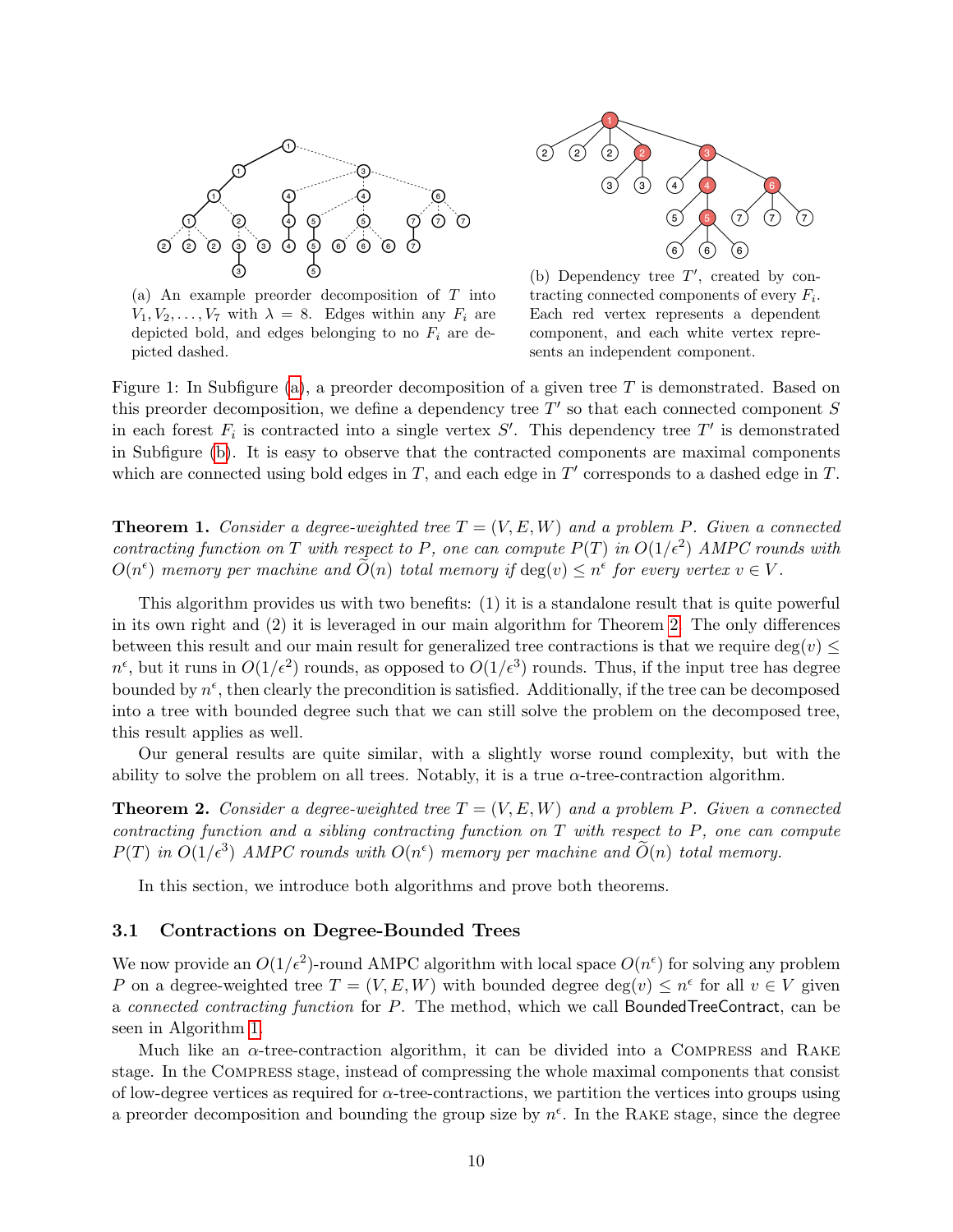is bounded by  $n^{\epsilon}$ , all leaves who are children of the same vertex can fit on one machine. Thus each sibling contraction that must occur can be computed entirely locally. If we include the parent of the siblings, we can simply apply Compress's connected contracting function on the children. This is why we do not need a sibling contracting function.

Let  $T_0 = T$  be the input tree. For every iteration  $i \in [O(1/\epsilon)]$ : (1) find a preorder decomposition  $V_1, \ldots V_k$  of  $T_{i-1}$ , (2) contract each connected component in the preorder decomposition, and (3) put each maximal set of leaf-siblings (i.e., leaves that share a parent) in one machine and contract them into their parent. We sometimes refer to these maximal sets of leaf-siblings by leaf-stars. After sufficiently many iterations, this should reduce the problem to a single vertex, and we can simply solve the problem on the vertex.

#### Algorithm 1: BoundedTreeContract

(Computing the solution  $P(T)$  of a problem P on degree-weighted tree T with max degree  $n^{\epsilon}$  using connected contracting function  $\mathcal{C}$ )

**Data:** Degree-weighted tree  $T = (V, E, W)$  with degree bounded by  $n^{\epsilon}$  and a connected contracting function  $\mathcal{C}$ . **Result:** The problem output  $P(T)$ .  $1 T_0 \leftarrow T;$ 2 for  $i \leftarrow 1$  to  $l = O(1/\epsilon)$  do **3** Let  $\mathcal{O}$  be a preordering of  $V_{i-1}$ ; 4 Find a preorder decomposition  $V_1, V_2, \ldots, V_k$  of  $T_{i-1}$  with  $\lambda = n^{\epsilon}$  using  $\mathcal{O};$ 5 Let  $S_{i-1}$  be the set of all connected components in  $V_i$  for all  $i \in [k]$ ; 6 Let  $T'_{i-1}$  be the result of contracting  $\mathcal{C}(S_{i-1,j})$  for all  $S_{i-1,j} \in \mathcal{S}_{i-1}$ ; 7 Let  $\mathcal{L}_{i-1}$  be the set of all maximal leaf-stars (containing their parent) in  $T'_{i-1}$ ; 8 Let  $T_i$  be the result of contracting  $\mathcal{C}(L_{i-1,j})$  for all  $L_{i-1,j} \in \mathcal{L}_{i-1}$ ; 9 end

<span id="page-10-0"></span>10 return  $\mathcal{C}(T_l)$ ;

Notice that we can view the first and second steps as the Compress stage except that we limit each component such that the sum of the degrees in each component is at most  $n^{\epsilon}$ . Since the size of the vector  $W(v)$  is  $w(v) = \tilde{O}(\deg(v)) = \tilde{O}(n^{\epsilon})$ , we can store an entire component (in its current, compressed state) in a single machine, thus making the second step distributable. The third step can be viewed as a Rake function which, as we stated, can be handled on one machine per contraction using the connected contracting function.

In order to get  $O(1/\epsilon^2)$  rounds, we first would like to show that the number of phases is bounded by  $O(1/\epsilon)$ . To prove this, we show that there will be at most one non-leaf node after we contract the components in each group. In other words, the dependency tree resulting from the preorder decomposition has at most one non-leaf node per group in the decomposition. This is a necessary property of decomposing the tree based off the preorder traversal. To see why this is true, consider a connected component in a partition. If it is not the last connected component (i.e., it does not contain the partition's last vertex according to the preorder numbering), then after contracting, it cannot have any children.

<span id="page-10-1"></span>**Lemma 1.** The dependency tree  $T' = (V', E')$  of a preorder decomposition  $V_1, V_2, \ldots, V_k$  of tree  $T = (V, E)$  contains at most 1 non-leaf vertex per group for a total of at most k non-leaf vertices. In other words, there are at most k dependent connected components in  $\cup_{i\in[k]}F_i$ .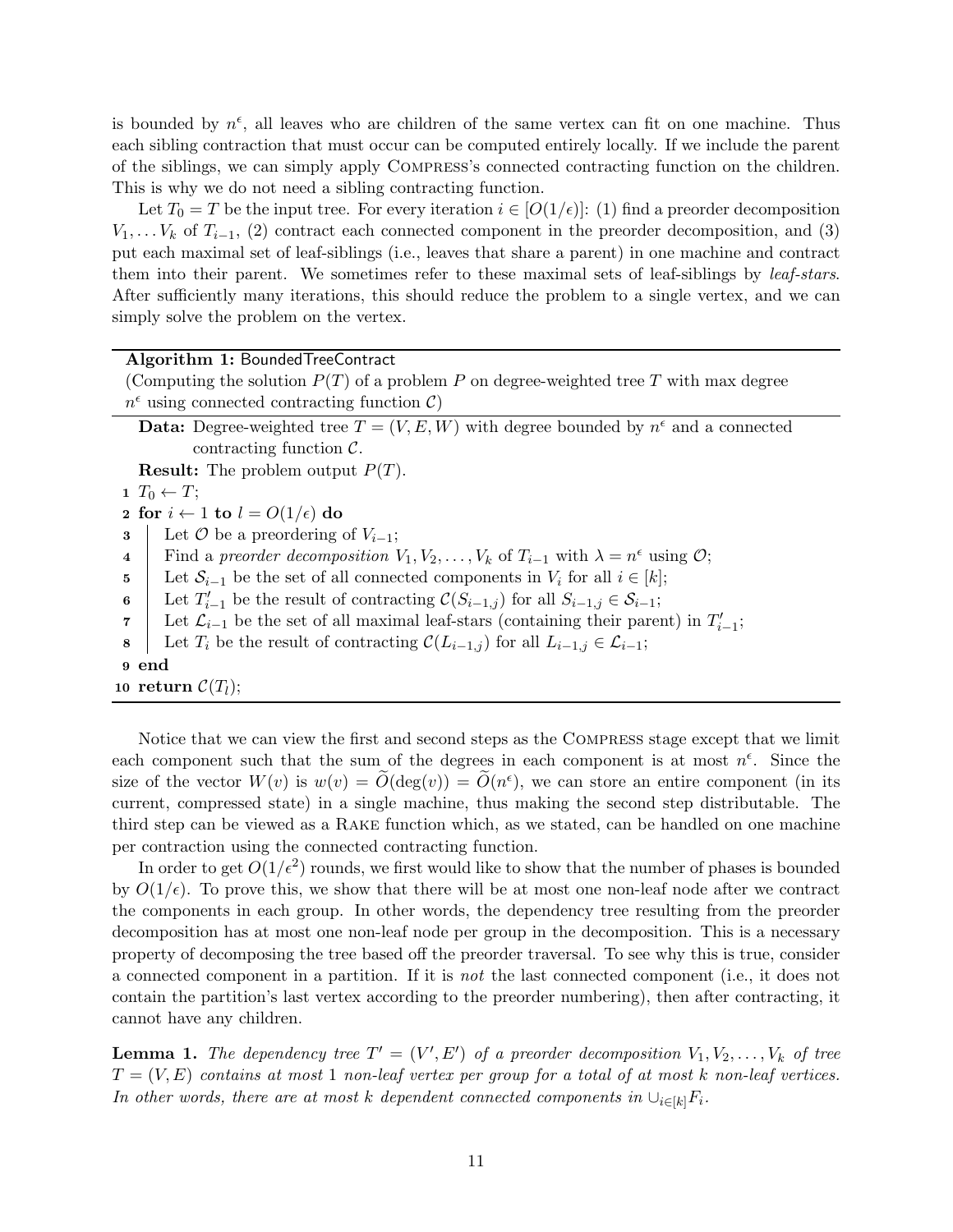*Proof.* Each group  $V_i$  induces a forest  $F_i$  on tree T, and recall that each  $F_i$  is consisted of multiple connected components  $C_{i,1}, C_{i,2}, \ldots, C_{i,c_i}$ , where  $c_i$  is the number of connected components of  $F_i$ . Assume w.l.o.g. component  $C_{i,c_i}$  is the component which contains vertex  $l_i$ , the vertex with the largest index in  $V_i$ . We show that every connected component in  $F_i$  except  $C_{i,c_i}$  is independent, and thus Lemma [1](#page-10-1) statement is implied. See in Subfigure [1b](#page-9-1) that there is at most 1 dependent component, red vertices in  $T'$ , for each group  $V_i$ . Also note that  $C_{i,c_i}$ , the only possibly dependent component in  $F_i$ , is always the last component if we sort the components based on their starting index since  $l_i \in C_{i,c_i}$  and each  $C_{i,j}$  contains a consecutive set of vertices.

Assume for contradiction that there exists  $C_{i,j}$  for some  $i \in [k], j \in [c_i-1]$ , a non-last component in group  $V_i$ , such that  $C_{i,j}$  is a dependent component, or equivalently  $C'_{i,j}$  is not a leaf in T'. Since  $C_{i,j}$  is a dependent component, there is a vertex  $v \in C_{i,j}$  which has a child outside of  $V_i$ . Let u be the first such child of v in the pre-order traversal, and thus  $u \in V_j$  for some  $j > i$ . Consider a vertex  $w \in V_i$  that comes after v in the pre-order traversal. Then, since u, and thus  $V_j$ , comes after v and  $V_i$  in the pre-order traversal, u must come after w in the pre-order traversal. Since w is between v and  $u$  in the pre-order traversal, and  $u$  is a child of  $v$ , the only option is for  $w$  to be a descendant of v. Then the path from w to v consists of w, w's parent  $p(w)$ ,  $p(w)$ 's parent, and so on until we reach v. Since a parent always comes before a child in a pre-order traversal, all the intermediate vertices on the path from  $w$  to  $v$  come between  $w$  and  $v$  in the pre-order traversal, so they must all be in  $V_i$ . This means w is in  $C_{i,j}$  since w is connected to v in  $F_i$ . Since any vertex after v in  $V_i$  must be in  $C_{i,j}$ ,  $C_{i,j}$  must be the last connected component, i.e.,  $j = c_i$ . This implies that the only possibly dependent connected component of  $F_i$  is  $C_{i,c_i}$ , and all other  $C_{i,j}$ 's for  $j \in [c_i - 1]$  are independent.  $\Box$ 

Lemma [1](#page-10-1) nicely fits with our result from Observation [1](#page-8-2) to bound the total number of phases BoundedContract requires. In addition, we can show how to implement each phase to bound the complexity of our algorithm. Note that we are assuming that our component contracting function is defined to always yield a degree-weighted tree. We only need to show that the degrees stay bounded throughout the algorithm.

Proof of Theorem [1.](#page-4-0) In each phase of this algorithm, the only modifications to the graph that occur are applications of the connected contracting functions to connected components of the tree. Since these are assumed to preserve  $P(T)$  and we simply solve  $P(T_l)$  for the final tree  $T_l$ , correctness of the output is obvious.

An important invariant in this algorithm is the  $O(n^{\epsilon})$  bound on the degree of vertices throughout the algorithm. At the beginning, we know that the degrees are bounded according as it is promised in the input. We show that this bound on the maximum degree of the tree is invariant by proving the degree of vertices are still bounded after a single contraction.

Recall that we use preorder decomposition with  $\lambda = n^{\epsilon}$  to find the connected components we need to contract in the Compress stage. According to definition, the total degree of each group in our decomposition is bounded by  $\lambda$ . After we contract a component S, the degree of the contracted vertex  $v^S$  never exceeds the sum of the degree of all vertices in S since every child of  $v^S$  is a child of exactly one of the vertices in S. Thus, the degree of  $v^S$  is bounded by  $\lambda = n^{\epsilon}$ . In RAKE stage, we contract a number of sibling leaves into their common parent. In this case, the degree of the parent only decreases and the bound still holds.

We now focus on round and space complexities. A preordering can be computed using the preorder traversal algorithm from Behnezhad et al. [\[BDE](#page-31-1)+19a], which executed in  $O(1/\epsilon)$  rounds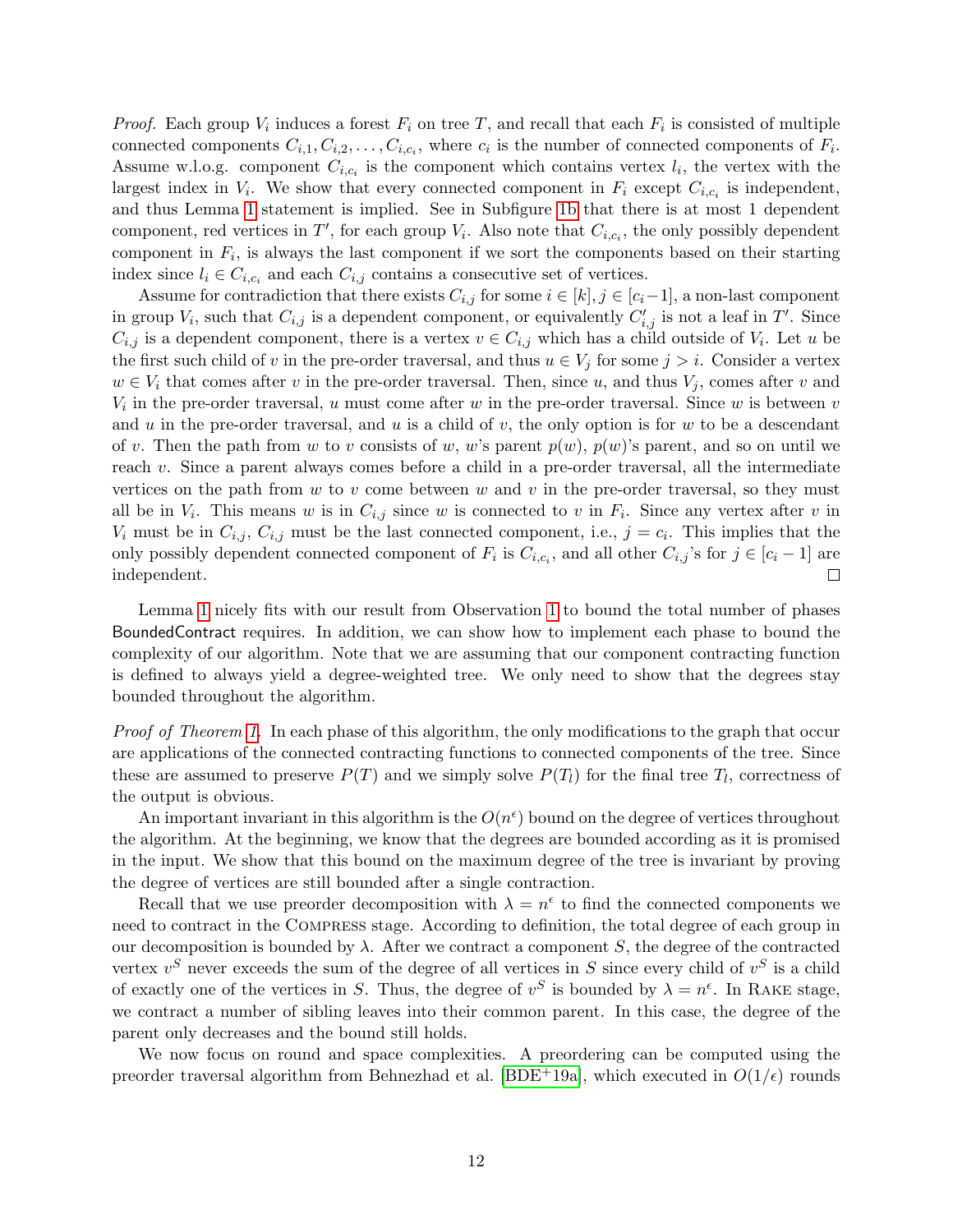with  $O(n^{\epsilon})$  local space and  $\widetilde{O}(n)$  total space w.h.p.<sup>[6](#page-12-1)</sup> This completes step 1. In steps 2 and 3, the contracting functions are applied in parallel for a total of  $O(1)$  rounds (based off our assumption about any given contracting functions) within the same space constraints. Thus, all phases require  $O(1)$  rounds except the first, which is  $O(1/\epsilon)$  rounds, and satisfy the space constraints of our theorem.

Now we must count the phases. Lemma [1](#page-10-1) tells us that for every group, we only have one nonleaf component in the dependency graph after each step 2. In step 3, we then "Rake" all leaves into their parents. This means that the remaining number of vertices after step 3 is equal to the number of non-leaf vertices in the dependency graph after step 2, which is  $k = n^{\epsilon}$ . Observation [1](#page-8-2) tells us that the resulting graph size is then  $O(n/n^{\epsilon}) = O(n^{1-\epsilon})$ . Therefore, in order to get a graph where  $|T_l| = 1$ , we require  $O(1/\epsilon)$  phases. Combining this with the complexity of each phase yields the desired result.  $\Box$ 

#### <span id="page-12-0"></span>3.2 Generalized  $\alpha$ -Tree-Contractions

In the rest of this section we prove our main result: a generalized tree contraction algorithm, Algorithm [2.](#page-13-0) Building on top of Theorem [1,](#page-4-0) we can create a natural extension of tree contractions. Recall from §[2](#page-6-1) that in the Compress stage, we must contract maximal connected components containing only vertices v with degree  $d(v) < \alpha$ . Conveniently, by Theorem [1,](#page-4-0) Algorithm [1](#page-10-0) achieves precisely this. Therefore, to implement tree contractions, we simply need to:

- 1. Identify maximal connected components of low degree (Algorithm [2,](#page-13-0) line [3\)](#page-13-1), which can be done in  $O(1/\epsilon)$  rounds by Behnezhad et al. [\[BDE](#page-31-9)+20].
- 2. Use our previous algorithm to execute the Compress stage on each component (Algorithm [2,](#page-13-0) line [5\)](#page-13-2), which can be done by Algorithm [1](#page-10-0) in  $O(1/\epsilon^2)$  rounds.
- 3. Apply a function that can execute the Rake stage (Algorithm [2,](#page-13-0) lines [7](#page-13-3) through [14\)](#page-13-4).

To satisfy the third step, we use a sibling contracting function (Definition [4\)](#page-7-2), which can contract leaf-siblings of the same parent into a single leaf. Since a vertex might have up to n children, to do this in parallel, we may have to group siblings into  $n^{\epsilon}$ -sized groups and repeatedly contract until we reach one leaf. Assuming sibling contractions are locally performed inside machines, this will then take  $O(1/\epsilon)$  AMPC rounds.

We can show that this requires  $O(1/\epsilon)$  phases to execute, and each phase takes  $O(1/\epsilon^2)$  rounds to compute due to Theorem [1](#page-4-0) and our previous argument for Rake by sibling contraction. Thus we achieve the following result:

**Theorem 2.** Consider a degree-weighted tree  $T = (V, E, W)$  and a problem P. Given a connected contracting function and a sibling contracting function on  $T$  with respect to  $P$ , one can compute  $P(T)$  in  $O(1/\epsilon^3)$  AMPC rounds with  $O(n^{\epsilon})$  memory per machine and  $\widetilde{O}(n)$  total memory.

Recall the definition of  $\alpha$ -tree-contraction (Definition [3\)](#page-7-3) from §[2.1.](#page-6-0) First, we prove Lemma [2](#page-12-2) to bound the number of phases in  $\alpha$ -tree-contraction.

<span id="page-12-2"></span>**Lemma 2.** For any  $\alpha \geq 2$ , the number of  $\alpha$ -tree-contraction phases until we have a constant number of vertices is bounded by  $O(\log_{\alpha}(n)).$ 

<span id="page-12-1"></span><sup>&</sup>lt;sup>6</sup>This means with probability at least  $1/poly(n)$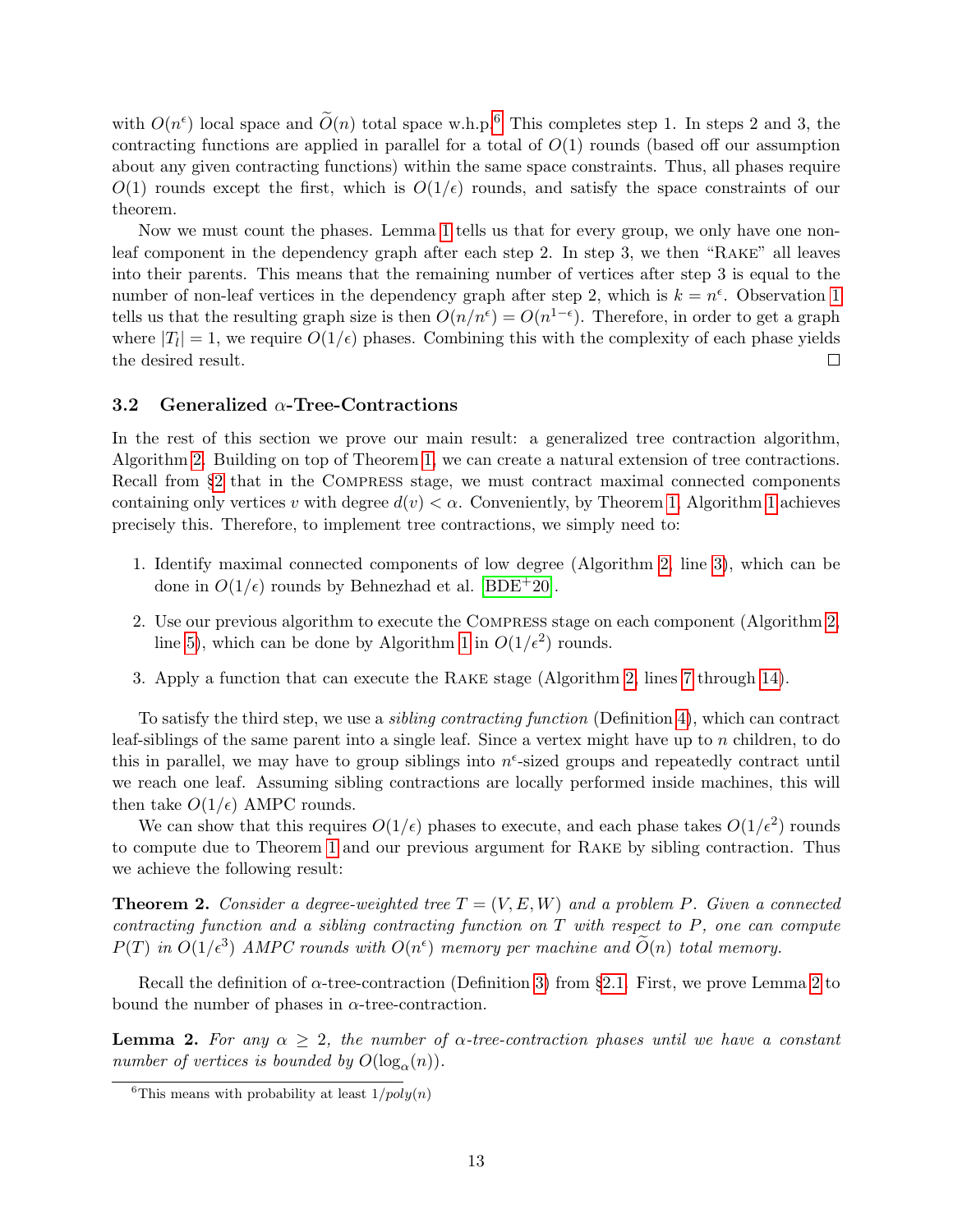Algorithm 2: TreeContract

(Computing the solution  $P(T)$  of a problem P on degree-weighted tree T using a connected contracting function  $\mathcal C$  and a sibling contracting function  $\mathcal R$ )

<span id="page-13-3"></span><span id="page-13-2"></span><span id="page-13-1"></span>**Data:** Degree-weighted tree  $T = (V, E, W)$ , a connected contracting function  $C$ , and a sibling contracting function R. **Result:** The problem output  $P(T)$ .  $1 T_0 \leftarrow T;$ 2 for  $i \leftarrow 1$  to  $l = O(1/\epsilon)$  do 3 | Let  $\mathcal{S}_{i-1}$  ← Connectivity $(T_{i-1} \setminus \{v \in V : deg(v) > n^{\epsilon});$ 4 Let  $\mathcal{K}_{i-1} \leftarrow$  Components in  $\mathcal{S}_{i-1,j}$  which represent a leaf in  $T'_{i-1}$ ; 5 Contract each  $S_{i-1,j}\in \mathcal{K}_{i-1}$  into  $S'_{i-1,j}$  by applying BoundedTreeContract $(S_j,\mathcal{C});$ 6 Let  $\mathcal{L}_{i-1}$  be the set of all maximal leaf-stars (excluding their parent) in  $T'_{i-1}$ ; 7 for  $L_{i-1,0} = \{v_1, v_2, \ldots, v_k\} \in \mathcal{L}_{i-1}$  do 8 for  $j \leftarrow 1$  to  $1/\epsilon$  do 9 Split  $L_{i-1,j-1}$  into  $k/n^{j\epsilon}$  parts  $L_{i-1,j,1},\ldots,L_{i-1,j,k/n^{j\epsilon}}$  each of size  $n^{\epsilon}$ ; 10 Contract each  $L_{i-1,j,z}$  into  $L'_{i-1,j,z}$  by applying  $\mathcal{R}(L_{i-1,j,z});$ 11  $\Box$  Let  $L_{i-1,j} \leftarrow \{L'_{i-1,j,1}, \ldots, L'_{i-1,j,k/n^{j\epsilon}}\};$  $12$  end 13 Contract  $L_{i-1,1/\epsilon}$  by applying  $\mathcal{R}(L_{i-1,1/\epsilon})$ ; 14 end 15 Let  $T_i \leftarrow T'_{i-1};$ 16 end 17 return  $\mathcal{C}(T_l)$ ;

<span id="page-13-4"></span><span id="page-13-0"></span>To show Lemma [2](#page-12-2) we will introduce a few definitions. The first definition we use is a useful way to represent the resulting tree after each Compress stage. Before stating the definition, recall the *Dependency Tree*  $T'$  of a tree  $T$  from Definition [6.](#page-8-3)

**Definition 7.** An  $\alpha$ -**Big-Small Tree** T' is the dependency tree of a tree T with weighted vertices if it is a minor of  $T$  constructed by contracting all components of  $T$  made up of low vertices v with  $deg(v) < \alpha$  (i.e., the connected components of T if we were to simply remove all vertices u with  $deg(v) > \alpha$ ) into a single node.

We call a node v in T' with  $deg(v) > \alpha$  in T a **big node**. All other nodes in T', which really represent contracted components of small vertices in  $T$ , are called **small components**.

Note that a small component may not be small in itself, but it can be broken down into smaller vertices in  $T$ . It is not hard to see the following simple property. This simply comes from the fact that maximal components of small degree vertices are compressed into a single small component, thus no two small components can be adjacent.

<span id="page-13-5"></span>**Observation 2.** No small component in an  $\alpha$ -Big-Small tree can be the parent of another small component.

Consider our dependency tree  $T'$  based off a tree T that has been compressed. Obviously,  $T'$  is a minor of T constructed as described for  $\alpha$ -Big-Small Tree because the weight of a vertex equals its number of children (by the assumption of Lemma [2\)](#page-12-2). Note a small component refers to the compressed components, and a big node refers to nodes that were left uncompressed.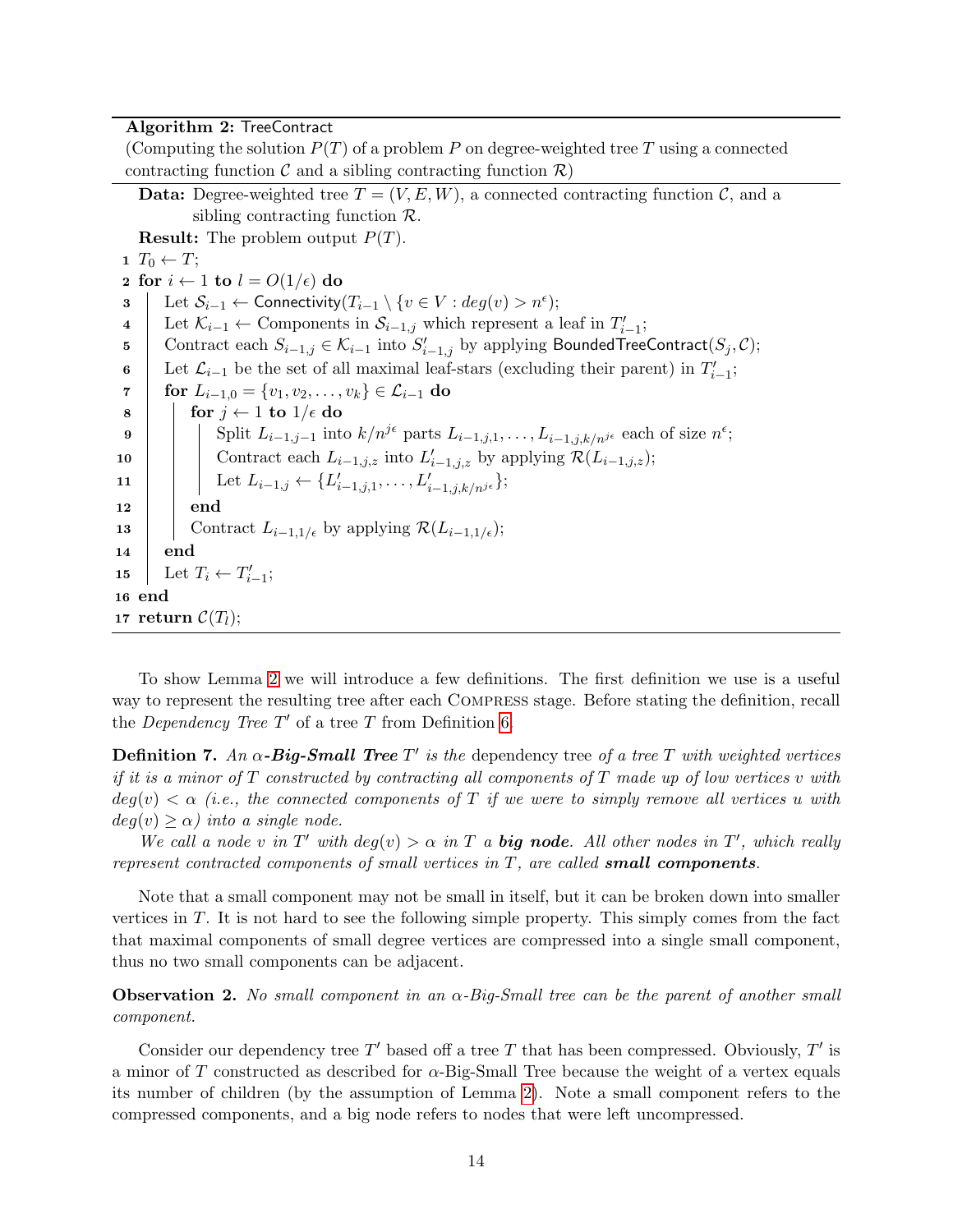To show Lemma [2,](#page-12-2) we start by proving that the ratio of leaves to nodes in  $T'$  is large. Since RAKE removes all of these leaves, this shows that T gets significantly smaller at each step. Showing that the graph shrinks sufficiently at each phase will ultimately give us that the algorithm terminates in a small number of phases.

<span id="page-14-2"></span>**Lemma 3.** Let  $T_i'$  be the tree at the end of phase i. Then the fraction of nodes that are leaves in  $T'_i$  is at least  $\alpha/(\alpha + 4)$  as long as  $w(v)$  is equal to the number of children of v for all  $v \in T'_i$  and  $\alpha \geq 2$ .

*Proof.* For our tree  $T_i'$ , we will call the number of nodes n, the number of leaves  $\ell$ , and the number of big nodes b. We want to show that  $\ell > n\alpha/(\alpha + 4)$ . We induct on b. When  $b = 0$ , we can have one small component in our tree, but no others can be added by Observation [2.](#page-13-5) Then  $n = \ell = 1$ , so  $\ell > n\alpha/(\alpha + 4)$ .

Now consider  $T_i'$  has some arbitrary b number of big nodes. Since  $T_i'$  is a tree, there must be some big node  $v$  that has no big node descendants. Since all of its children must be small components and they cannot have big node descendants transitively, then Observation [2](#page-13-5) tells us each child of v is a leaf. Note that since v is a big node, it must have weight  $w(v) > \alpha$ , which also means it must have at least  $\alpha$  children (who are all leaves) by the assumption that  $w(v)$  is equal to the number of children.

Consider trimming  $T_i'$  on the edge just above v. The size of this new graph is now  $n^* =$  $n - w(v) - 1$ . It also has exactly one less big node than  $T_i'$ . Therefore, inductively, we know the number of leaves in this new graph is at least  $\ell^* \ge \frac{\alpha}{\alpha+4}n^* = \frac{\alpha}{\alpha+4}(n - w(v) - 1)$ . Compare this to the original tree  $T_i'$ . When we replace v in the graph, we remove up to one leaf (the parent p of v, if p was a leaf when we cut v), but we add  $w(v)$  new leaves. This means the number of leaves in  $T_i'$  is:

$$
\ell = \ell^* - 1 + w(v)
$$
  
\n
$$
= \frac{\alpha}{\alpha + 4} (n - w(v) - 1) - 1 + w(v)
$$
  
\n
$$
= \frac{\alpha}{\alpha + 4} n - \frac{\alpha}{\alpha + 4} w(v) - \frac{\alpha}{\alpha + 4} - 1 + w(v)
$$
  
\n
$$
= \frac{\alpha}{\alpha + 4} n + \frac{4}{\alpha + 4} w(v) - \frac{2\alpha + 4}{\alpha + 4}
$$
  
\n
$$
> \frac{\alpha}{\alpha + 4} n + \frac{4}{\alpha + 4} \alpha - \frac{2\alpha + 4}{\alpha + 4}
$$
 (1)

<span id="page-14-1"></span><span id="page-14-0"></span>
$$
\geq \frac{\alpha}{\alpha + 4}n\tag{2}
$$

Where in line [\(1\)](#page-14-0) we use that  $w(v) > \alpha$  and in line [\(2\)](#page-14-1) we use that  $\alpha \geq 2$ .  $\Box$ 

Now we can prove our lemma.

Proof of Lemma [2.](#page-12-2) To show this, we will prove that the number of nodes from the start of one COMPRESS to the next is reduced significantly. Consider  $T_i$  as the tree before the *i*th COMPRESS and  $T_i'$  as the tree just after. Let  $T_{i+1}$  be the tree just before the  $i+1$ st COMPRESS, and let  $n_i$  be the number of nodes in  $T_i$ ,  $n'_i$  be the number of nodes in  $T'_i$ , and  $n_{i+1}$  be the number of nodes in  $T_{i+1}$ . Since  $T_i'$  is a minor of  $T_i$ , it must have at most the same number of vertices as  $T_i$ , so  $n'_i \leq n_i$ . Since  $T_{i+1}$  is formed by applying RAKE to  $T_i'$ , then it must have the number of nodes in  $T_i'$  minus the number of leaves in  $T_i'(\ell_i')$ . Therefore: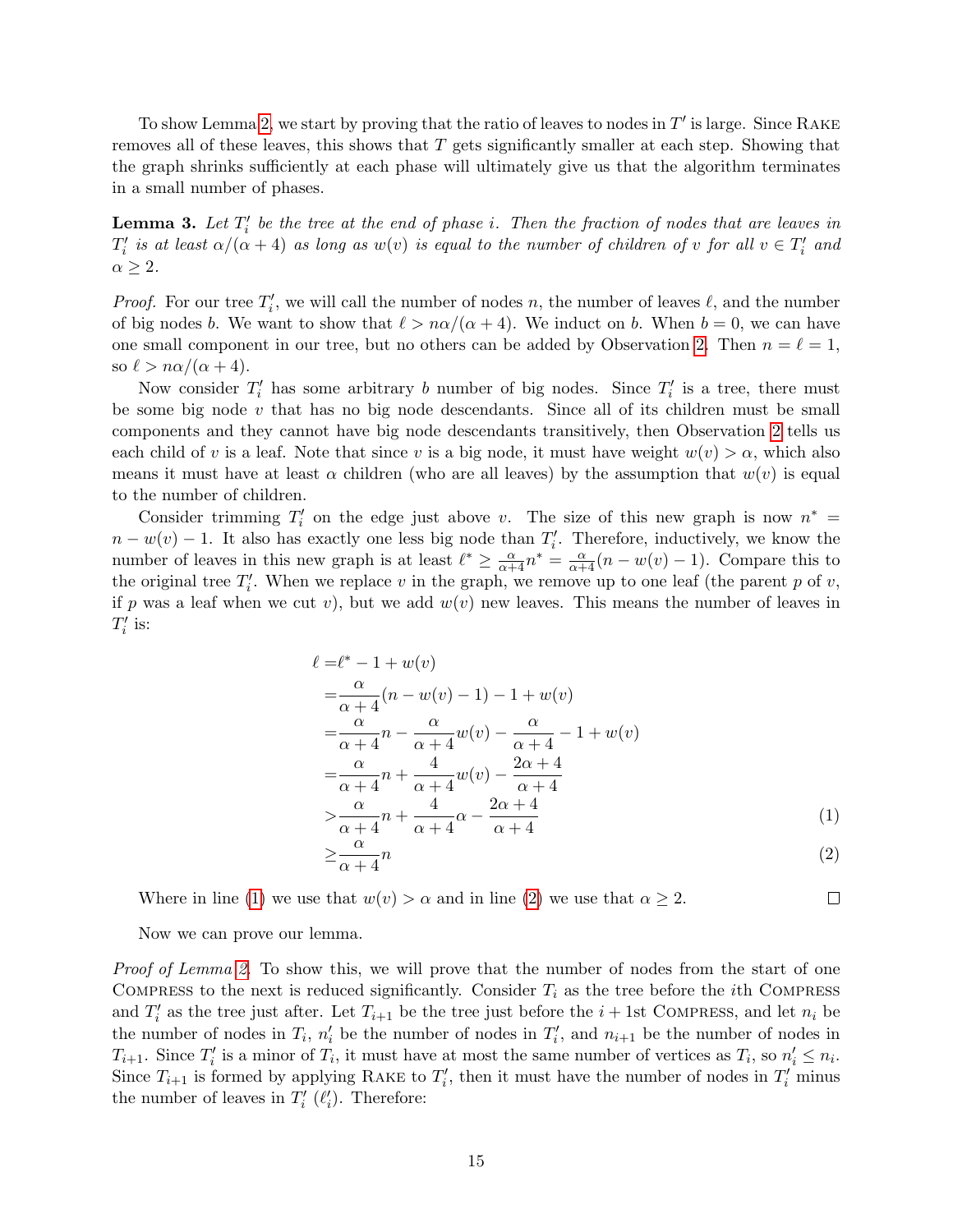$$
n_{i+1} = n'_{i} - \ell'_{i} \le n'_{i} - \frac{\alpha}{\alpha + 4}n'_{i} = \frac{4}{\alpha + 4}n'_{i} \le \frac{4}{\alpha + 4}n_{i}
$$

Where we apply both Lemma [3](#page-14-2) that says  $\ell'_i \geq \frac{\alpha}{\alpha+4}n'_i$  and the fact that we just showed that  $n'_i \leq$  $n_i$ . This shows that from the start of one compress phase to another, the number of vertices reduces by a factor of  $\frac{4}{\alpha+4}$ . Therefore, to get to a constant number of vertices, we require  $\log_{\frac{\alpha+4}{4}}(n)$  $O(\log_\alpha(n))$  phases.

 $\Box$ 

Now we are ready to prove our main theorem.

**Theorem 2.** Consider a degree-weighted tree  $T = (V, E, W)$  and a problem P. Given a connected contracting function and a sibling contracting function on T with respect to P, one can compute  $P(T)$  in  $O(1/\epsilon^3)$  AMPC rounds with  $O(n^{\epsilon})$  memory per machine and  $\widetilde{O}(n)$  total memory.

Proof. We will show that our Algorithm [2](#page-12-2) achieves this result. Lemma 2 shows that there will be only at most  $O(1/\epsilon)$  phases. In each phase i, we start by running a connectivity algorithm to find maximally connected components of bounded degree, which takes  $O(1/\epsilon)$  time. Let  $\mathcal{K}_{i-1}$  be the set of connected components which are leaves in  $T'_{i-1}$ . Then for each component  $S_{i-1,j} \in \mathcal{K}_{i-1}$ , we run BoundedTreeContract (Algorithm [1\)](#page-10-0) in parallel using only our connected contracting function C. Since the total degree of vertices over all members of  $\mathcal{K}_{i-1}$  is not larger than  $|T_{i-1}|$  and the amount of memory required for storing a degree-weighted trees is not larger than the total degree, the total number of machines is bounded above by  $O(n^{1-\epsilon})$ . By definition, the maximum degree of any  $S_{i-1,j}$  is  $n^{\epsilon}$ . By Theorem [1,](#page-4-0) each instance of BoundedTreeContract requires  $O(1/\epsilon^2)$  rounds,  $O(|S_{i-1,j}|^{\epsilon})$  local memory and  $\widetilde{O}(|S_{i-1,j}|)$  total memory. As  $|S_{i-1,j}| \leq |T_{i-1}|$  (we know  $|T_0| = n$ and it only decreases over time), we only require at most  $O(n^{\epsilon})$  memory per machine. Since Since the total degree of vertices over all members of  $\mathcal{K}_{i-1}$  is not larger than  $|T_{i-1}|$ , the total memory required is only  $\tilde{O}(|T_{i-1}|) = \tilde{O}(n)$ . This is within the desired total memory constraints.

Finally,  $R$  is given to us as a sibling contractor. Consider the RAKE stage in our algorithm. We distribute machines across maximal leaf-stars. For any leaf-star with  $n^{\epsilon} \leq deg(v) \leq kn^{\epsilon}$  for some (possibly not constant) k, we will allocate k machines to that vertex. Since again the number of vertices is bounded above by n, this requires only  $O(n^{1-\epsilon})$  machines. On each machine, we allocate up to  $n^{\epsilon}$  leaf-children to contract into each other. We can then contract siblings into single vertices using R. Since there are at most n children for a single vertex, it takes at most  $O(1/\epsilon)$  rounds to contract all siblings into each other. Then, finally, we can use  $\mathcal C$  to compress the single child into its parent, which takes constant time.

Therefore, we have  $O(1/\epsilon)$  phases which require  $O(1/\epsilon^2)$  rounds each, so the total number of rounds is at most  $O(1/\epsilon^3)$ . We have also showed that throughout the algorithm, we maintain  $O(n^{\epsilon})$ memory per machine and  $O(n)$  total memory. This concludes the proof.  $\Box$ 

#### <span id="page-15-0"></span>3.3 Simulating 2-tree-contraction in  $O(1)$  AMPC rounds

Due to Theorem [2,](#page-5-0) we can compute any  $P(T)$  on trees as long as we are provided with a connected contracting function and a sibling contracting function with respect to P. A natural question that arises is the following: for which class of problem  $P$  there exists black-box contracting functions? We argue that many problems  $P$  for which we have a 2-tree-contraction algorithm can also be computed in  $O(1/\epsilon^3)$  AMPC rounds using  $n^{\epsilon}$ -tree-contraction.

In many problems which are efficiently implementable in the Miller and Reif [\[MR89\]](#page-34-0) Tree Contraction framework, we are given  $\mathcal C$  and  $\mathcal R$  contracting functions, for COMPRESS and RAKE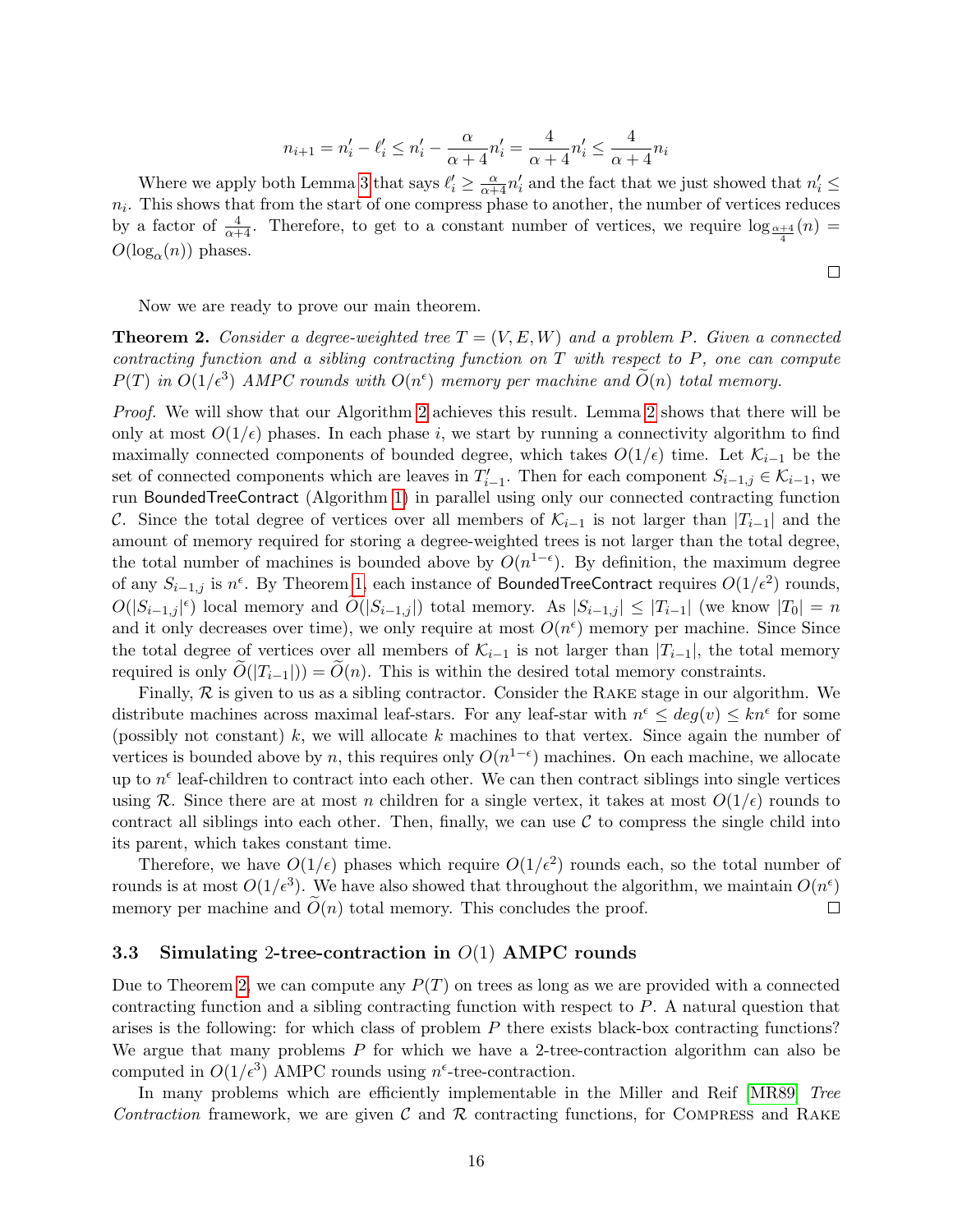stages respectively, which contract only one node: either a leaf in case of Rake or a vertex with only one child in case of Compress. Let us call this kind of contracting functions unary contracting functions and denote them by  $\mathcal{C}^1$  and  $\mathcal{R}^1$ . This is a key point of original variants of Tree Contraction which contract odd-indexed vertices, or contract a maximal independent set of randomly selected vertices. Working efficiently regardless of using only unary contracting functions is the reason Tree Contraction was considered a fundamental framework for designing parallel algorithms on trees in more restricted models such as PRAM. For example, in the EREW variant of PRAM, an  $O(log(n))$ rounds tree contraction requires to use only *unary* contracting functions  $\mathcal{R}^1$  and  $\mathcal{C}^1$ . More generally, we define i-ary contracting functions as follows.

**Definition 8.** An "*i*-ary contracting function", denoted by  $\mathcal{C}^i$  or  $\mathcal{R}^i$ , is a contracting function which admits a subset  $S = \{v_1, v_2, \ldots, v_k\}$  of at most  $i+1$  vertices at a time such that  $\sum_{j=1}^k deg(v_j) = O(i)$ . A special case of *i*-ary contracting functions, are "unary contracting functions", denoted by  $\mathcal{C}^1$  or  $\mathcal{R}^1$ , which contract only one vertex at a time.

However, in the the AMPC model, we can contract the chains more efficiently, and thus we are allowed to utilize more relaxed variants of Compress stage. Furthermore, as we show in Theorem [4,](#page-16-0) designing unary contracting functions  $\mathcal{C}^1$  and  $\mathcal{R}^1$  is not easier than designing *i-ary* contracting functions  $\mathcal{C}^i$  and  $\mathcal{R}^i$  in the AMPC model. We show this by reducing  $\mathcal{C}^i$  and  $\mathcal{R}^i$  to  $\mathcal{C}^1$ and  $\mathcal{R}^1$  in  $O(1)$  rounds for any  $i = O(n^{\epsilon})$ . In other words, the restrictions of PRAM model, which requires  $\mathcal{C}^1$  and  $\mathcal{R}^1$  exclusively, enables us to directly translate a vast literature of problems solved using tree contraction to efficient AMPC algorithms for the same problem given  $\mathcal{C}^1$  and  $\mathcal{R}^1$ .

As we have shown in Theorem [2,](#page-5-0) it is possible to solve any problem  $P(T)$  in  $O(1/\epsilon^3)$  AMPC rounds given a connected contracting function  $\mathcal C$  and a sibling contracting function  $\mathcal R$ , where both are  $n^{\epsilon}$ -ary contracting with respect to P. In what follows, we demonstrate the construction of  $n^{\epsilon}$ ary contracting functions given a unary connected contracting function  $\mathcal{C}^1$  and a sibling contracting function  $\mathcal{R}^1$ .

<span id="page-16-0"></span>**Theorem 4.** Given a unary connected contracting function  $\mathcal{C}^1$  and a unary sibling contracting function  $\mathcal{R}^1$  with respect to a problem P defined on trees, one can build an *i*-ary connected contracting function  $\mathcal{C}^i$  and an *i*-ary sibling contracting function  $\mathcal{R}^i$  with respect to P and both  $\mathcal{C}^i$  and  $\mathcal{R}^i$  run in one AMPC rounds as long as  $i = O(n^{\epsilon}).$ 

*Proof.* First, we present an algorithm for  $\mathcal{C}^i$ . We are given a connected subtree induced by  $S =$  $\{v_1, v_2, \ldots, v_k\}$  of T so that  $\sum_{j=1}^k deg_T(v_j) = O(i)$ . Since  $i = O(n^{\epsilon})$ , the whole subtree fits into the memory of a single machine. Some of the leaves of this subtree are known, meaning that they are a leaf also in  $T$ , and others are *unknown*, meaning that they have children outside  $S$ . Let  $\mathcal{U} = \{u_1, u_2, \dots, u_l\}$  be the set of the children of unknown leaves as well as the children of non-leaf nodes which are outside of S. Ultimately, we want to compress the data already stored on the vertices of S into a memory of  $\tilde{O}(l)$  as the degree of  $v_1$  in the contracted tree T' will be  $l + 1$ , and thus  $deg_{T'}(v_1) = l + 1$ .

The  $W(v_1)$  of each contracted vertex  $v_1$  is a weighted-degreee tree structure  $T^{\mathcal{C}}(v_1)$  whose leaves are the children of  $v_1$  in T', and there is no vertex with exactly one child in  $T^{\mathcal{C}}(v_1)$ . Thus, the number of vertices in  $T^{\mathcal{C}}(v_1)$  is bounded by  $O(l) = O(deg_{T}(v_1))$ . In addition, we are guaranteed that the total size of vectors on each vertex of  $T^{\mathcal{C}}(v_1)$  is bounded by  $|T^{\mathcal{C}}(v_1)|$  since  $\mathcal{C}^1$  and  $\mathcal{R}^1$  are unary contracting functions. Therefore, we assume each  $W(v_i)$  for each vertex  $v_i \in S$  has stored a tree structure of size  $\widetilde{O}(\deg_T(v_j))$ . We concatenate all these trees to get an initial  $T^{\mathcal{C}}(v_1)$  whose size is bounded by  $\sum_{j=1}^{k} \widetilde{O}(deg_T(v_j)) = \widetilde{O}(n^{\epsilon}).$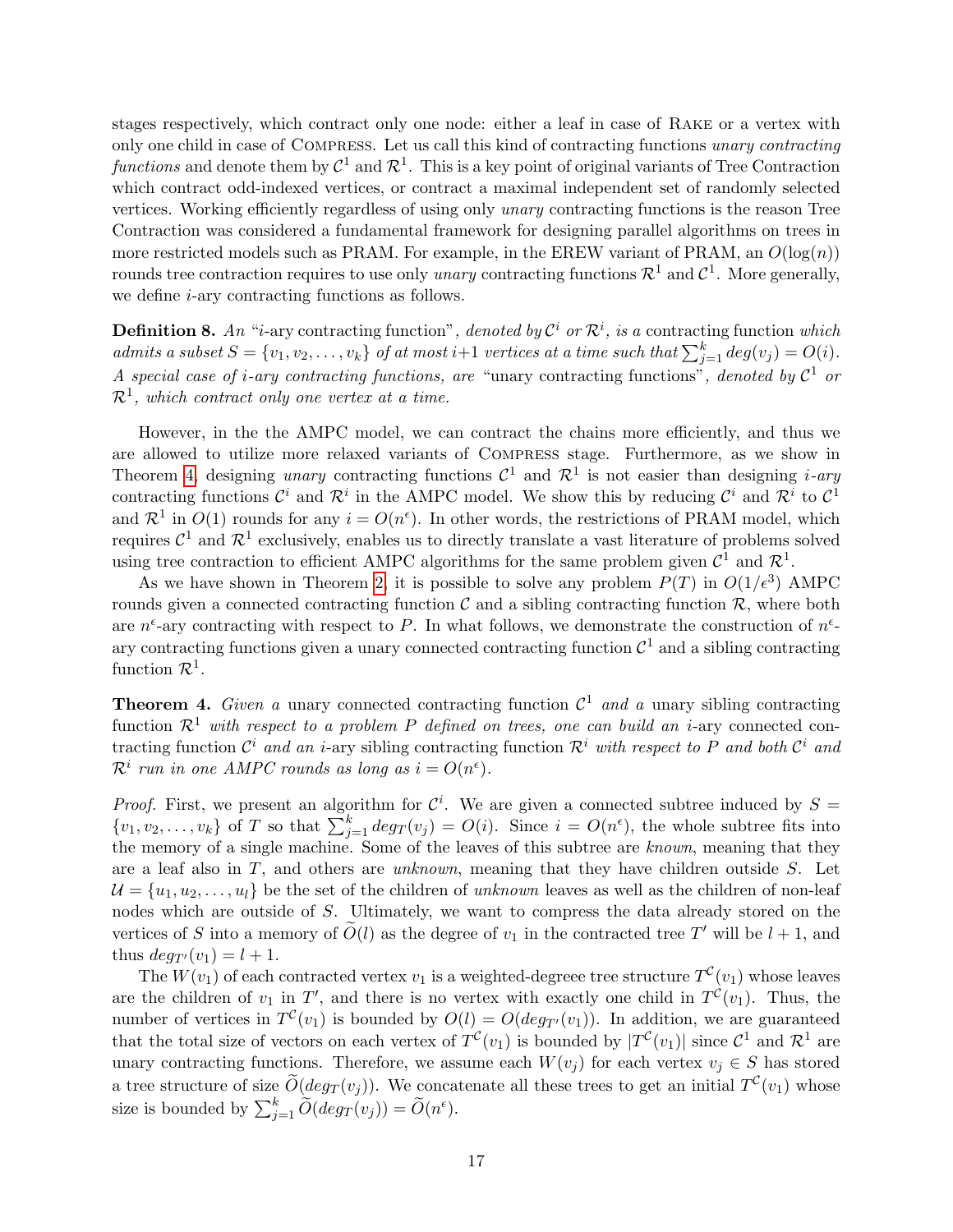We run a 2-tree-contraction-like algorithm locally on  $T^{\mathcal{C}}(v_1)$  using  $\mathcal{C}^1$  and  $\mathcal{R}^1$ . Note that we can only rake the known leaves since the data of unknown leaves depend on their children. We repeating Compress and Rake stages until there is no known leaf or a vertex with one child remain in  $T^{\mathcal{C}}(v_1)$ . Then, according to Lemma [2](#page-12-2) for  $\alpha = 2$ , the number of remaining vertices in  $T^{\mathcal{C}}(v_1)$  is bounded by  $O(l)$ . We store the final  $T^{\mathcal{C}}(v_1)$  in  $T'$  which requires a memory of  $\widetilde{O}(l) = \widetilde{O}(w_{T'}(v_1)).$ Hence,  $\mathcal{C}^i$  satisfies the size-constraint on the weight vectors of the resulting weighted-degree tree.

Finally, we present an algorithm for  $\mathcal{R}^i$  which is more straight-forward compared to that of  $\mathcal{C}^i$ . We are given a leaf-star  $S = \{v_1, v_2, \ldots, v_k\}$  of T so that  $\sum_{j=1}^k deg_T(v_j) = O(i)$ . This implies that there are at most  $O(n^{\epsilon})$  vertices in S as long as  $i = O(n^{\epsilon})$ , and we can fit the whole S into a memory of a single machine. To simulate  $\mathcal{R}^i$ , we only need to  $k-1$  times apply  $\mathcal{R}^1$  on  $S_j = \{v_1, v_{j+1}\}$  at the j-th iteration. Note that every  $v_j \in S$  is a leaf in T, so the data stored in  $W(v_j)$  is just  $\tilde{O}(1)$  bits and not a tree structure. Theorem 4 statement is implied. bits and not a tree structure. Theorem [4](#page-16-0) statement is implied.

#### <span id="page-17-0"></span>3.4 Reconstructing the Tree for Linear-sized Output Problems

Consider a problem  $P(T)$  whose output size is also linear in the size of input n. For instance, in maximum weighted matching (which we thoroughly study in §[4.1\)](#page-18-0) we need to find the matching itself. Up to this point, in all of our algorithms, we assume the output of function  $P(T)$  is of constant-sized. We simply contract the tree through some iterations until it collapses into a single vertex, and we do not need to remember anything about a vertex which is contracted as a member of a connected component or as a member of a leaf-star.

In this section, we present a general approach for retrieving the linear-sized solution in a natural scenario, where we need to retrieve a recursively-defined weight vector  $P(v)$  of constant size for each vertex  $v \in V$ . In the special case of maximum weighted matching which can be formulated as a dynamic programming problem,  $P(v)$  contains the final value of different DP values with respect to the subtree rooted at  $v^7$  $v^7$ .

Roughly speaking, our reconstruction algorithm is based on storing the information about components we contracted throughout the algorithm in an auxiliary memory of size  $O(n)$ . It is easy to observe that if we store the degree-weighted subtree of every connected component or leafstar that we contract during the algorithm we need at most  $O(n)$  addition total memory. Note that during each application of black-box contracting functions, we remove at least one vertex from the tree and each vertex except root is removed exactly once when the algorithm terminates. Namely, for every phase i we need to store  $S_i$  and  $\mathcal{L}_i$  in Algorithm [1,](#page-10-0) and  $\mathcal{K}_i$  and every  $L_{i,j,z}$  in Algorithm [2](#page-13-0) (In addition to the data stored by each black-box application of Algorithm [1\)](#page-10-0). Since we have adaptive access to these subsets in AMPC, it is sufficient to index them by the id of the surviving vertex of each subset.

The full reconstruction algorithm starts after the main contraction algorithm finishes. We only need to store the information about contracted subsets during the running time of the contraction algorithm. Next, we iterate over the phases of the algorithm in reverse order, i.e.,  $i = \{1/\epsilon, 1/\epsilon - \epsilon\}$  $1, \ldots, 1$ , and undo the contractions that were performed during phase i. Let  $C_v$  be a connected contracted component rooted at v, and  $\{w_1, w_2, \ldots, w_k\}$  be children of v post-contraction.

Whenever we undo a connected contraction like  $C_v$ , we replace v with the whole structure of  $C_v$  including  $W(u)$  for every  $u \in C_v, u \neq v$ . Then we populate the  $P(u)$  for every  $u \in C_v, u \neq v$ . During the contraction algorithm  $P(w_i)$  is not known for any j. However, during the reconstruction we know  $P(w_i)$  for every  $1 \leq j \leq k$  since these vertices are contracted in a later phase than the

<span id="page-17-1"></span><sup>&</sup>lt;sup>7</sup>Note that retrieving  $P(v)$  for each vertex v still does not give us the optimum matching and a problem-specific post-processing step is required to retrieve the actual matching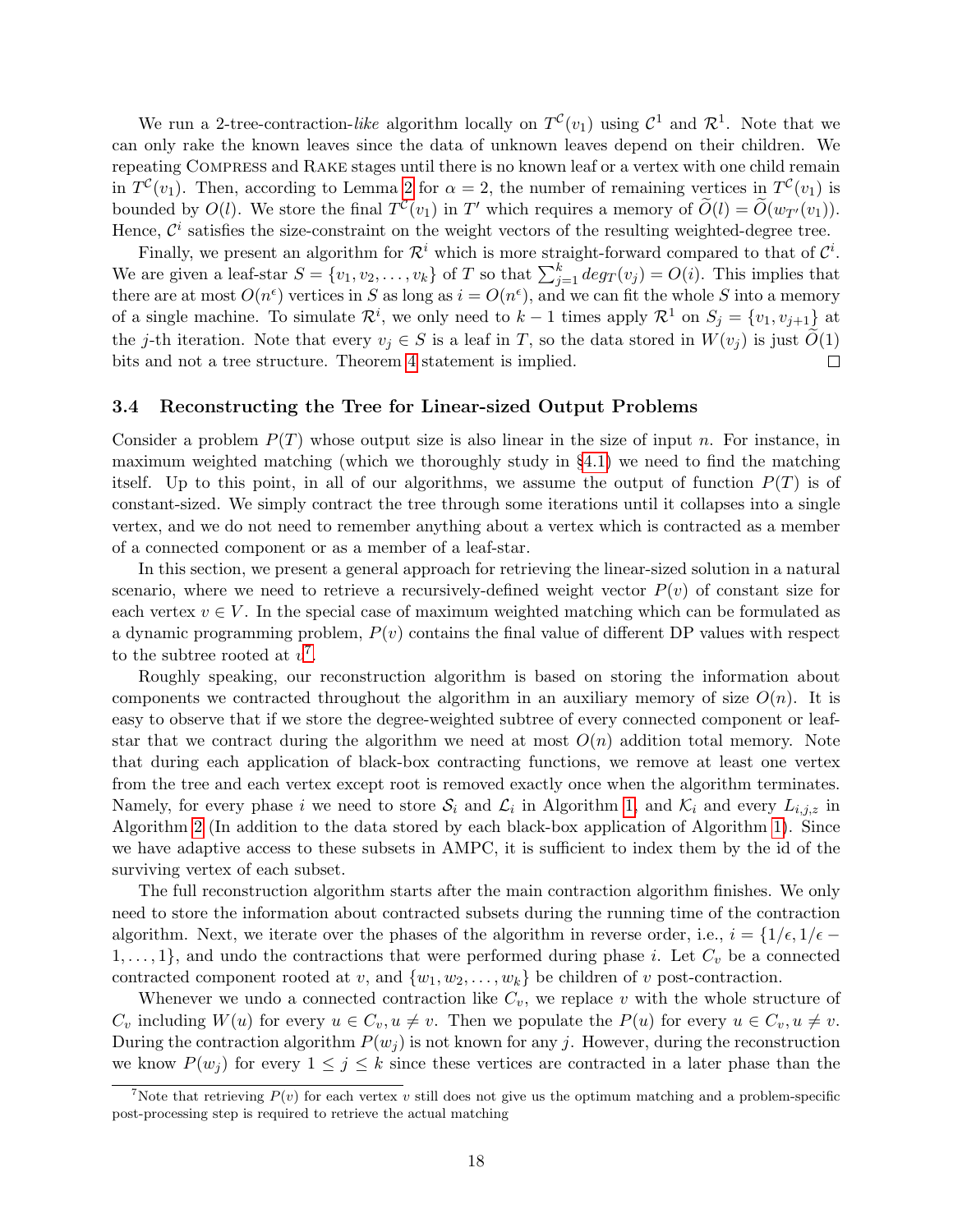phase we contract  $C_v$ . Hence, we have already populated  $P(w_j)$  and we can use these values to locally populate  $P(u)$  for every  $u \in C_v$ . Undoing the sibling contracting functions in much simpler since their values do not depend on other vertices nor the value of other vertices depend on their value. We populate  $P(u)$  for every  $u \in L$ , where L is a leaf-star, based on the already constant-sized weight vectors  $W(u)$ .

### <span id="page-18-1"></span>4 Applications

In this section, we show that our tree contraction algorithm (Algorithm [2\)](#page-13-0) as well as our bounded contraction algorithm (Algorithm [1\)](#page-10-0) extend to a number of applications addressed by both Miller and Reif  $[MR85]$  and Behnezhad et al.  $[BBD<sup>+</sup>18b]$  $[BBD<sup>+</sup>18b]$ . While this covers many important examples of solving problems in AMPC using tree contractions, this is only a subset of the problems we can solve.

**Theorem 3.** Algorithms [1](#page-10-0) and [2](#page-13-0) can solve, among other applications, dynamic expression evaluation, tree isomorphism testing, maximal matching, and maximal independent set in  $O(1/\epsilon^2)$  AMPC rounds, and maximum weighted matching and maximum weighted independent set in  $O(1/\epsilon^3)$ AMPC rounds. All algorithms use  $O(n^{\epsilon})$  memory per machine and  $\widetilde{O}(n)$  total memory.

This section has multiple subsections that show different strategies to solve problems using Algorithms [1](#page-10-0) and [2.](#page-13-0) Across the sections, we prove a lemmas for each problem in Theorem [3](#page-5-1) that ultimately prove the theorem. In Section [4.1,](#page-18-0) we apply Algorithm [2](#page-13-0) to solve maximum weighted matching and maximum weighted independent set in  $O(1/\epsilon^3)$  rounds. In Section [4.2,](#page-24-0) we apply Algorithm [1](#page-10-0) to solve maximal matching and maximal independent set in  $O(1/\epsilon^2)$  rounds. Finally, in Section [4.3,](#page-28-0) we use Algorithm [1](#page-10-0) to solve expression evaluation in  $O(1/\epsilon^2)$  rounds and show how this extends to a similarly efficient algorithm for tree isomorphism testing.

#### <span id="page-18-0"></span>4.1 Maximum Weighted Matching and Independent Set

In this section, we show how to solve maximum weighted matching and independent set on trees efficiently in AMPC. While these results are explained in the context of maximum weighted matching, the same strategies translate to maximum weighted independent set. For maximum weighted matching, or MWM, we prove:

<span id="page-18-2"></span>**Lemma 4.** MWM on trees can be solved in  $O(1/\epsilon^3)$  AMPC rounds with  $O(n^{\epsilon})$  local memory and  $O(n)$  total memory.

Consider a weighted tree  $T = (V, E, \omega)$  where  $\omega$  is the edge weight function. We will let  $T_v$ for any vertex  $v \in V$  be the maximal subtree rooted at v in T. We first explain how a standard bottom-up dynamic program would solve this problem. Let  $D$  be the dynamic program table where  $D(v)$  for any  $v \in V$  is the stored data corresponding to  $T_v$ . This dynamic program gets solved inductively based off vertex height starting at the leaves. For each vertex  $v \in V$ , we want to find two main values and store them in  $D(v)$ : (1)  $c_v$ , the value of the MWM on  $T_v$ , and (2)  $c'_v$ , the same value except we do *not* allow v to be matched. If  $Ch_v$  is the children of v, we can write  $c_v$  and  $c'_v$ in terms of that of its children: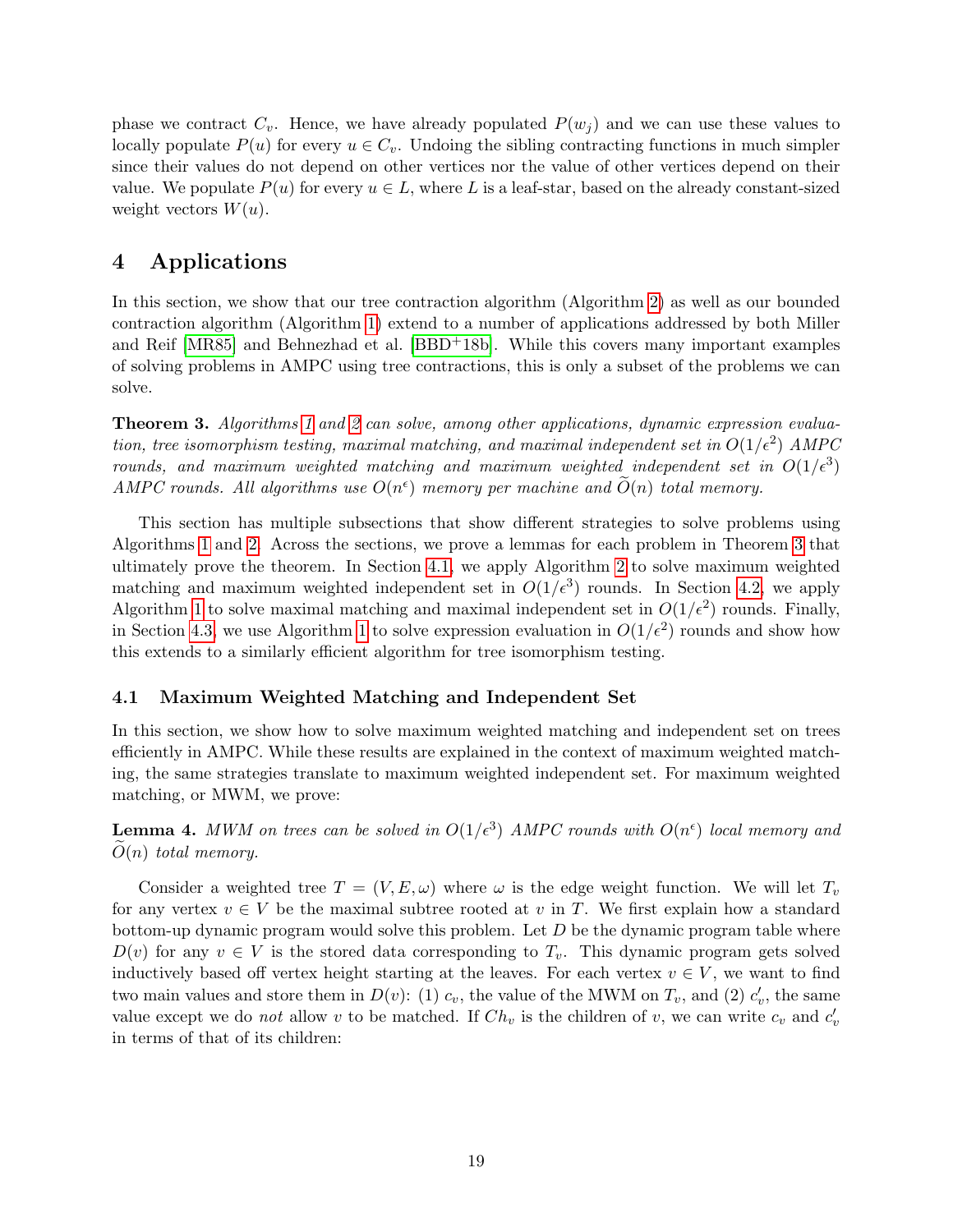$$
c_v = \max \left\{ \max_{u \in Ch_v} \left( \omega(u, v) + c'_u + \sum_{x \in Ch_v \setminus \{u\}} c_x \right), \sum_{u \in Ch_v} c_u \right\} \tag{1}
$$

$$
c'_v = \sum_{u \in Ch_v} c_u \tag{2}
$$

For the simpler  $c'_v$ , we know that the value of the MWM of  $T_v$  assuming v is not matched is the sum of the MWMs on  $T_u$  for all  $u \in Ch_v$ . For  $c_v$ , this is one possibility, but we could also consider matching v to some  $u \in Ch_v$ . In that case, we get the added edge weight  $\omega(u, v)$ , but we require u to not be matched when we consider the MWM of  $T_u$ , so we use  $c'_u$  instead of  $c_u$ . Then  $c_v$  is just the maximum of all these options. We can simplify these equations by pulling out the summations:

$$
c_v = \max\left\{\max_{u \in Ch_v} \left(\omega(u, v) + c'_u - c_u\right), 0\right\} + \sum_{u \in Ch_v} c_u \tag{3}
$$

This is the standard dynamic program to solve MWM on trees. The data computed at each vertex v is  $D(v) = (c_v, c'_v)$ . This is passed up to its parent u so that  $D(u) = (c_u, c'_u)$  can be solved and so on until we are able to compute  $c_r$  where r is the root of T. This will be our final solution that computes the value of the maximum weighted matching.

Before we describe our contraction process, we formally define our dynamic program. Note that this will include some notation not introduced in the description above. Afterwards, we will describe why the additional pieces of information are necessary.

<span id="page-19-0"></span>**Definition 9.** Let D be the MWM dynamic table on a given tree  $T = (V, E)$  that acts on both vertices and edges. Then  $D(v) = (c_v, c'_v, a_v, b_v)$  and  $D(e) = (\omega_1(e), \omega_2(e), \omega_3(e), \omega_4(e))$  where:

- $c_v$  is a function that computes the MWM on  $T_v$
- $c'_v$  is a function that computes the MWM on  $T_v$  assuming v is not matched
- $a_v$  and  $b_v$  are constants
- $\omega_i(e)$  for  $i \in [4]$  are four different constant weights on edge e

and more specifically:

$$
c_v = \max \{ \max_{u \in Ch_v} (\omega_1(u, v) + c'_u - c_u), \max_{u \in Ch_v} (\omega_2(u, v)), \max_{u \in Ch_v} (\omega_3(u, v) + c'_u - c_u), \max_{u \in Ch_v} (\omega_4(u, v)), a_v, 0 \} + \sum_{u \in Ch_v} c_{v, u} + b_v c'_v = \sum_{u \in Ch_v} c_{v, u} + b_v
$$

for  $c_{v,u} = \max\{\omega_3(u,v) + c'_u, \omega_4(u,v) + c_u\}.$ 

It is not too hard to see that this is a generalization of the MWM dynamic program. If we let  $\omega(e) = (\omega(v), -\infty, -\infty, 0)$  for all  $e \in E$  and  $a_v = b_v = 0$  for all  $v \in V$ , then this directly becomes the dynamic program we mentioned before. Therefore: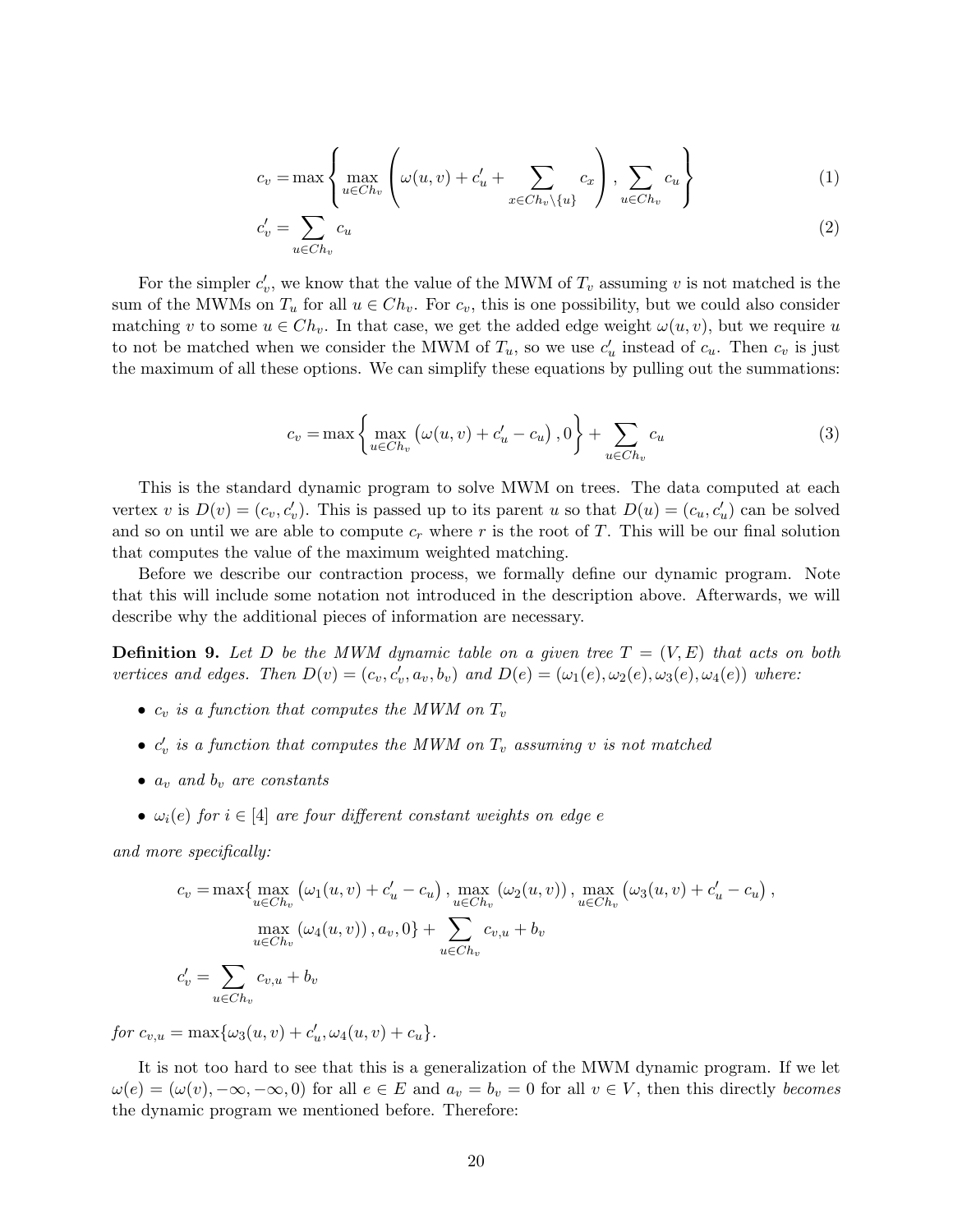<span id="page-20-0"></span>**Proposition 1.** Consider a tree  $T = (V, E)$ . The dynamic program D from Definition [9](#page-19-0) solves MWM when  $\omega(e) = (\omega(v), -\infty, -\infty, 0)$  for all  $e \in E$  and  $a_v = b_v = 0$  for all  $v \in V$ . In other words, for all  $v \in V$ ,  $c_v$  from  $D(v)$  is the value of the MWM on  $T_v$ .

The reason why we require this additional data in  $D$  to implement our algorithm is that it cannot compute this dynamic program simply from bottom up. In intermediate steps, it will have to contract arbitrary connected components  $C$  rooted at  $v$  into a single vertex. Since  $C$  should represent the value of the MWM of the maximal subtree containing all of the component  $C$ , we let  $c_C = c_v$  and  $c'_C = c'_v$ . That way, the maximal subtree in question,  $T_v$ , contains the entire connected component C.

In order to solve the dynamic program on the tree after contracting  $C$ , we need to be able to compute  $c_v$  and  $c'_v$  as functions of the data of C's children,  $\{D(u)\}_{u\in Ch_C}$ , after C is contracted. This is precisely the information we need to encode into C: how to compute  $c_C = c_v$  and  $c'_C = c'_v$ in terms of  $\{c_u, c'_u\}_{u \in Ch_C}$ . Obviously, this could be easily done by recalling the entire structure of C and using that to continue the dynamic program from  $C$ 's children up through the internal nodes of C until we compute v. However, this is inefficient, because this is as large as  $|C|$ . Recall that our algorithm must store only  $O(\deg(C))$  bits, or alternatively,  $O(\deg(C))$  values. Instead, we show how to contract the component C to create a smaller component C' where  $|C'| = O(\deg(C))$ such that we can still solve the dynamic program on C.

First, we observe that  $|C'| = O(\deg(C))$  if it contains no internal leaves (i.e., vertices that have no children in  $T$ ) and no internal nodes that only have one child in  $T$ . We show how to contract such vertices to reduce the component size. Consider a set of leaves  $\mathcal{L} \in C$  that share a parent p. Since C is connected,  $p \in C$ . Since any  $\ell \in \mathcal{L}$  has no children in or out of C, we know  $c_{\ell}$  and  $c'_{\ell}$ have no dependencies, meaning they are constants. Consider rewriting the equation for  $c_p$  and  $c_p'$ from Definition [9](#page-19-0) by simply separating the leaf and nonleaf children:

$$
c_p = \max\{\max_{u \in Ch_p \setminus \mathcal{L}} (\omega_1(u, p) + c'_u - c_u), \max_{u \in Ch_p \setminus \mathcal{L}} (\omega_2(u, p)),\newline \max_{u \in Ch_p \setminus \mathcal{L}} (\omega_3(u, p) + c'_u - c_u), \max_{u \in Ch_p \setminus \mathcal{L}} (\omega_4(u, p)),\newline \max\{\max_{\ell \in \mathcal{L}} (\omega_1(u, p) + c'_u - c_u), \max_{u \in Ch_p \setminus \mathcal{L}} (\omega_2(u, p)),\newline \max_{u \in Ch_p \setminus \mathcal{L}} (\omega_3(u, p) + c'_u - c_u), \max_{u \in Ch_p \setminus \mathcal{L}} (\omega_4(u, p)), a_p\}, 0\}
$$
\n
$$
+ \sum_{u \in Ch_p \setminus \mathcal{L}} c_{p,u} + \sum_{\ell \in \mathcal{L}} c_{p,\ell} + b_p
$$
\n
$$
c'_p = \sum_{u \in Ch_p \setminus \mathcal{L}} c_{p,u} + \sum_{\ell \in \mathcal{L}} c_{p,\ell} + b_p.
$$

Note that many of these terms, only consist of constants. Specifically the nested maximization term in  $c_p$  and  $\sum_{\ell \in \mathcal{L}} c_{p,\ell} + b_p$ , which appears in both  $c_p$  and  $c'_p$ , are constants. When we contract, we can compute these two constant values and combine them with the constant values associated with  $D(p)$ . This is how we compute  $a_p$  and  $b_p$  from Definition [9.](#page-19-0) Note that these are running values that change over time. Specifically,  $a_p$  and  $b_p$  start at zero (as in the standard MWM problem),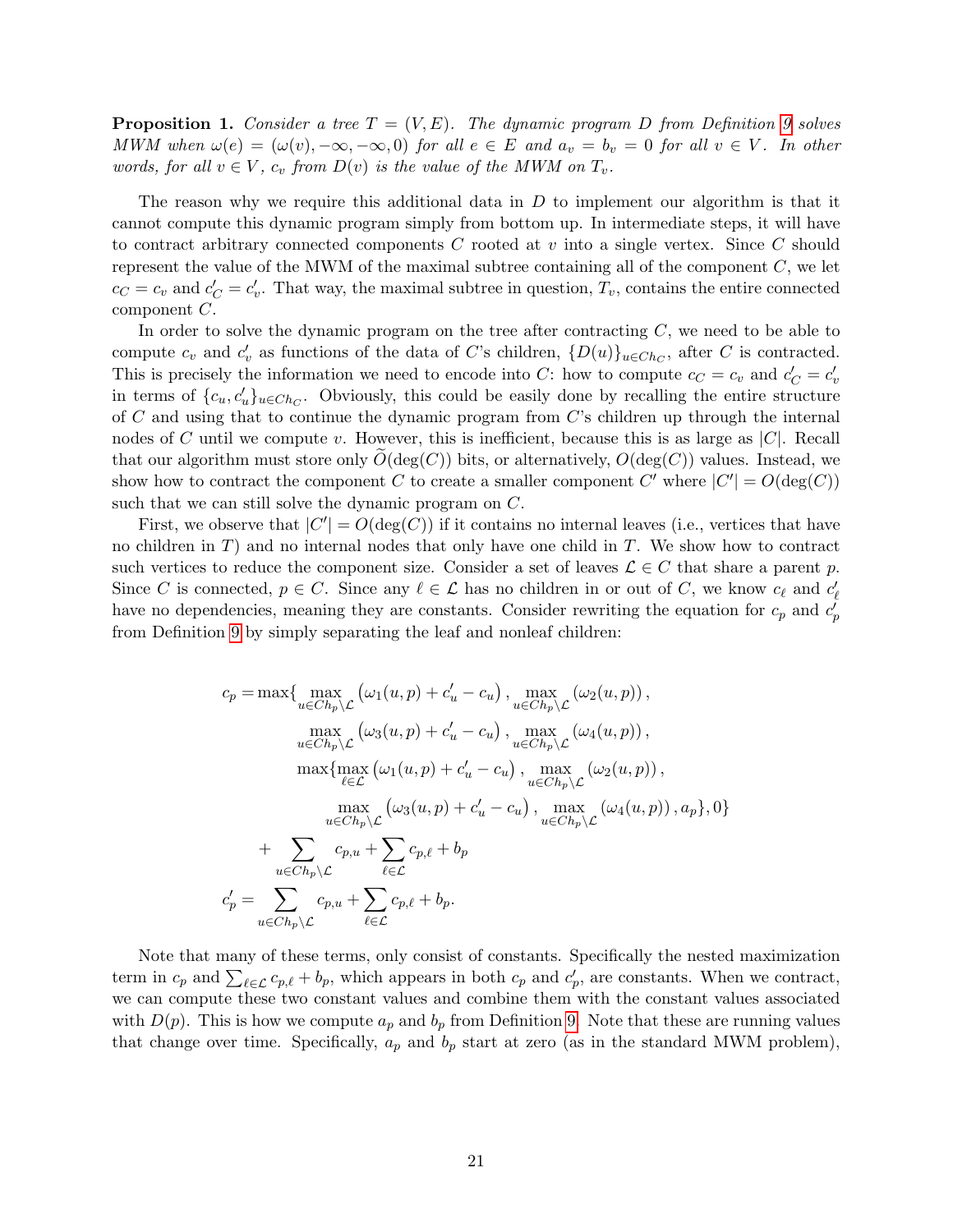and as a vertex  $\ell$  that is a child of p gets trimmed:

$$
a_p \leftarrow \max\{\max_{\ell \in \mathcal{L}} \left( \omega_1(u, p) + c'_u - c_u \right), \max_{u \in Ch_p \setminus \mathcal{L}} \left( \omega_2(u, p) \right), \max_{u \in Ch_p \setminus \mathcal{L}} \left( \omega_3(u, p) + c'_u - c_u \right),\newline \max_{u \in Ch_p \setminus \mathcal{L}} \left( \omega_4(u, p) \right), a_p \}
$$
  

$$
b_p \leftarrow \sum_{\ell \in \mathcal{L}} c_{\ell} + b_p
$$

Now  $c_p$  and  $c'_p$  are no longer functions of  $\mathcal{L}$ . Therefore, we can safely trim all leaves. This is the first step in simplifying  $C$  to make  $C'$ .

Next, we consider vertices with one child. More generally, let a maximal chain in C be a maximal path of edges from parents to children where the children have one child, and we additionally include the descending edge from the final child. Consider some maximal chain  $P = (e_1, \ldots, e_k)$ . We will contract this into a single edge  $e_P$ . Recall that D stores a four-tuple  $D(e_p) = (\omega_1(e_p), \omega_2(e_p), \omega_3(e_p), \omega_4(e_p))$ , which is necessary for the maximal chain contractions. Here, each value represents the value of the MWM along the path under the following restrictions:  $\omega_1(e_P)$  represents that  $e_1$  and  $e_k$  are matched,  $\omega_2(e_P)$  represents  $e_1$  is matched but  $e_k$  is not matched,  $\omega_3(e_P)$  represents  $e_1$  is not matched but  $e_k$  is matched, and  $\omega_4(e_P)$  represents neither  $e_1$ nor  $e_k$  are matched. For example, consider when our path is just one edge  $e_1$ . Matching across  $e_1$ yields  $\omega(e_1)$  value, so  $\omega_1(e_P) = \omega(e_1)$ . The parent cannot match without the child being matched, so  $\omega_2(e_P) = -\infty$ , and similarly  $\omega_3(e_P) = -\infty$ . If neither parent nor child are allowed to match, the MWM yields 0 value. Thus  $D(e_P) = (\omega(e_1), -\infty, -\infty, 0)$ . This is why setting the edge values in the dynamic program in this way reduces the problem to MWM.

On a larger path, however, these values might become more general. In our chain, let a child, parent, and grandparent vertices be c, p and g respectively, with edges  $e_k = (c, p)$  and  $e_{k-1} = (p, g)$ . Since we are contracting this into an edge  $e = (g, c)$ , the indices need to represent: matching both g and c along the path, matching just g along the path, matching just c along the path, and matching neither g nor c along the path. We can do this in three ways: (1) by matching both c and p along  $e_k$  and just matching g along  $e_{k-1}$ , (2) by matching just c along  $e_k$  and matching both p and g along  $e_{k-1}$ , or (3) by matching just c along  $e_k$  and just g along  $e_{k-1}$ . In (1) and (2), p is matched along one of the paths, thus it cannot match to any of its other children that may have existed in an earlier iteration of the tree. Thus we can only aggregate  $c'_{p\setminus c}$  into this maximum matching, where  $c'_{p\setminus c}$  (resp.  $c_{p\setminus c}$ ) is the same as  $c'_{p}$  (resp.  $c_{p\setminus c}$ ) but assuming we simply cut p' from its child c. In (3), however, p is free to match with another of its children, thus we can use  $c_p$ . This shows how to compute part of  $\omega_1(e_P)$ . We can compute the other three values in a similar way. By using this process, we find: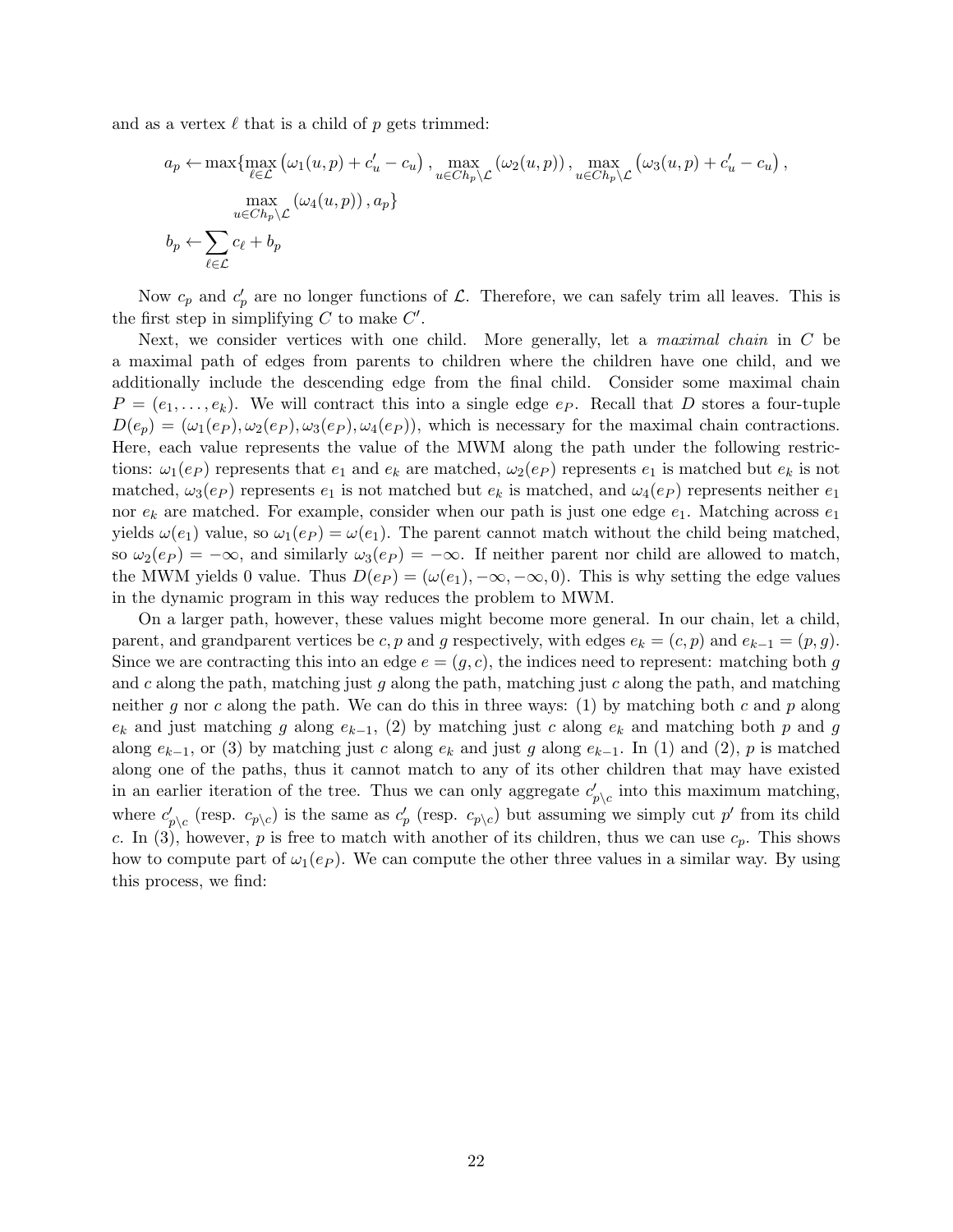$$
\omega_1(e_{k-1}, e_k) = \max(\omega_1(e_k) + \omega_2(e_{k-1}) + c'_{p \setminus c}, \omega_3(e_k) + \omega_1(e_{k-1}) + c'_{p \setminus c},
$$
  

$$
\omega_3(e_k) + \omega_2(e_{k-1}) + c_{p \setminus c})
$$
  

$$
\omega_2(e_{k-1}, e_k) = \max(\omega_2(e_k) + \omega_2(e_{k-1}) + c'_{p \setminus c}, \omega_4(e_k) + \omega_1(e_{k-1}) + c'_{p \setminus c},
$$
  

$$
\omega_4(e_k) + \omega_2(e_{k-1}) + c_{p \setminus c})
$$
  

$$
\omega_3(e_{k-1}, e_k) = \max(\omega_1(e_k) + \omega_4(e_{k-1}) + c'_{p \setminus c}, \omega_3(e_k) + \omega_3(e_{k-1}) + c'_{p \setminus c},
$$
  

$$
\omega_3(e_k) + \omega_4(e_{k-1}) + c_{p \setminus c})
$$
  

$$
\omega_4(e_{k-1}, e_k) = \max(\omega_2(e_k) + \omega_4(e_{k-1}) + c'_{p \setminus c}, \omega_4(e_k) + \omega_3(e_{k-1}) + c'_{p \setminus c},
$$
  

$$
\omega_4(e_k) + \omega_4(e_{k-1}) + c_{p \setminus c})
$$

Notice that all these values are constant since all edge weights are known and  $c_{p\setminus c}$  and  $c'_{p\setminus c}$ must be known since c is  $p$ 's only child. Repeatedly applying this to the bottom two adjacent edges eventually contracts all edges and leaves us with  $\omega_i(e_k)$  for all  $i \in [4]$ . It is not hard to see that, assuming inductively that all computed weights and  $c(v)$  and  $c'(v)$  values are correct throughout this entire process, then the final weight tuple  $\omega(e_p)$  is correct after contracting the maximal chain. After contracting all maximal chains to form  $C'$  and then trimming leaves with the aforementioned process,  $C'$  becomes a tree with no degree 1 vertices and no internal leaves. Therefore, if  $\mathcal{L}_{C'}$  is the leaves of  $C'$ ,  $|C'| = O(|\mathcal{L}_{C'}|)$ . Since they are not internal leaves, they must each have at least one child outside of  $C'$ . Therefore, this is a lower bound on  $deg(C')$ . Thus  $|C'| = O(\deg(C')) = O(\deg(C)).$ 

This shows how to contract C into C' such that  $|C'| = O(\deg(C))$  where we still have the information to compute  $c_v$  and  $c'_v$ . Note that this is how we will store  $c_v$  and  $c'_C$  in  $D(C)$ : as a component C' with  $|C'| = O(\deg(C))$  such that the values of  $c_v$  and  $c'_v$  in terms of  $Ch_C$  are the same as they were in the original component  $C$ . Since we will refer to this process, we will create a formal definition for it:

<span id="page-22-1"></span>**Definition 10.** We call the process defined above, for replacing a component  $C$  with a component C', the Connected Contraction Process.

As we have shown above:

<span id="page-22-0"></span>**Proposition 2.** The Connected Contraction Process replaces any connected component C with a component C' such that  $|C'| = O(\deg(C))$  and  $c_v$  and  $c'_v$  remain the same in C and C'.

Now we can introduce the version of MWM on degree-weighted trees using the dynamic program formalization. The weight vector  $W$  will simply be the dynamic program information. Note that the dynamic program stores data on edges as well, however, we can simply store this on the child vertex of each edge. Therefore, for all  $v \in V$  with parent  $p \in V$ ,  $W(v) = (D(v), D(v, p))$ . To show this satisfies the degree-weighted property, we will simply need to show that  $\dim(W(v)) = O(\deg(v))$ .

**Definition 11.** Consider a degree-weighted tree  $T = (V, E, W)$  where we have  $W(v) = (D(v), D(v, p))$ for all  $v \in V$  with parent  $p \in V$  and  $W(r) = (D(r))$  for root r, where all D values are stored as explained in the Connected Contraction Process. Then the degree weighted maximum weighted **matching** on T is equivalent to the problem of solving  $D(v)$  for all  $v \in V$ .

Then by extension of Proposition [1,](#page-20-0) solving this MWM problem on degree-weighted trees can be used to solve MWM on standard trees with the aforementioned input W. Now we are ready to apply our main algorithms.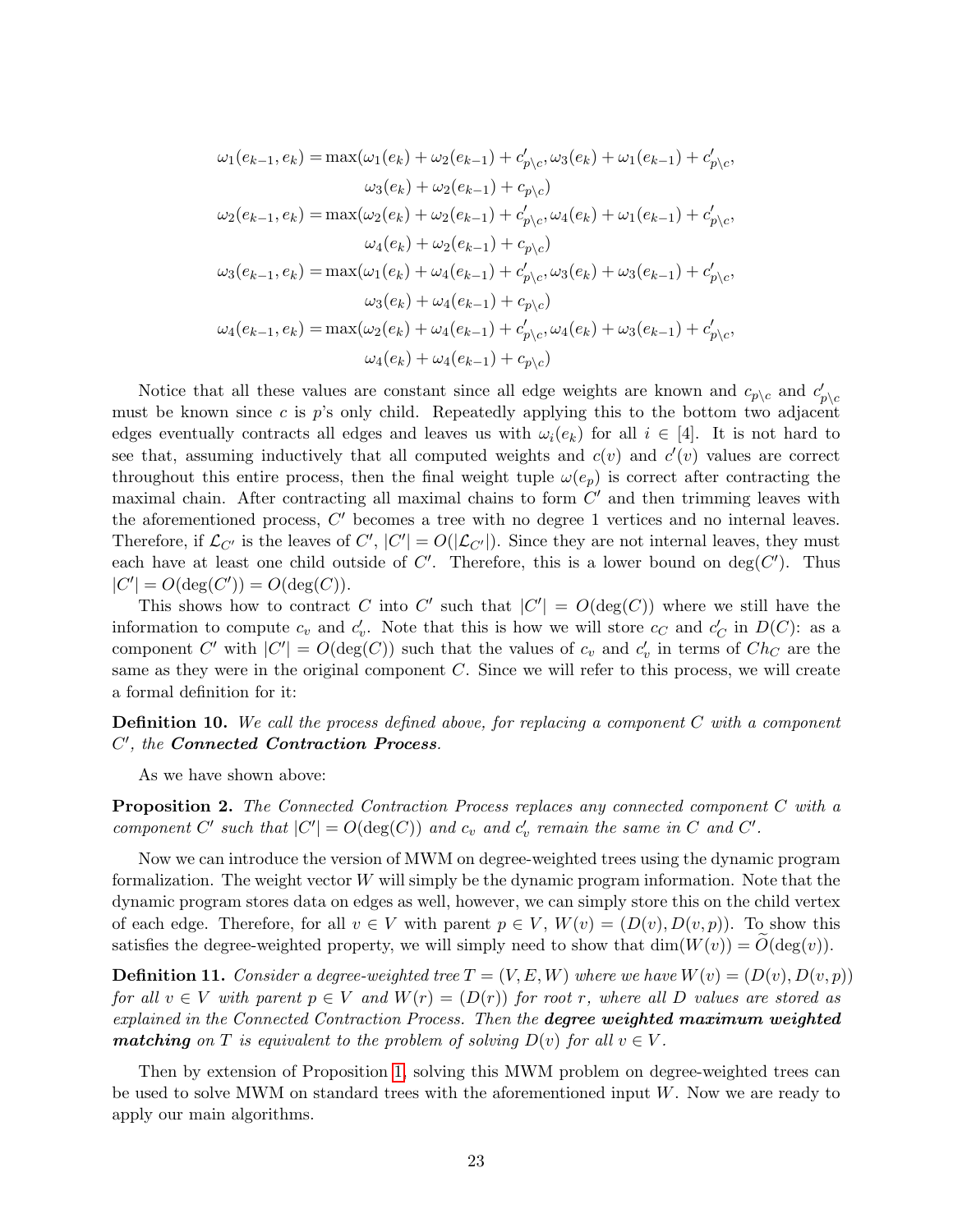<span id="page-23-0"></span>**Lemma 5.** Given a degree-weighted tree  $T = (V, E, W)$ , there exists an  $O(1/\epsilon^3)$  round AMPC algorithm for finding the value of the maximum weighted matching in  $T$ . The memory per machine is  $O(n^{\epsilon})$ , and the total memory is  $\widetilde{O}(n)$ .

*Proof.* First, we must describe our connected contracting function  $\mathcal{C}$ . Consider some connected component  $C \subseteq V$ . We simply apply the Connected Contraction Process to contract the component and define the new  $W(C)$  weight vector. By Proposition [2,](#page-22-0) this ensures that  $\dim(W(C)) = O(\deg(v)),$ thus this is a valid weight vector. It is also a valid connected contracting function, since  $c_v$  and  $c'_v$ as a function of  $Ch_C$  does not change.

Next, we describe our sibling contracting function. This will also be quite similar to the Connected Contraction Process. One small nuance is we contract the sibling leaves into a single leaf, instead of contracting a contiguous component, such as the sibling leaves with its parent. It is not too hard to see that this can be done by putting a dummy vertex between the sibling leaves and its parent as an intermediate parent node, so that the parent is now the grandparent (note: this requires us to ensure matching with the dummy means that the parent will be matched, but this can be done with our four-tuple edge weights,  $D(e)$ ). Then we contract the siblings into this dummy parent to create the new vertex. Again, by Proposition [2,](#page-22-0) we have a valid sibling contracting function.

Therefore, by Theorem [2,](#page-5-0) we can solve MWM on degree-weighted trees in  $O(1/\epsilon^3)$  AMPC rounds with  $O(n^{\epsilon})$  memory per machine and  $\widetilde{O}(n)$  total memory.  $\Box$ 

Obviously then, since MWM on trees is a subproblem of MWM on degree-weighted trees, we can extend this solution to standard trees. Thus far, we have only shown how to compute  $D(v)$ for each  $v \in V$ . In part, this gives us the value of the MWM of the maximal subtrees rooted at each vertex. We now show how to reconstruct the actual matching. Note to achieve this result, each vertex  $v \in V$  must keep track of a pointer from it to its child that it selects in  $c_v$ , (i.e., the single child that is used in the maximization component in the computation of  $c_v$ , or no pointer if no child is selected). Therefore, assume each vertex is given such a pointer or possibly no pointer at all. We will refer to these pointers as child-match pointers.

<span id="page-23-1"></span>**Lemma 6.** Given a tree  $T = (V, E)$  along with  $c_v$ ,  $c'_v$ , and the (possibly null) child-match pointer for each  $v \in V$ , we can find a MWM on T in  $O(1/\epsilon^3)$  AMPC rounds with  $O(n^{\epsilon})$  local space and  $O(n)$  total space.

Proof. Consider the tree where the edge set is reduced to just the edges along pointers. Since every vertex has at most one child, this must be a graph of disjoint paths. We know this must contain the MWM because for any v, the pointer from v designates the child that maximizes  $c_v$ . In other words, it points to the child it must match to (if at all) such that the maximal subtree rooted at  $v$ achieves a MWM. Therefore, finding a MWM on this disjoint paths graph will yield a maximum matching. Note that the root of each path (if viewed as a subforest of the original tree) tells us if the MWM on that component must match the root to its child. Therefore, a simple sequential algorithm would iterate over each path from top to bottom, recursively checking if we should match the root to its child or not (i.e., we do not match if and only if it matched to its parent already or if it has no child-match pointer). This would find the MWM, but since paths can be  $O(n)$  in size, this is not directly distributable.

If a path is too long, simply segment it using the pre-order decomposition into segments of size  $n^{\epsilon}$ . For each segment, use this top-down algorithm to determine the MWM if the segment's root is not matched to its parent (i.e., the top-down algorithm as described), or if the root is matched to its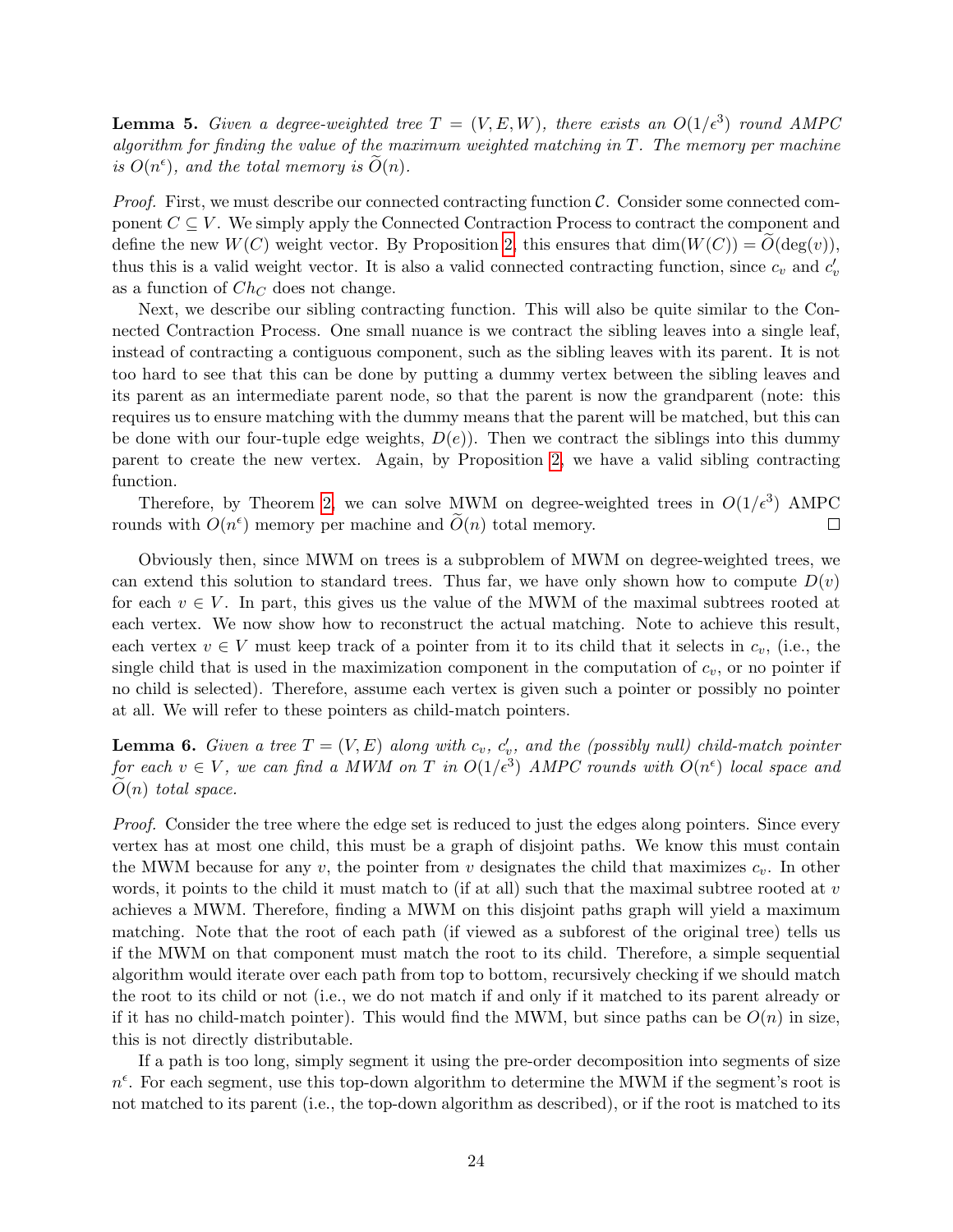parent (i.e., the top-down algorithm without the root vertex). Additionally, for both matches, store whether or not the last vertex in the segment gets matched. Then we simply contract the segments and repeat. Note that when we repeat on a path where nodes represent contracted segments, a super vertex could theoretically be matched above and below and have the matching be valid or possibly require it not be matched to either edge. This is accounted for by remembering if the last vertex is matched in the super vertex (for if it is, the descending edge cannot be selected) given we match the top edge. If we recursively apply this algorithm and then reverse the process, we will eventually achieve a maximum matching in  $O(1/\epsilon)$  additional rounds for a total of  $O(1/\epsilon^3)$ rounds.  $\Box$ 

This is sufficient to prove Lemma [4.](#page-18-2)

*Proof of Lemma [4.](#page-18-2)* Encode MWM on a standard tree  $T = (V, E)$  as a degree-weighted tree by letting  $W(v) = (c_v, c'_v, 0, 0, w(v, p), -\infty, -\infty, 0)$  for every  $v \in V$  with parent  $p \in V$ , or  $W(r) =$  $(c_r, c'_r, 0, 0)$  for root r. We know this is equivalent to the standard MWM problem on T. By Lemma [5,](#page-23-0) we can evaluate D at each vertex  $v \in V$  in the required time and space. Then applying Lemma [6](#page-23-1) completes the proof.  $\Box$ 

Again, this nicely translates into a maximum weighted independent set algorithm. In this case, instead of storing a 4-tuple of weights on edges based off of different ways to match along a path, we store such a weight that represents maximum independent sets along paths. This should yield an extremely similar connected contraction process to solve maximum weighted independent set.

**Lemma 7.** Maximum weighted independent set on trees can be solved in  $O(1/\epsilon^3)$  AMPC rounds with  $O(n^{\epsilon})$  local memory and  $\widetilde{O}(n)$  total memory.

#### <span id="page-24-0"></span>4.2 Maximal Matching and Independent Set

In this section, we show how to solve maximal matching and maximal independent set, or MIS, on trees in  $O(1/\epsilon^2)$  rounds using Algorithm [1.](#page-10-0) This is a surprising result because Algorithm [1](#page-10-0) only works on trees with degree bounded by  $n^{\epsilon}$ . We do this by transforming instances of MIS on general trees into instances of a related problem, which we call maximal independent set with bypass vertices, on trees of degree bounded by  $n^{\epsilon}$ . Then we solve this problem using Algorithm [1.](#page-10-0) This section will be discussed in terms of MIS however the methods for maximal matching are similar.

<span id="page-24-1"></span>**Lemma 8.** MIS on trees can be solved in  $O(1/\epsilon^2)$  AMPC rounds with  $O(n^{\epsilon})$  local memory and  $O(n)$  total memory.

Recall that Algorithm [1](#page-10-0) requires an input that is a degree-weighted tree with degree bounded by  $n^{\epsilon}$ . To start, we reformulate MIS on trees as to a problem on degree-weighted trees with bounded degree. Our first goal is to reduce the degree of a tree and still be able to solve MIS. We define the following problem:

**Definition 12.** Consider a tree  $T = (V, E)$  where some vertices are "standard" vertices and some vertices are "bypass" vertices. Let  $S \subseteq V$  be a set of vertices such that every standard vertex with a child in S cannot be in S and every bypass vertex is in S if and only if it has a child in S. If there exists no vertex set  $S' \subseteq V \setminus S$  with at least one standard vertex such that  $S \cup S'$  satisfies these two properties, then  $S$  is a **maximal independent set with bypasses**. We denote this problem MISB.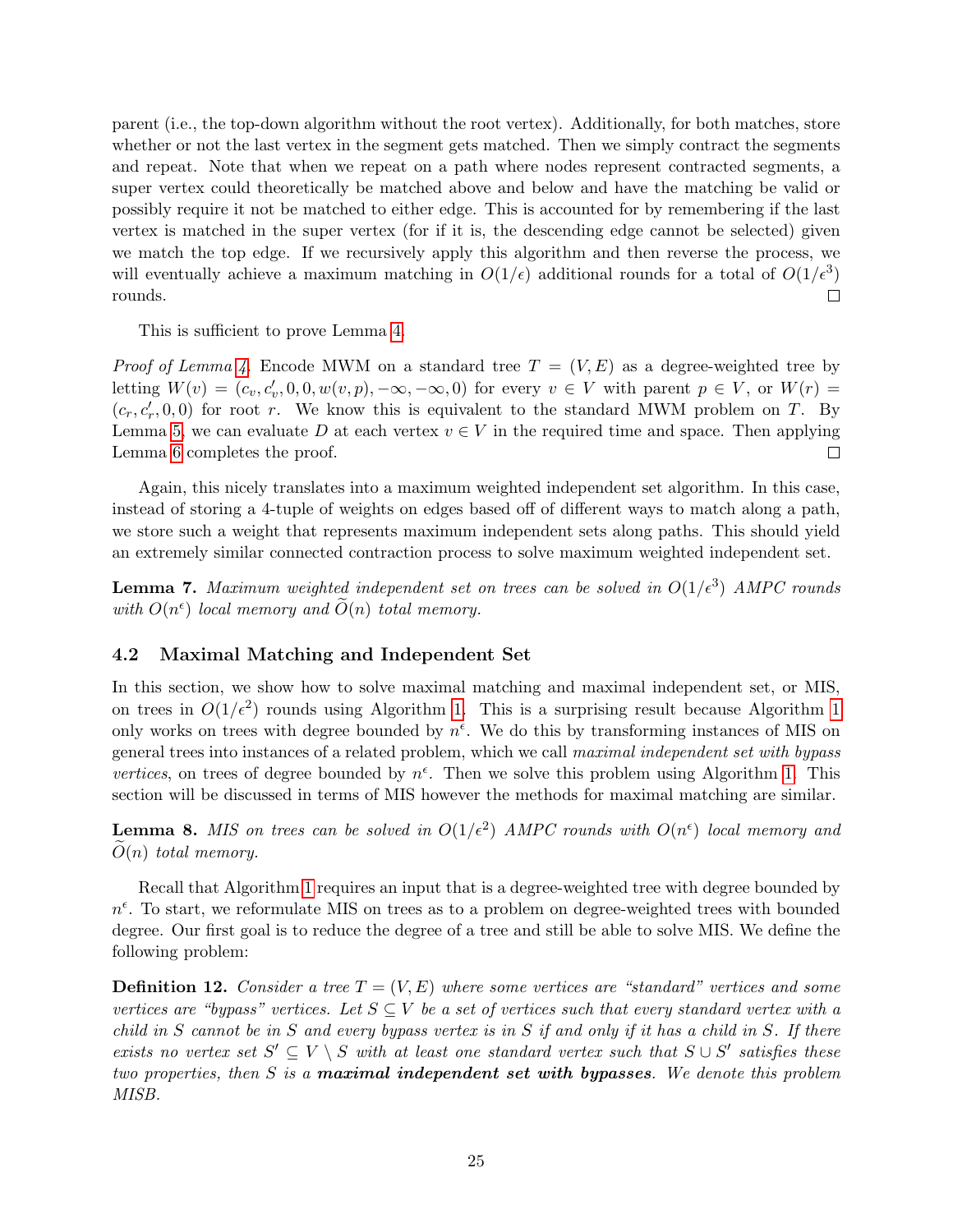Viewing this simply as a tree with two types of vertices, this is quite similar to the MIS problem. If we had no bypass vertices, this would be, in fact, MIS. A bypass vertex  $b$  in a sense represents its children. If any of its children are in the set and  $b$ 's parent is standard, then  $b$ 's parent cannot be in the set. If b's parent is a bypass vertex, then it simply passes this property onto its parent. Additionally, note we require the addition of standard vertices to the set to show it is not independent. Therefore, we do not care about how many bypass vertices are in the set. We will say that the size of an independent set with bypasses is the number of standard vertices in it.

Next, we show that MIS on general trees can be altered to work on trees with degree bounded by  $n^{\epsilon}$  by considering bypass vertices. Note in this theorem when we say "almost complete  $n^{\epsilon}$ -ary tree on x children", we mean the resulting tree if you greedily filled an  $n^{\epsilon}$ -ary tree in a breadth-first manner until it had x children.

For notation, on a tree T with standard vertices  $S_T$ , we say that  $B_A$  for a set of vertices  $A \subseteq S_T$ is the set of bypass vertices b such that there exists a descending path from b to some  $a \in A$  such that a is the only standard vertex on the path.

<span id="page-25-0"></span>**Lemma 9.** Consider a tree T. There exists a tree  $T' = (V', E')$  with max degree bounded by  $n^{\epsilon}$ and set of standard vertices  $S_{T'} \subseteq V'$  such that  $I' \subseteq V'$  is an MISB on T' implies I is an MIS on T where  $I' = I \cup B_I$ . Additionally,  $|T'| = O(n)$  and T' can be constructed in  $O(1/\epsilon)$  rounds with  $O(n^{\epsilon})$  local memory and  $\widetilde{O}(n)$  total space.

*Proof.* Root T arbitrarily. Transform T into  $T' = (V', E')$  as follows: for every  $v \in T$  with set of children  $Ch_v \subset V$  where  $|Ch_v| > n^{\epsilon}$ , replace v with an almost complete  $n^{\epsilon}$ -ary tree with v at the root, bypass vertices  ${b_i}_{i\in[k-1]}$  that are the rest of the internal vertices, and  $Ch_v$  as the leaves. Let  $I' \subseteq V'$  be any MISB on  $T'$  and let  $I = I' \cap S_{T'}$  where  $S_{T'}$  is the set of standard vertices in  $T'$ . Obviously, T' is a degree-weighted tree with degree bound  $n^{\epsilon}$ ,  $S_{T'} = V$ , and  $I' = I \cup B_I$ .

Since the size of a tree is within a factor of 2 of its number of leaves and  $T'$ 's creation clearly creates no leaves,  $|T'| = O(|T|) = O(n)$ . Additionally, note that the height of each tree replacing high degree vertices is at most  $\log_{n^{\epsilon}}(n) = 1/\epsilon$ . In order to implement this transformation, for each node that must be expanded into a tree, partition its children into groups of at most  $n^{\epsilon}$  and put each group on a machine. In each machine, create a bypass node as the parent of all children in the group. Recurse on the newly created bypass nodes until all nodes can fit on one machine, at which point we can link them directly to parent v. This requires  $O(1/\epsilon)$  rounds, as this is the the height of the tree. Obviously, it satisfies the space constraints.

Assume  $I'$  is MISB on  $T'$ . We show I is an independent set on T. Consider any two vertices  $u, v \in V$  where u is the child of v and  $u \in I$  (and thus,  $u \in I'$ ). By the construction of  $T', u, v \in S_{T'}$ , v is an ancestor of u in T', and there is a set of bypass nodes  ${b_i}_{i\in[k]}$  for some k such that there is a path from u to v,  $P = (u, b_1, \ldots, b_k, v)$ . Since  $u \in I'$  and  $b_1$  is a bypass vertex,  $b_1 \in I'$ . We can continue this line of reasoning to show  $b_k \in I'$ . So  $v \notin I'$  since I' is independent (with bypass nodes). Therefore, I is an independent set on T.

Next, we show I is maximal on T. Assume for contradiction there is some  $v \in T \setminus I$  such that  $I \cup \{v\}$  is an independent set on T. Then  $v \in S_{T'}$ , and  $v \notin I'$ . Let  $T_v$  be the tree v was expanded into, or just the tree of v and its children if it was not expanded.  $T_v$ 's leaves are  $Ch_v$ , which are not in I but are all in  $S_{T}$ , and thus they cannot be in I'. We now show that all bypass vertices  $b \in T_v$  are not in I' by inducting on their height. At a height of 1 (i.e., with only leaf-children), b's children must all be in  $Ch_v$ , and therefore are not in  $I'$ . Thus, by the rules of bypass vertices in the independent set,  $b \notin I'$ . For any higher up b, given any lower down bypass vertex is not in I',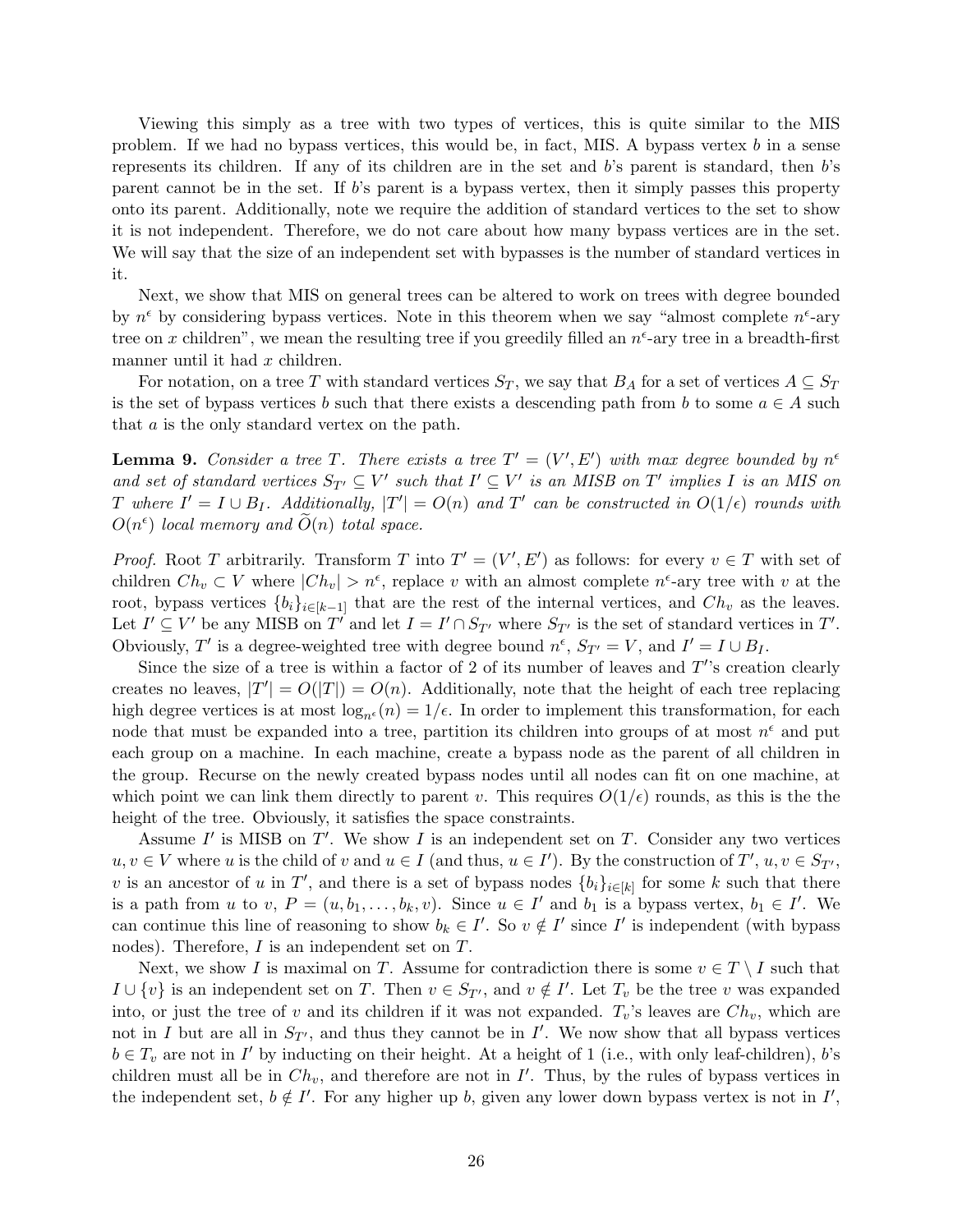then all of b's children must also not be in I', so  $b \notin I'$ . This proves that all vertices in  $T_v \setminus \{v\}$  are not in  $I'$ .

Finally, if v has a parent p in T, then we know either p is v's parent in  $T'$ , in which case since  $p \notin I$  and  $p \in S_{T'}$  then  $p \notin I'$ , or v is a leaf in the expanded tree of p, in which case v's parent is a bypass node. In either case,  $p$  cannot interfere with  $v$  being put into  $I'$ . Thus, we have shown that  $I' \cup \{v\} \neq I'$  is independent. Thus, I' was not maximal. This is a contradiction, meaning I must be maximal on T.  $\Box$ 

Next, we define a dynamic program to solve MISB. Call this dynamic program D. It will work bottom-up. For each  $v \in V$ , D will have one bit to determine if v is in the MISB or not. For each standard leaf, include it in the MISB. For each bypass leaf, do not include it in the MISB. For each standard internal node v whose children have been evaluated, put v in the MISB if none of its children are in the MISB. For each bypass internal node  $B$  whose children have been evaluated, put b in the MISB if any of its children are in the MISB. This is a very simple dynamic program that clearly solves MISB.

However, we must now translate this to degree-weighted trees such that we can contract connected components and still solve this problem. We will use a modified dynamic program much like the one from the previous section, simplified, and with bypass vertices accounted for. We will use the function  $B(v)$  which is 1 if v is bypass and 0 if v is standard.

<span id="page-26-0"></span>**Definition 13.** Let D be the MISB dynamic table on a given tree  $T = (V, E)$  that acts on both vertices and edges. Then  $D(v) = (c_v, a_v)$  and  $D(e) = (\omega_1(e), \omega_2(e))$  where:

- $c_v$  is a function that computes whether or not v is in the MISB
- $\bullet$   $a_v$  is a constant value
- $\omega_1(e)$  and  $\omega_2(e)$  are binary values on edge e

and more specifically:

$$
c_v = B(v)a_v \prod_{u \in Ch_v} c_{v,u} + (1 - B(v)) \left( 1 - a_v \prod_{u \in Ch_v} c_{v,u} \right)
$$

for  $c_{v,u} = c_u \omega_1(u, v) + (1 - c_u) \omega_2(u, v)$ .

It is not too hard to see that if  $a_v = 1$  for all  $v \in V$  and  $\omega_1(e) = 1$  and  $\omega_2(e) = 0$  for all  $e \in E$ , this reduces to an implementation of our greedy algorithm.

**Proposition 3.** Consider a tree  $T = (V, E)$ . The dynamic program D from Definition [13](#page-26-0) finds the bottom-up greedy MISB when  $\omega_1(e) = 1$  and  $\omega_2(e) = 0$  for all  $e \in E$  and  $a_v = 1$  for all  $v \in V$ . In other words, for all  $v \in V$ ,  $c_v$  from  $D(v)$  indicates whether or not v is in the MISB on  $T_v$ .

Notice, however, that in the greedy algorithm, if v is in the MISB of  $T_v$ , then it is also in the MISB of T. Therefore, our final output has our entire MISB solution, which is in contrast to the MWM solution, where we still had to compute the matching itself.

Consider a connected component  $C$  with root  $v$ . To contract this, we will do a simplified version of the Connected Contraction Process from Definition [10.](#page-22-1) Note in MIS, instead of handling  $c_v$  and  $c'_v$  we just have a single bit denoting if v is in the MIS or not. For consistency, we call this bit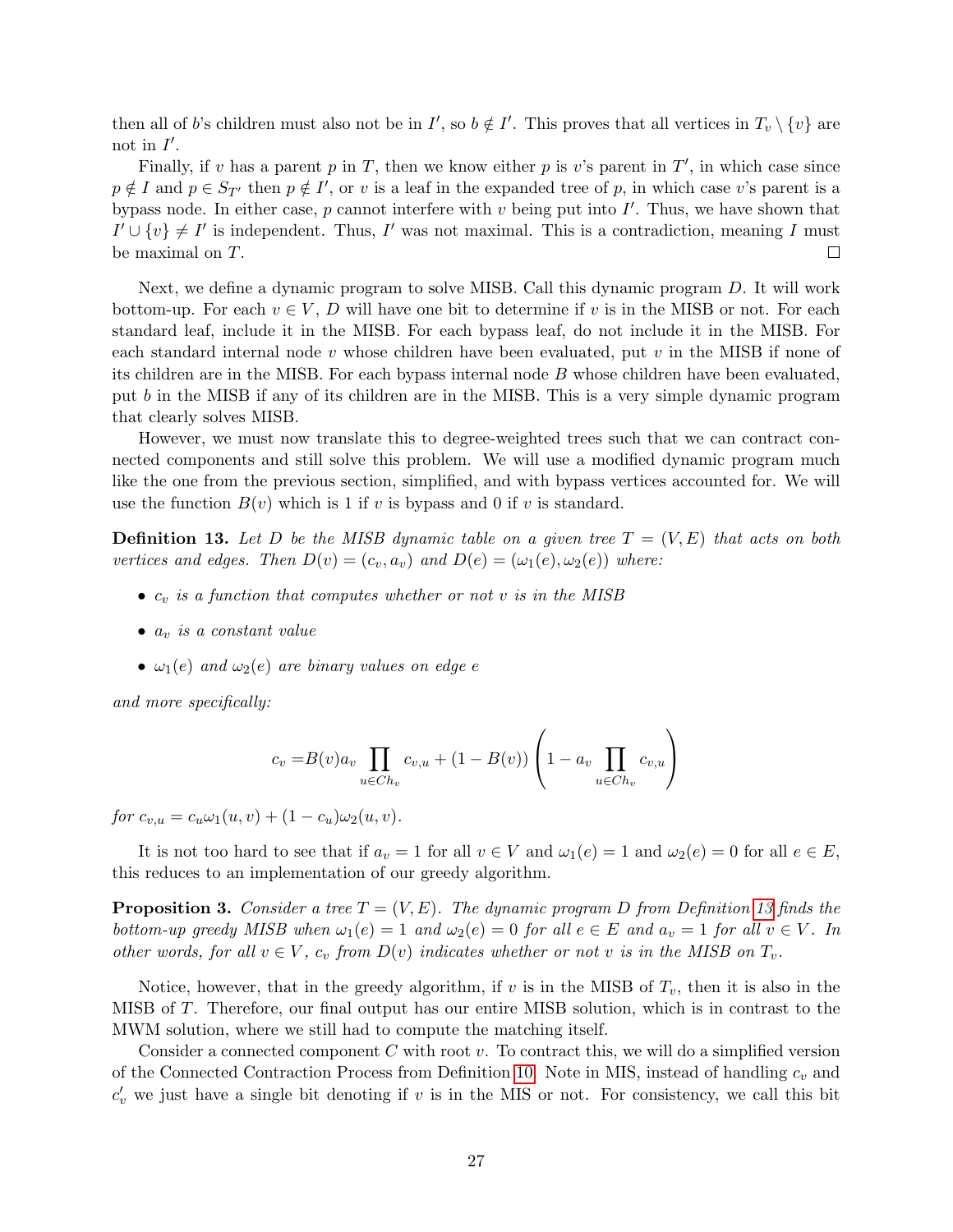$c_v$ . We need to compress C into C' in the same way (i.e., removing internal leaves and contracting maximal chains) and show how to update the values of D.

When removing internal leaves  $\mathcal{L}$ , we can rewrite  $c_v$  as:

$$
c_v = B(v)a_v \prod_{u \in Ch_v \setminus \mathcal{L}} c_{v,u} \cdot \prod_{\ell \in \mathcal{L}} \ell_{v,u} + (1 - B(v)) \left( 1 - a_v \prod_{u \in Ch_v \setminus \mathcal{L}} c_{v,u} \cdot \prod_{\ell \in \mathcal{L}} \ell_{v,u} \right)
$$

As in MWM,  $\prod_{\ell \in \mathcal{L}} \ell_{v,u}$  is a constant. So we can start with  $a_v = 1$  and update it as  $a_v \leftarrow$  $a_v \cdot \prod_{\ell \in \mathcal{L}} \ell_{v,u}.$ 

Next, we consider contracting maximal chains. Again, we need to label edges with a tuple-based weight, this time a two-tuple:  $D(e) = (\omega_1(e), \omega_2(e))$ . Consider our maximal chain  $P = (e_1, \ldots, e_k)$ with corresponding vertices  $(v_1, \ldots, v_{k+1})$  which we would like to replace with  $e_p$ . In this problem,  $\omega_1(e_P)$  indicates whether or not  $v_2$  is in the bottom-up MISB given  $v_{k+1}$  is in the MISB. On the other hand,  $\omega_2(e_P)$  indicates whether or not  $v_2$  is in the bottom-up MISB given  $v_{k+1}$  is not in the MISB. This will help us decide whether or not  $v_1$  can be in the MISB. As before, consider child, parent, and grandparent vertices c, p, and g respectively, such that  $c = v_{k+1}$ ,  $p = v_k$ , and  $g = v_{k-1}$ . Assume c is in the greedy MISB. Then p is in the MISB if and only if  $w_1(e_k) = 1$  and p is able to be in the MIS according to the rest of the computation on any other children it may have had, which is  $c_{p\setminus c}$  as similarly denoted in the previous section. Using this and similar logic, we can update edge weights as follows:

$$
\omega_1(e_{k-1}, e_k) = \omega_1(e_k)c_{p\setminus c}
$$

$$
\omega_2(e_{k-1}, e_k) = \omega_2(e_k)c_{p\setminus c}
$$

As before, these are all known constants, and we can repeatedly apply this to find  $\omega_1(e_P)$ and  $\omega_2(e_P)$ . Thus, we have shown as before that we can contract C into a tree C' such that  $|C'| = O(\deg(C))$  using this simplified Connected Contraction Process. As before:

<span id="page-27-0"></span>Proposition 4. This simplified Connected Contraction Process replaces any connected component C with a component C' such that  $|C'| = O(\deg(C))$  and  $c_v$  remains the same in C and C'.

Now we introduce the degree-weighted problem. As before, we let edge weights be stored by the associated child endpoint.

**Definition 14.** Consider a degree-weighted tree  $T = (V, E, W)$  where we have  $W(v) = (D(v), D(v, p))$ for all  $v \in V$  with parent  $p \in V$  and  $W(r) = (D(r))$  for root r, where all D values are stored as explained in the simplified Connected Contraction Process. Then maximum independent set with bypass vertices on T is equivalent to the problem of solving  $D(v)$  for all  $v \in V$ .

By Proposition [4](#page-27-0) and Lemma [9,](#page-25-0) solving MISB on degree-weighted trees can be used to solve  $MIS$  on standard trees with the aforementioned input  $W$ . Now we apply the main algorithms.

*Proof of Lemma [8.](#page-24-1)* All we need to do is introduce a connected contracting function  $\mathcal{C}$ . For any component  $C \subseteq V$ , to compute  $\mathcal{C}(C)$ , apply the simplified Connected Contraction Process to contract the component and get  $W(C)$ . By Proposition [4,](#page-27-0) this ensures that  $\dim(W(C)) = O(\deg(v)),$ thus this is a valid weight vector. It is also a valid connected contracting function since  $c_v$  does not change as a function of  $Ch_C$ . Therefore, by Theorem [1,](#page-4-0) we can solve MISB on degree-weighted trees in  $O(1/\epsilon^2)$  AMPC rounds with  $O(n^{\epsilon})$  memory per machine and  $\widetilde{O}(n)$  total memory. By the efficient transformation from Lemma [9,](#page-25-0) this can be used to solve MIS on normal trees with the same complexities.  $\Box$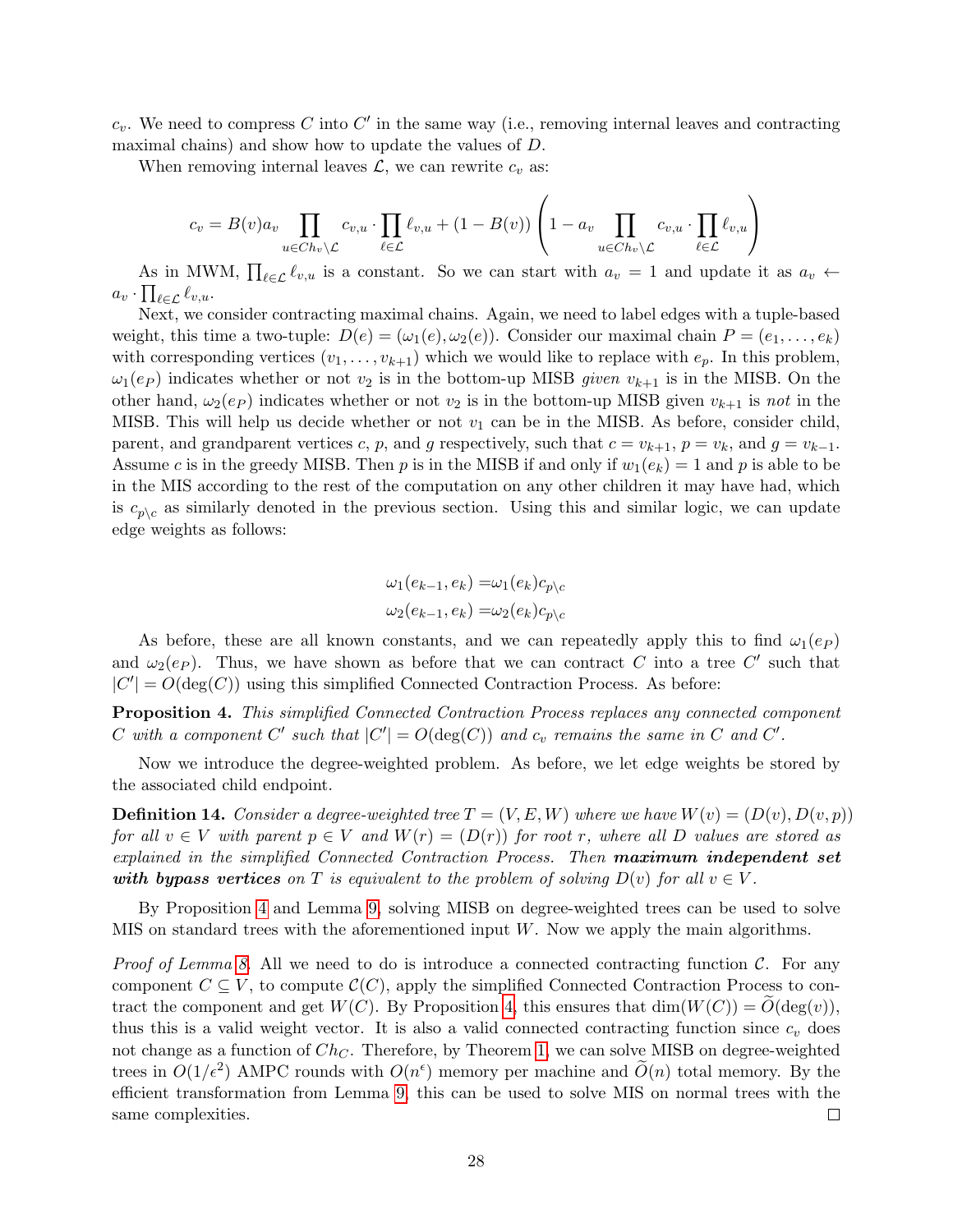A few simple modifications yields the same result for maximal matching.

**Lemma 10.** Maximal matching on trees can be solved in  $O(1/\epsilon^2)$  AMPC rounds with  $O(n^{\epsilon})$  local memory and  $O(n)$  total memory.

#### <span id="page-28-0"></span>4.3 Dynamic Expressions and Tree Isomorphism

Miller and Reif [\[MR91\]](#page-34-2) discuss how tree contractions can be used to probabilistically solve tree isomorphism. Let T and T' be rooted trees on n nodes with tree height h (it is not hard to see that height can be computed by tree contractions in  $O(1/\epsilon^2)$  AMPC rounds by expanding high-degree vertices into  $n^{\epsilon}$ -ary trees with dummy nodes that don't add to the height). T and T' are isomorphic if there is a mapping between their vertices  $\phi: V \to V'$  such that if u is a child of v in T, then  $\phi(u)$  is a child of  $\phi(v)$ .

A useful way to represent trees when considering tree isomorphism is as their canonically associated polynomials. On a tree T with height h, we introduce h variables  $x_1, \ldots, x_h$  to define polynomials in T. For instance, for any vertex  $\ell \in \mathcal{L}(T)$ , let the polynomial associated with  $\ell$  be  $Q_{\ell} = 1$ . For any internal node v of height  $h_v$ , we let  $Q_v = \prod_{u \in \Gamma(v)} (x_{h_v} - Q_u)$ . For some parameter  $\alpha$ , then, their algorithm, called Randomized Tree Isomorphism, is as follows:

- 1. If we are given a list of primes between  $hn^{\alpha+1}$  and  $2hn^{\alpha+1}$ , then pick a prime in that range from the given list. Otherwise, pick a random integer in the range  $(hn^{\alpha+1})^2 \le m \le 2(hn^{\alpha+1})^2$ .
- 2. For each node v of T or T', assign a polynomial  $Q_v$  to v. This is left in terms of the polynomials of its children.
- 3. Assign to each  $x_i$  a random value between 1 and m.
- 4. Evaluate  $Q_T$  and  $Q_{T'}$  using dynamic expression evaluation and return w and w', respectively.
- 5. If  $w \neq w'$ , output "not isomorphic", else, output "isomorphic".

They show the following:

**Theorem 5** (Miller & Reif [\[MR91\]](#page-34-2)). In the PRAM model, Randomized Tree Isomorphism tests tree nonisomorphsim in  $O(\log n)$  time with  $n/\log n$  processors with probability of error less than or equal to 1/2. If a table of primes is given, then the procedure works with a probability of error at most  $1/n^{\alpha}$ .

Their work also extends to canonical labelings for trees. We could extend our work in a similar way, but for the sake of only highlighting main results, we restrict our focus to tree isomorphism. We will implement this algorithm in AMPC and show:

<span id="page-28-1"></span>**Lemma 11.** Given two trees T and T' on n nodes with height h, there exists an  $O(1/\epsilon^2)$  round lowmemory AMPC algorithm for determining nonisomorphism between  $T$  and  $T'$  with error probability less than  $1/n^{\alpha}$  for some  $\alpha$  when given access to a table of primes, and an error probability less than  $1/2$  otherwise. The memory per machine is  $O(n^{\epsilon})$ , and the total memory is  $\widetilde{O}(n)$ .

However, to show that this implementation works, we must describe how to execute dynamic expression evaluation. In this problem we are given a string of length  $n$  which may include numbers, operators  $+$ ,  $-$ ,  $\times$ ,  $\div$ , and \*\* (exponent), and parentheses. It must be a valid arithmetic expression. An example includes " $2 + 5 - (3 + 2 \times 6) - 9$ ".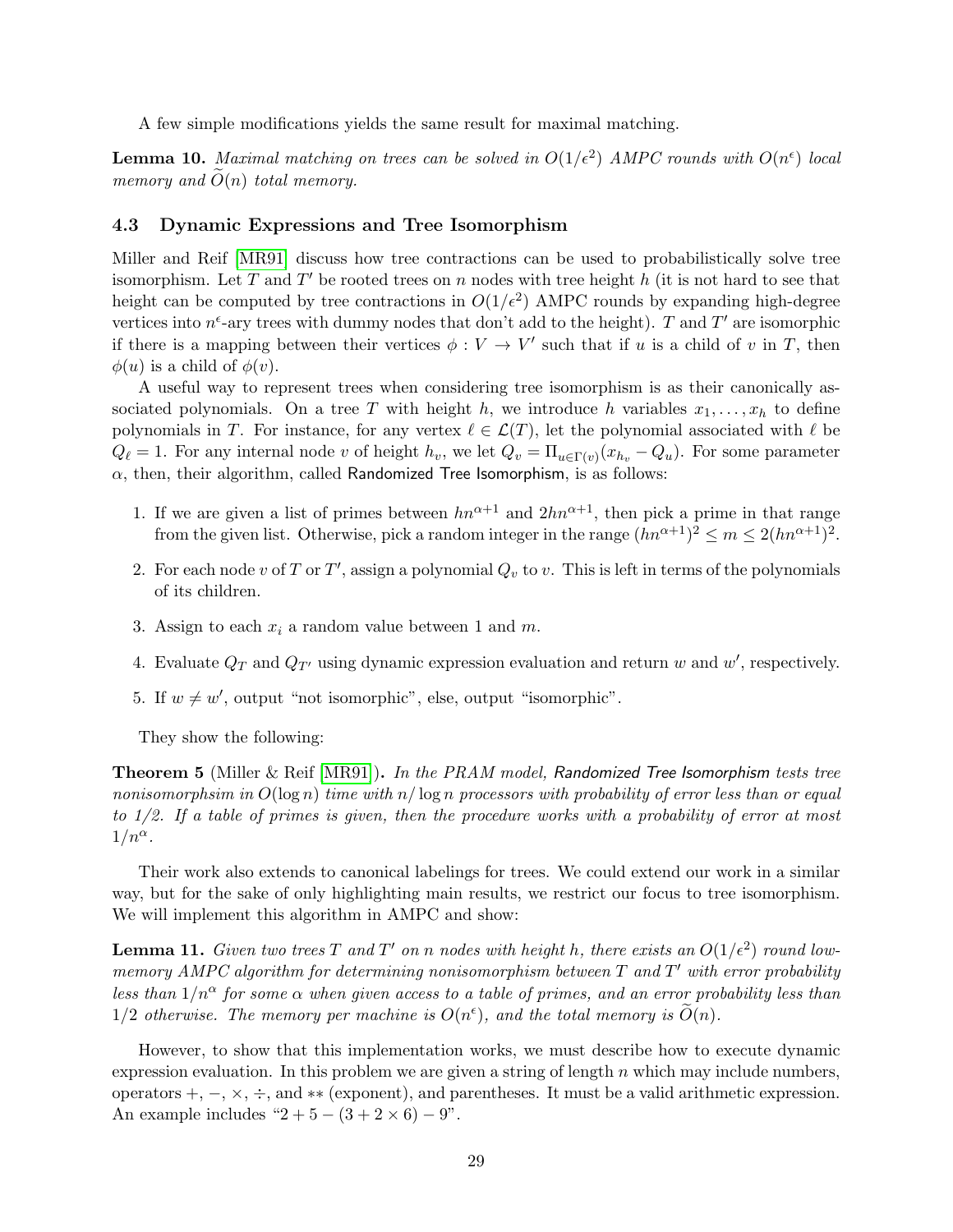<span id="page-29-0"></span>**Lemma 12.** Given a n-length string-based representation of an arithmetic sequence involving  $+$ ,  $-$ ,  $\times$ , and  $\div$  operators, there exists an  $O(1/\epsilon^2)$  round low-memory AMPC algorithm for evaluating the expression. The memory per machine is  $O(n^{\epsilon})$ , and the total memory is  $\widetilde{O}(n)$ .

Proof. The string preprocessing methods (i.e., forming a tree structure for expression evaluation) are all heavily inspired by Bar-on et al. [\[BV85\]](#page-32-12), leveraging MPC to increase performance. We describe the process introduced by Bar-on et al. here. By extending their proof of correctness and showing an equivalent yet faster implementation in MPC, we can achieve our result. Their algorithm works as follows, modified to work efficiently in MPC:

- 1. Reduce the input string into a *simple expression*, where all operations not in parentheses have the same precedence, and all maximal expressions in parentheticals are also simple:
	- (a) For each + and − operator, insert two left parentheses to its right and two right parentheses to its left.
	- (b) For each ∗ and ÷ operator, insert one left parenthesis to its right and one right parenthesis to its left.
	- (c) For each left (resp. right) parenthesis, insert two additional left (resp. right) paretheses to its right (resp. left). Add two left parentheses to the beginning and two right parentheses to the end.
- 2. Match parentheses (modified for the MPC model):
	- (a) Partition the string into chunks of size  $n^{\epsilon}$  and allocate one chunk to each machine.
	- (b) On each machine, match all instances of "()" and remove them iteratively until none exist. The remaining string on any machine must be a sequence of right parentheses followed by left parentheses. Replace each sequence by a single appropriate parenthesis and the number of them.
	- (c) Repeat this process. When matching appropriate right and left parentheses when they have an associated count, simply decrement the number under each parenthesis. At zero, remove the parenthesis.
- 3. For each left (resp. right) parenthesis, delete itself if there is a left (resp. right) parenthesis to its right (resp. left) and their corresponding matched parentheses are adjacent.
- 4. Assign a processor to each subexpression (at this point, this is equivalent to assigning one to each pair of matched parentheses). The root is either the last or first operator, so find each and determine which is the root (this depends on operator precedence). Next, assign a processor to each operator. Look to adjacent operators and use the operator precedence to connect operators by a directed edge to denote which operator is the parent of the other.

Step 1 can clearly be done in constant rounds, as each substep requires constantly many local operations. In Step 2 in MPC, we are iteratively reducing partitions of size  $n^{\epsilon}$  to constant size. Thus this requires  $O(1/\epsilon)$  rounds. Step 3, much like Step 1, is clearly local and requires  $O(1)$ rounds. For Step 4, Bar-on et al. show that this can be done in  $O(1)$  depth in PRAM by cleverly using the pointers between matched parentheses. We too can do this, and  $O(1)$  depth in PRAM corresponds to  $O(1)$  rounds in MPC. This takes a total of  $O(1/\epsilon)$  rounds. It results in a binary tree with leaves that are values and internal nodes that are operators that correctly represents the order of operations.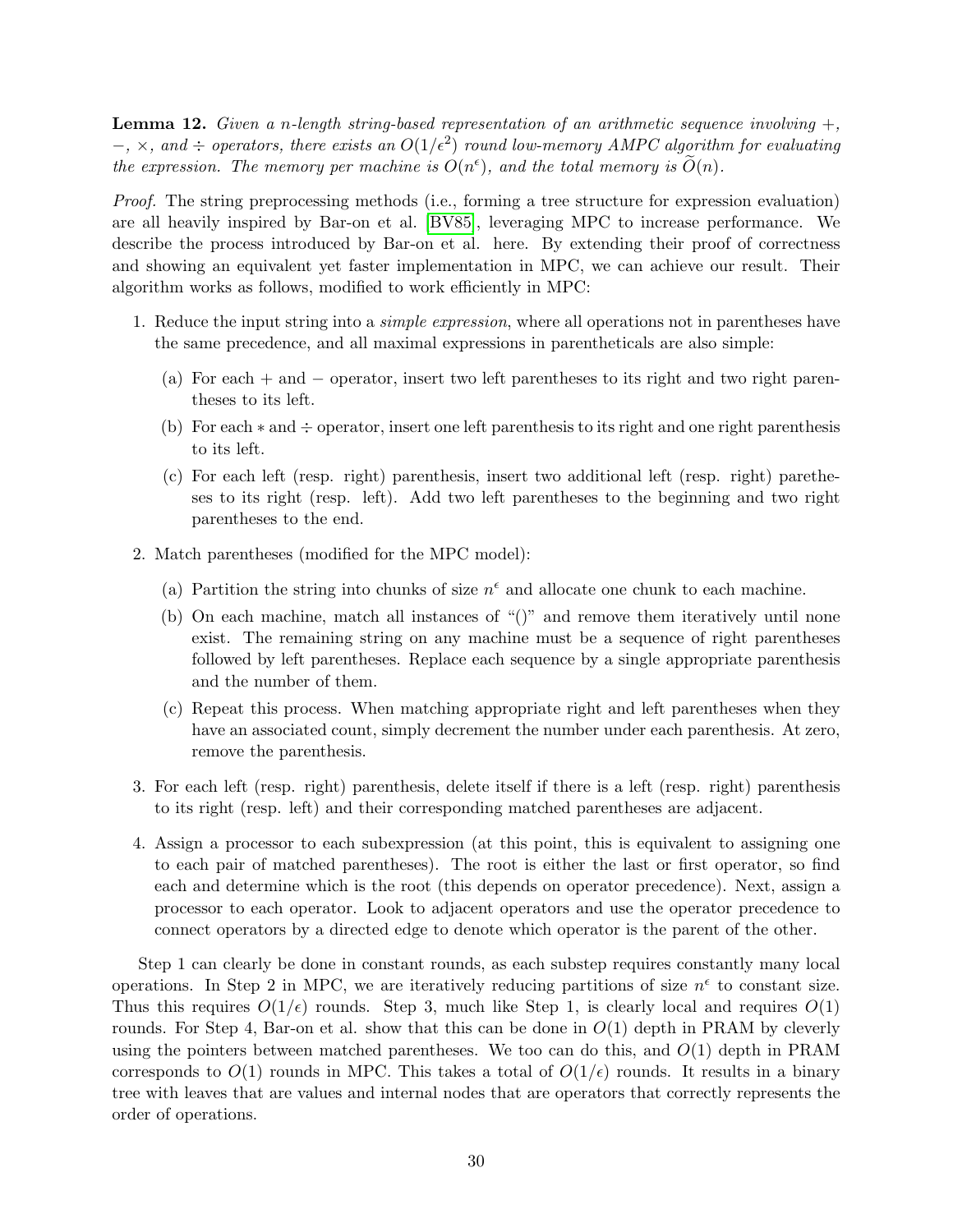To solve the tree, we use our tree contraction algorithm with data  $W(v)$  storing the entire component with any solved vertices inputted into their parent. By extending our results from the previous section, we know that components  $C$  that have no internal leaves or vertices with exactly one child are of the proper size to be stored in  $W(C)$ . This defines our compression function and allows us to utilize Algorithm [1,](#page-10-0) which works on our tree because it is binary. Thus we can compute dynamic expression evaluation in  $O(1/\epsilon^2)$  rounds.

 $\Box$ 

We can use this for our main lemma of the subsection.

Proof of Lemma [11.](#page-28-1) We show this by implementing Randomized Tree Isomorphism with the desired AMPC complexity. Step 1 can clearly be done in  $O(1)$  rounds. Step 2 additionally only requires  $O(1/\epsilon)$  rounds, as a vertex simply looks to its children and writes out its polynomial in terms of them. It requires  $O(1/\epsilon)$  instead of  $O(1)$  as, with  $n^{\epsilon}$  local memory and possibly at most  $O(n)$ children, a single polynomial may require  $O(n^{\epsilon})$  time to write. Step 3 also obviously takes  $O(1)$ rounds. Finally, for Step 4, we simply defer to Lemma [12](#page-29-0) to show this can be done in  $O(1/\epsilon^2)$ rounds. Thus this takes a total of  $O(1/\epsilon^2)$  rounds.  $\Box$ 

## References

- <span id="page-30-5"></span>[ABB+19] Sepehr Assadi, MohammadHossein Bateni, Aaron Bernstein, Vahab S. Mirrokni, and Cliff Stein. Coresets meet EDCS: algorithms for matching and vertex cover on massive graphs. In Proceedings of the Thirtieth Annual ACM-SIAM Symposium on Discrete, pages 1616–1635, 2019.
- <span id="page-30-0"></span>[ABH+04] Umut A. Acar, Guy E. Blelloch, Robert Harper, Jorge L. Vittes, and Shan Leung Maverick Woo. Dynamizing static algorithms, with applications to dynamic trees and history independence. In Proceedings of the Fifteenth Annual ACM-SIAM Symposium on Discrete, pages 531–540, 2004.
- <span id="page-30-6"></span>[ACK19] Sepehr Assadi, Yu Chen, and Sanjeev Khanna. Sublinear algorithms for  $\delta + 1$  vertex coloring. In Proceedings of the Thirtieth Annual ACM-SIAM Symposium on Discrete, pages 767–786, 2019.
- <span id="page-30-2"></span>[AG15] Kook Jin Ahn and Sudipto Guha. Access to data and number of iterations: Dual primal algorithms for maximum matching under resource constraints. In Proceedings of the 27th ACM on Symposium on Parallelism in Algorithms, pages 202–211, 2015.
- <span id="page-30-1"></span>[AKL+89] Mikhail J. Atallah, S. Rao Kosaraju, Lawrence L. Larmore, Gary L. Miller, and Shang-Hua Teng. Constructing trees in parallel. In Proceedings of the ACM Symposium on Parallel Algorithms and Architectures, 1989.
- <span id="page-30-3"></span>[ANOY14] Alexandr Andoni, Aleksandar Nikolov, Krzysztof Onak, and Grigory Yaroslavtsev. Parallel algorithms for geometric graph problems. In Symposium on Theory of Computing, pages 574–583. ACM, 2014.
- <span id="page-30-4"></span>[ASS+18] Alexandr Andoni, Zhao Song, Clifford Stein, Zhengyu Wang, and Peilin Zhong. Parallel graph connectivity in log diameter rounds. In 59th IEEE Annual Symposium on Foundations of Computer Science, pages 674–685. IEEE Computer Society, 2018.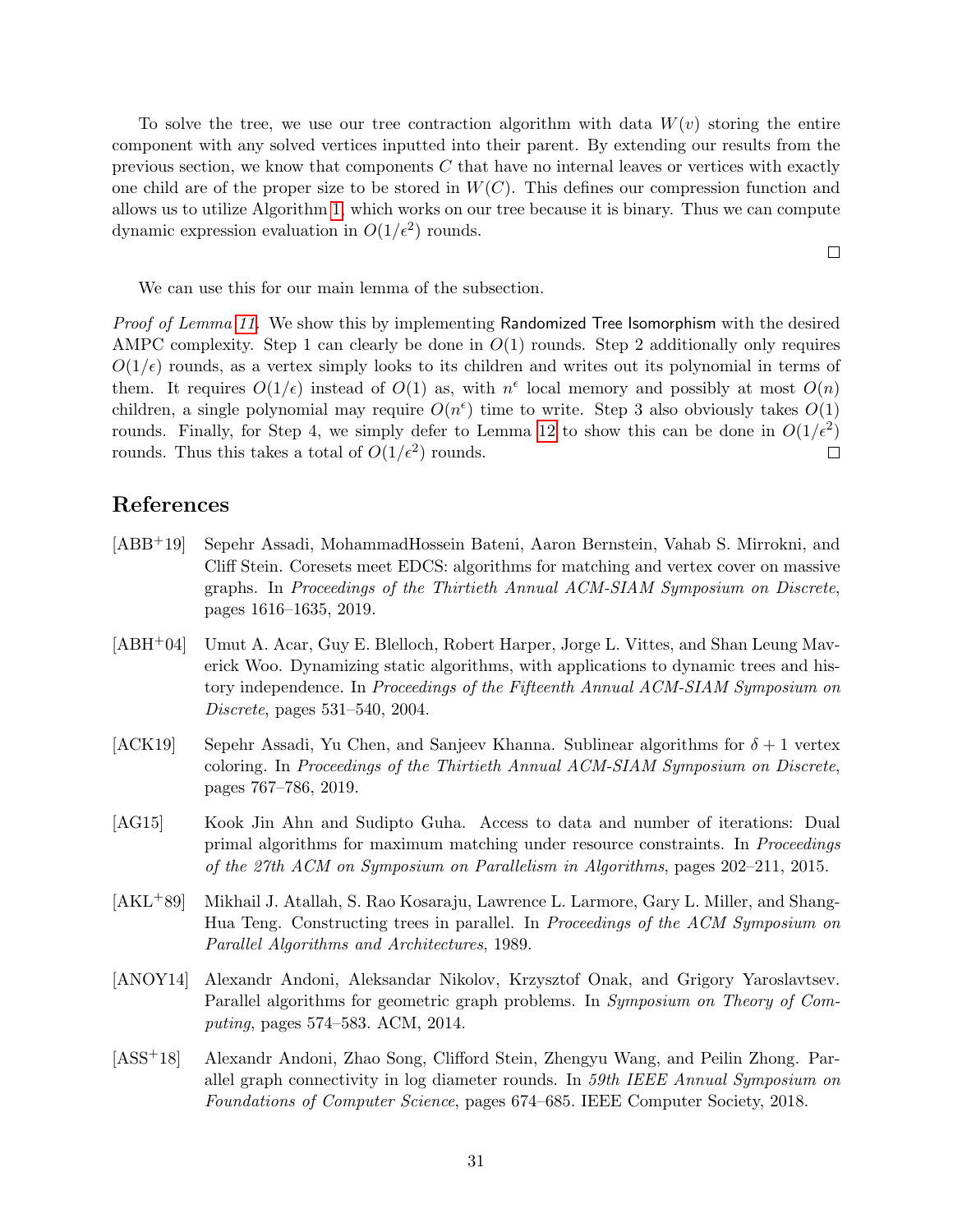- <span id="page-31-4"></span>[ASW19] Sepehr Assadi, Xiaorui Sun, and Omri Weinstein. Massively parallel algorithms for finding well-connected components in sparse graphs. In Proceedings of the 2019 ACM Symposium on Principles of Distributed, pages 461–470, 2019.
- <span id="page-31-3"></span>[ASZ19] Alexandr Andoni, Clifford Stein, and Peilin Zhong. Log diameter rounds algorithms for 2-vertex and 2-edge connectivity. In 46th International Colloquium on Automata, Languages, and Programming, pages 14:1–14:16. Schloss Dagstuhl - Leibniz-Zentrum für Informatik, 2019.
- <span id="page-31-0"></span>[BBD+17] MohammadHossein Bateni, Soheil Behnezhad, Mahsa Derakhshan, MohammadTaghi Hajiaghayi, Raimondas Kiveris, Silvio Lattanzi, and Vahab S. Mirrokni. Affinity clustering: Hierarchical clustering at scale. In Advances in Neural Information Processing Systems 30: Annual Conference on Neural Information Processing Systems, pages 6864–6874, 2017.
- <span id="page-31-10"></span>[BBD+18a] MohammadHossein Bateni, Soheil Behnezhad, Mahsa Derakhshan, MohammadTaghi Hajiaghayi, and Vahab S. Mirrokni. Brief announcement: Mapreduce algorithms for massive trees. In 45th International Colloquium on Automata, Languages, and Programming, pages 162:1–162:4, 2018.
- <span id="page-31-5"></span>[BBD+18b] MohammadHossein Bateni, Soheil Behnezhad, Mahsa Derakhshan, MohammadTaghi Hajiaghayi, and Vahab S. Mirrokni. Massively parallel dynamic programming on trees. CoRR, 2018.
- <span id="page-31-8"></span>[BBD+19] Soheil Behnezhad, Sebastian Brandt, Mahsa Derakhshan, Manuela Fischer, MohammadTaghi Hajiaghayi, Richard M Karp, and Jara Uitto. Massively parallel computation of matching and mis in sparse graphs. In ACM SIGACT, pages 481–490, 2019.
- <span id="page-31-2"></span>[BDD<sup>+</sup>16] Hans L. Bodlaender, Pål Grønås Drange, Markus S. Dregi, Fedor V. Fomin, Daniel Lokshtanov, and Michal Pilipczuk. A  $c^k n$  5-approximation algorithm for treewidth. SIAM J. Comput., pages 317–378, 2016.
- <span id="page-31-1"></span>[BDE+19a] Soheil Behnezhad, Laxman Dhulipala, Hossein Esfandiari, Jakub Lacki, Vahab Mirrokni, and Warren Schudy. Massively parallel computation via remote memory access. In The 31st ACM Symposium on Parallelism in Algorithms and Architectures, pages 59–68, 2019.
- <span id="page-31-6"></span>[BDE+19b] Soheil Behnezhad, Laxman Dhulipala, Hossein Esfandiari, Jakub Lacki, and Vahab S. Mirrokni. Near-optimal massively parallel graph connectivity. In 60th IEEE Annual Symposium on Foundations of Computer Science, pages 1615–1636, 2019.
- <span id="page-31-9"></span>[BDE+20] Soheil Behnezhad, Laxman Dhulipala, Hossein Esfandiari, Jakub Lacki, Vahab S. Mirrokni, and Warren Schudy. Parallel graph algorithms in constant adaptive rounds: Theory meets practice. Proc. VLDB Endow., pages 3588–3602, 2020.
- <span id="page-31-7"></span>[BDH+19] Soheil Behnezhad, Mahsa Derakhshan, MohammadTaghi Hajiaghayi, Marina Knittel, and Hamed Saleh. Streaming and massively parallel algorithms for edge coloring. In 27th Annual European Symposium on Algorithms, pages 15:1–15:14, 2019.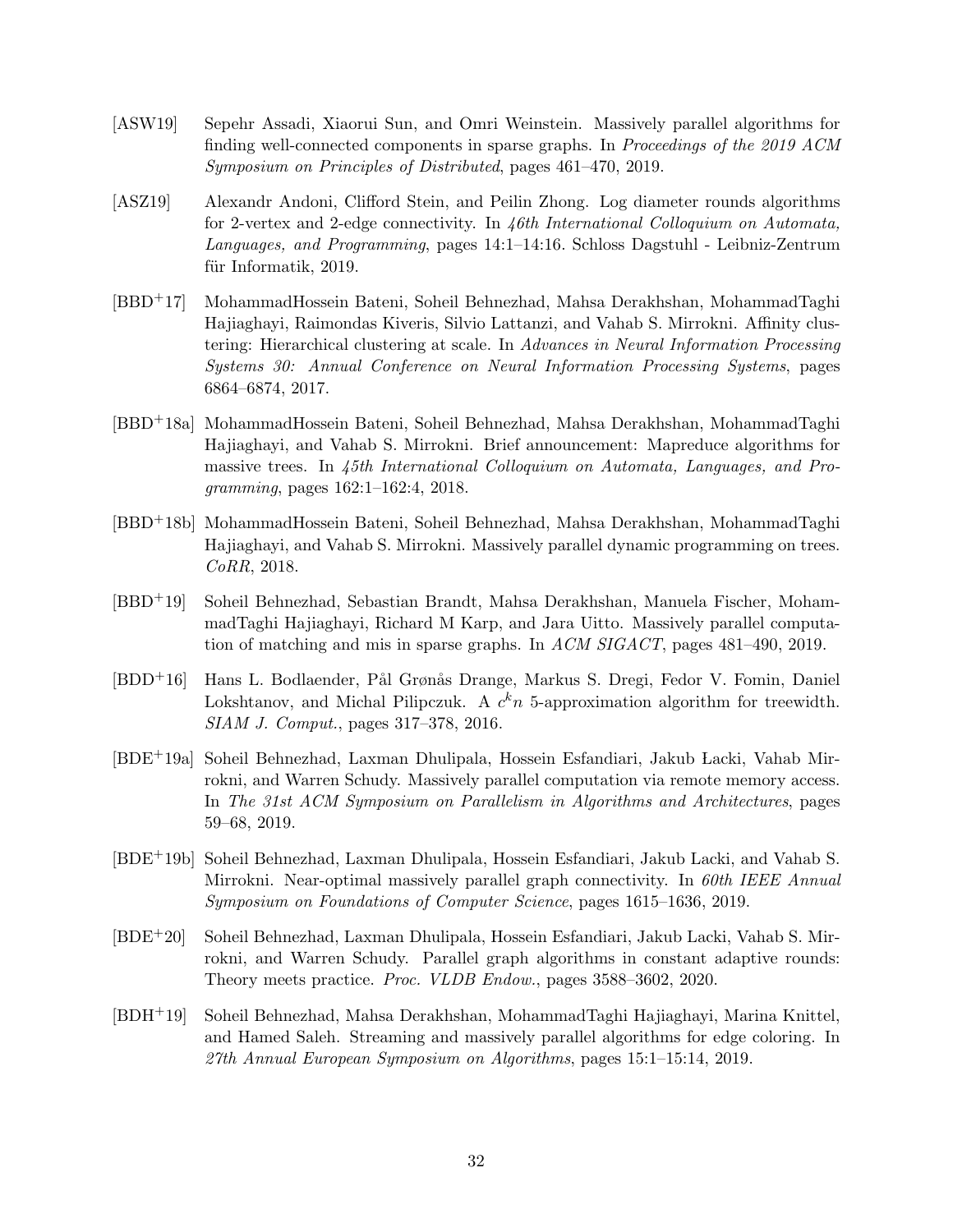- <span id="page-32-4"></span>[BEG+18] Mahdi Boroujeni, Soheil Ehsani, Mohammad Ghodsi, Mohammad Taghi Hajiaghayi, and Saeed Seddighin. Approximating edit distance in truly subquadratic time: Quantum and mapreduce. In Proceedings of the Twenty-Ninth Annual ACM-SIAM Symposium on Discrete, pages 1170–1189, 2018.
- <span id="page-32-3"></span>[BHH19] Soheil Behnezhad, MohammadTaghi Hajiaghayi, and David G. Harris. Exponentially faster massively parallel maximal matching. In 60th IEEE Annual Symposium on Foundations of Computer Science, pages 1637–1649, 2019.
- <span id="page-32-12"></span>[BV85] Ilan Bar-On and Uzi Vishkin. Optimal parallel generation of a computation tree form. ACM Trans. Program. Lang. Syst., pages 348–357, 1985.
- <span id="page-32-5"></span>[CLM+18] Artur Czumaj, Jakub Lacki, Aleksander Madry, Slobodan Mitrovic, Krzysztof Onak, and Piotr Sankowski. Round compression for parallel matching algorithms. In Proceedings of the 50th Annual ACM SIGACT Symposium on Theory, pages 471–484, 2018.
- <span id="page-32-11"></span>[CMT20] Moses Charikar, Weiyun Ma, and Li-Yang Tan. Unconditional lower bounds for adaptive massively parallel computation. In SPAA '20: 32nd ACM Symposium on Parallelism in Algorithms and Architectures, pages 141–151, 2020.
- <span id="page-32-8"></span>[CRP+10] Craig Chambers, Ashish Raniwala, Frances Perry, Stephen Adams, Robert R. Henry, Robert Bradshaw, and Nathan Weizenbaum. Flumejava: easy, efficient data-parallel pipelines. In Benjamin G. Zorn and Alexander Aiken, editors, Proceedings of the 2010 ACM SIGPLAN Conference on Programming Language Design and Implementation, pages 363–375, 2010.
- <span id="page-32-1"></span>[CV88] Richard Cole and Uzi Vishkin. The accelerated centroid decomposition technique for optimal parallel tree evaluation in logarithmic time. Algorithmica, pages 329–346, 1988.
- <span id="page-32-0"></span>[DNP86] Eliezer Dekel, Simeon Ntafos, and Shie-Tung Peng. Parallel tree techniques and code optimization. In Filia Makedon, Kurt Mehlhorn, T. Papatheodorou, and P. Spirakis, editors, VLSI Algorithms and Architectures, pages 205–216, 1986.
- <span id="page-32-7"></span>[Fou] Apache Software Foundation. Hadoop. https://hadoop.apache.org/.
- <span id="page-32-9"></span>[GGJ20] Mohsen Ghaffari, Christoph Grunau, and Ce Jin. Improved mpc algorithms for mis, matching, and coloring on trees and beyond. arXiv preprint arXiv:2002.09610, 2020.
- <span id="page-32-6"></span>[GGK+18] Mohsen Ghaffari, Themis Gouleakis, Christian Konrad, Slobodan Mitrovic, and Ronitt Rubinfeld. Improved massively parallel computation algorithms for mis, matching, and vertex cover. In Proceedings of the 2018 ACM Symposium on Principles of Distributed, pages 129–138, 2018.
- <span id="page-32-2"></span>[GK96] Michael T. Goodrich and S. Rao Kosaraju. Sorting on a parallel pointer machine with applications to set expression evaluation. J. ACM, pages 331–361, 1996.
- <span id="page-32-10"></span>[GKU19] Mohsen Ghaffari, Fabian Kuhn, and Jara Uitto. Conditional hardness results for massively parallel computation from distributed lower bounds. In 60th IEEE Annual Symposium on Foundations of Computer Science, pages 1650–1663, 2019.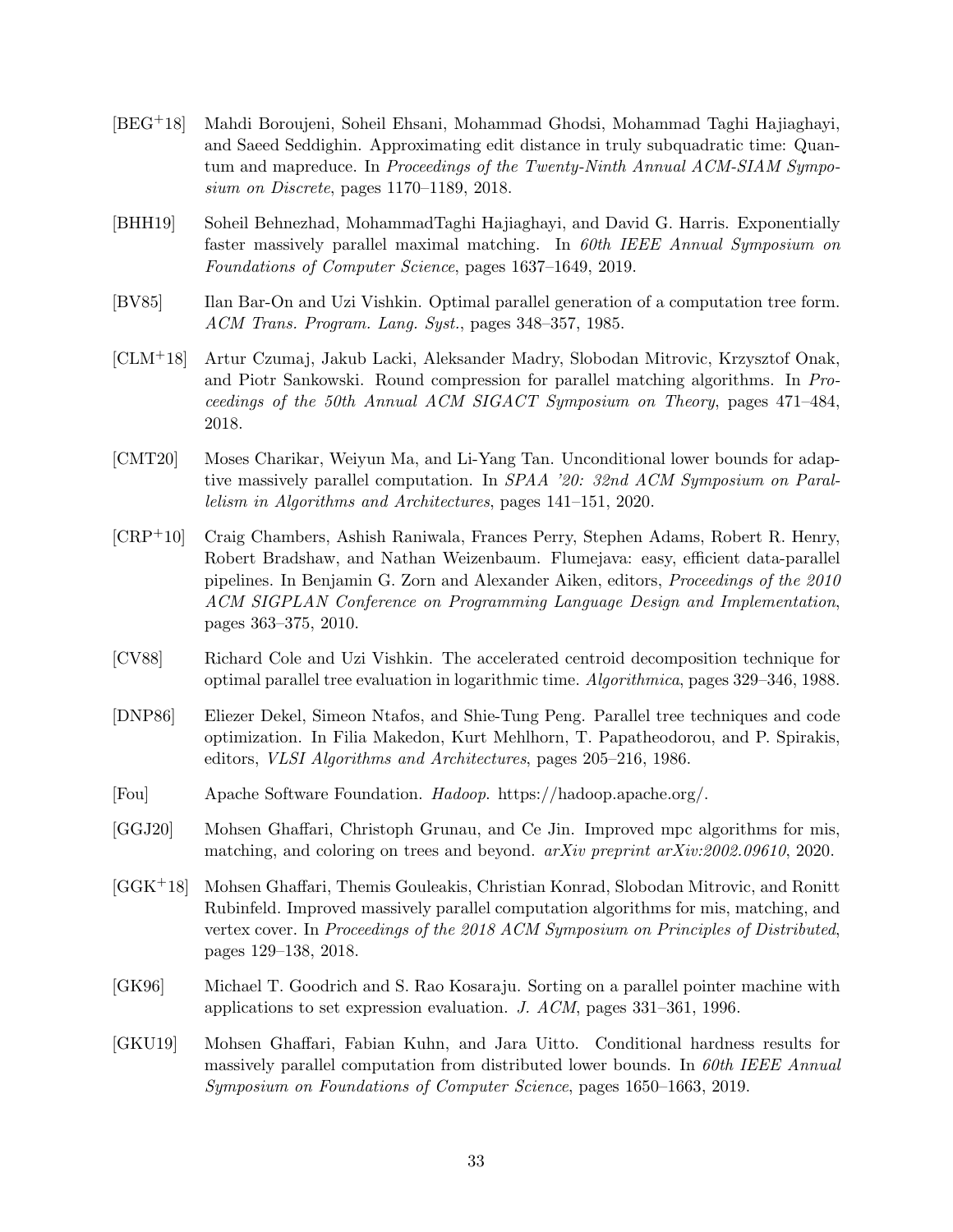- <span id="page-33-3"></span>[GM87] Hillel Gazit and Gary L. Miller. A parallel algorithm for finding a separator in planar graphs. In 28th Annual Symposium on Foundations of Computer Science, pages 238– 248, 1987.
- <span id="page-33-1"></span>[GMT88] H. Gazit, Gary L. Miller, and ShangHua Teng. Optimal tree contraction in an EREW model. In Concurrent Computations: Algorithms, Architecture and Technology, pages 139–156, 1988.
- <span id="page-33-2"></span>[GR89] Alan Gibbons and Wojciech Rytter. Optimal parallel algorithms for dynamic expression evaluation and context-free recognition. Inf. Comput., page 32–45, 1989.
- <span id="page-33-10"></span>[GU19] Mohsen Ghaffari and Jara Uitto. Sparsifying distributed algorithms with ramifications in massively parallel computation and centralized local computation. In SODA, pages 1636–1653. SIAM, 2019.
- <span id="page-33-4"></span>[GV06] Martin Grohe and Oleg Verbitsky. Testing graph isomorphism in parallel by playing a game. In Automata, Languages and Programming, 33rd International Colloquium, pages 3–14, 2006.
- <span id="page-33-6"></span>[HK20] MohammadTaghi Hajiaghayi and Marina Knittel. Matching affinity clustering: Improved hierarchical clustering at scale with guarantees. In Proceedings of the 19th International Conference on Autonomous Agents, pages 1864–1866, 2020.
- <span id="page-33-7"></span>[HLL18] Nicholas J. A. Harvey, Christopher Liaw, and Paul Liu. Greedy and local ratio algorithms in the mapreduce model. In Proceedings of the 30th on Symposium on Parallelism in Algorithms, pages 43–52, 2018.
- <span id="page-33-11"></span>[HSS19] MohammadTaghi Hajiaghayi, Saeed Seddighin, and Xiaorui Sun. Massively parallel approximation algorithms for edit distance and longest common subsequence. In Proceedings of the Thirtieth Annual ACM-SIAM Symposium on Discrete Algorithms, pages 1654–1672. SIAM, 2019.
- <span id="page-33-12"></span>[HSSS21] MohammadTaghi Hajiaghayi, Hamed Saleh, Saeed Seddighin, and Xiaorui Sun. String matching with wildcards in the massively parallel computation model. In SPAA, pages 275–284, 2021.
- <span id="page-33-5"></span>[JL16] Artur Jez and Markus Lohrey. Approximation of smallest linear tree grammar. Inf. Comput., pages 215–251, 2016.
- <span id="page-33-0"></span>[KLM+14] Raimondas Kiveris, Silvio Lattanzi, Vahab S. Mirrokni, Vibhor Rastogi, and Sergei Vassilvitskii. Connected components in mapreduce and beyond. In Proceedings of the ACM Symposium on Cloud Computing, pages 18:1–18:13, 2014.
- <span id="page-33-9"></span>[KSV10] Howard J. Karloff, Siddharth Suri, and Sergei Vassilvitskii. A model of computation for mapreduce. In Proceedings of the Twenty-First Annual ACM-SIAM Symposium on Discrete Algorithms, pages 938–948, 2010.
- <span id="page-33-8"></span>[LMOS20] Jakub Lacki, Slobodan Mitrovic, Krzysztof Onak, and Piotr Sankowski. Walking randomly, massively, and efficiently. In *Proccedings of the 52nd Annual ACM SIGACT* Symposium on Theory, pages 364–377, 2020.